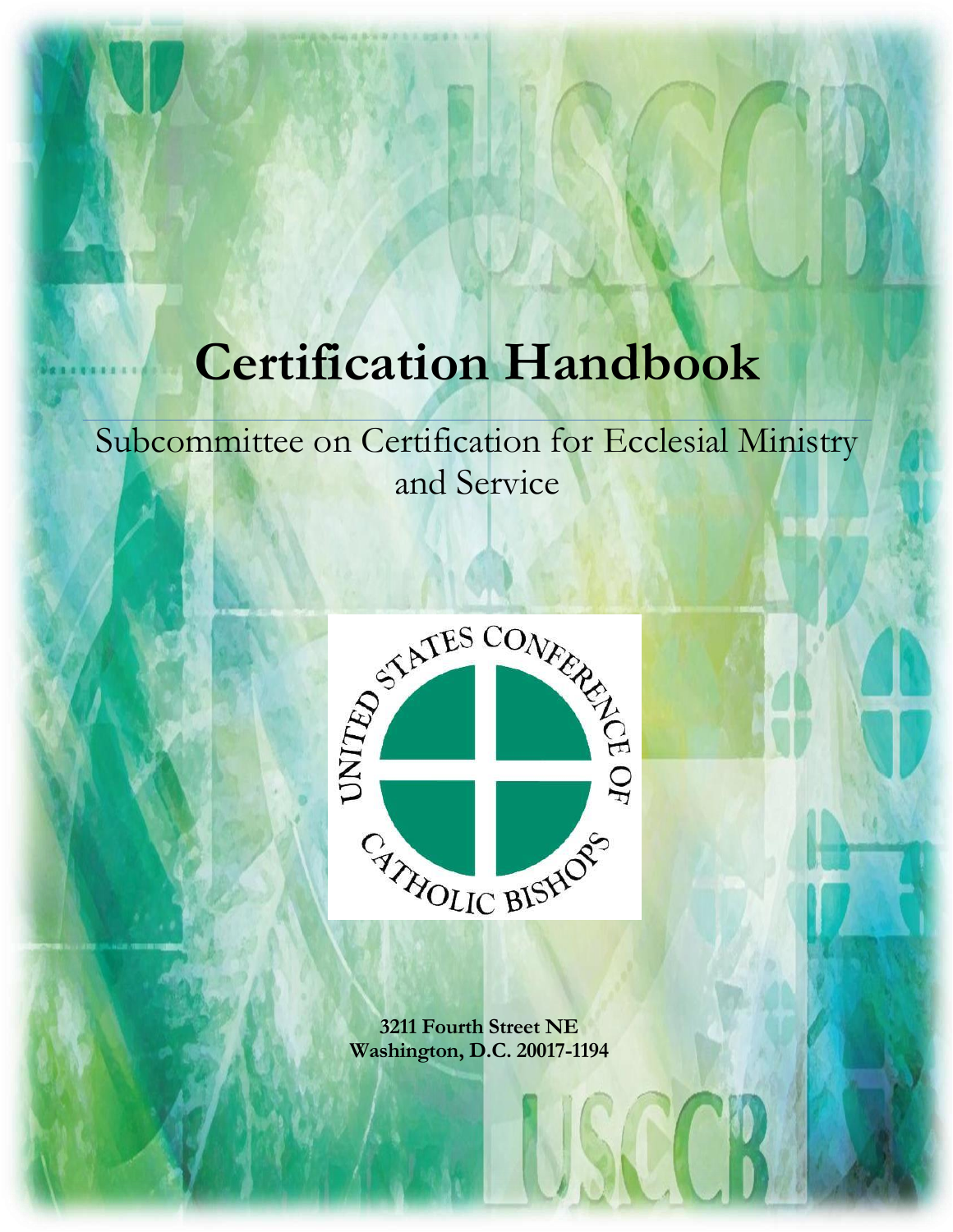## **Table of Contents**

|     | Mission Statement of the USCCB Subcommittee on Certification                                                                                                                   |  |
|-----|--------------------------------------------------------------------------------------------------------------------------------------------------------------------------------|--|
|     |                                                                                                                                                                                |  |
|     |                                                                                                                                                                                |  |
|     | $1.5^{\circ}$                                                                                                                                                                  |  |
|     |                                                                                                                                                                                |  |
|     | 2.1 Establishing a Relationship with the USCCB Subcommittee for Approval of<br>2.5<br>4.0 Section Four: USCCB Subcommittee on Certification for Ecclesial Ministry and Service |  |
|     | 4.3                                                                                                                                                                            |  |
|     |                                                                                                                                                                                |  |
|     | 5.1 Fees for a Diocesan Office with Approved Certification<br>5.2 Fees for a National Organization with Approved Certification Standards and Procedures  30<br>5.3<br>5.4      |  |
|     |                                                                                                                                                                                |  |
| 6.1 | 6.2<br>6.3<br>Location of the USCCB Office of Certification for Ecclesial Ministry and Service33<br>6.4                                                                        |  |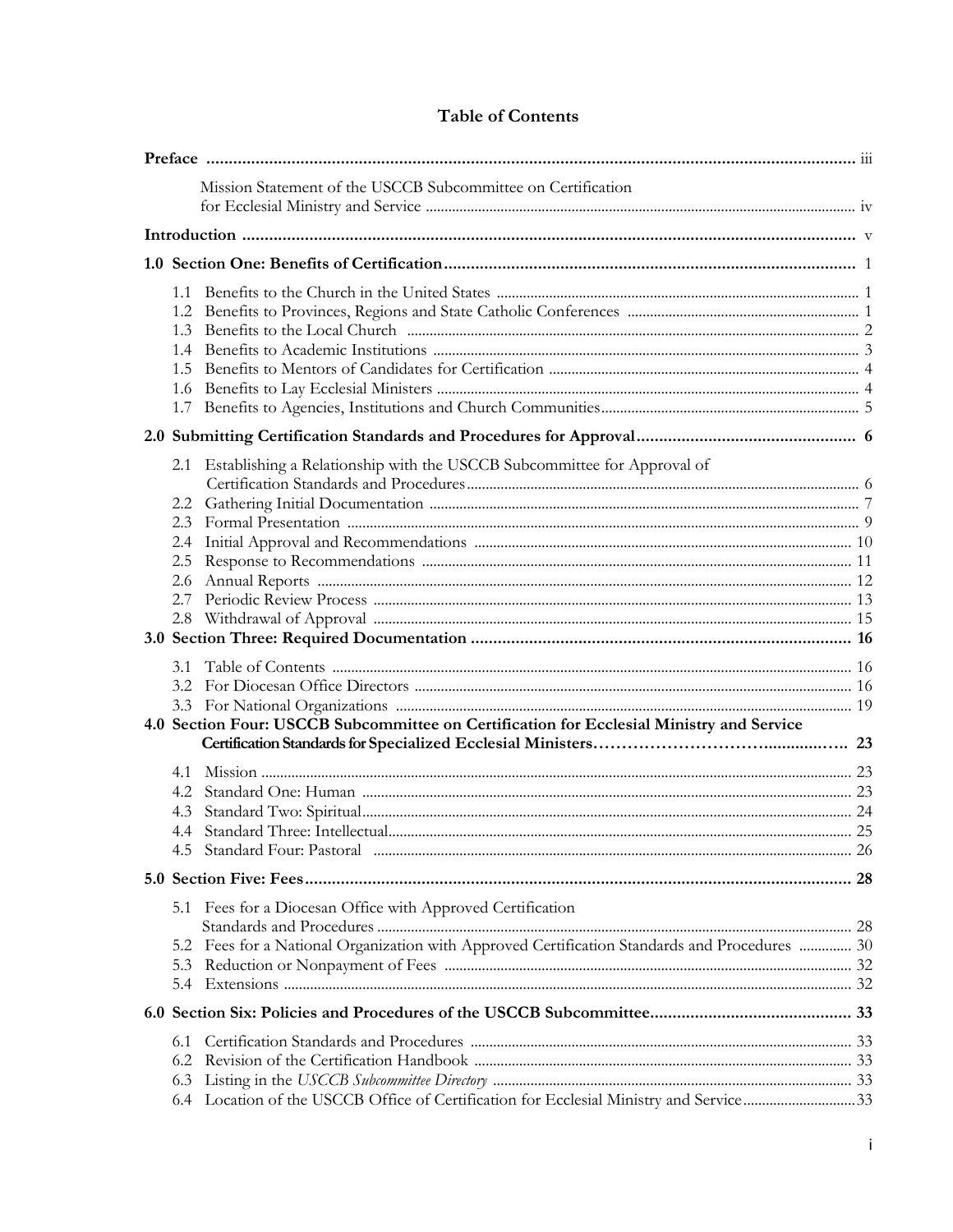| 8.0 Appendix 2: Sample Code of Ethics Statements from Members of the Alliance |  |
|-------------------------------------------------------------------------------|--|
|                                                                               |  |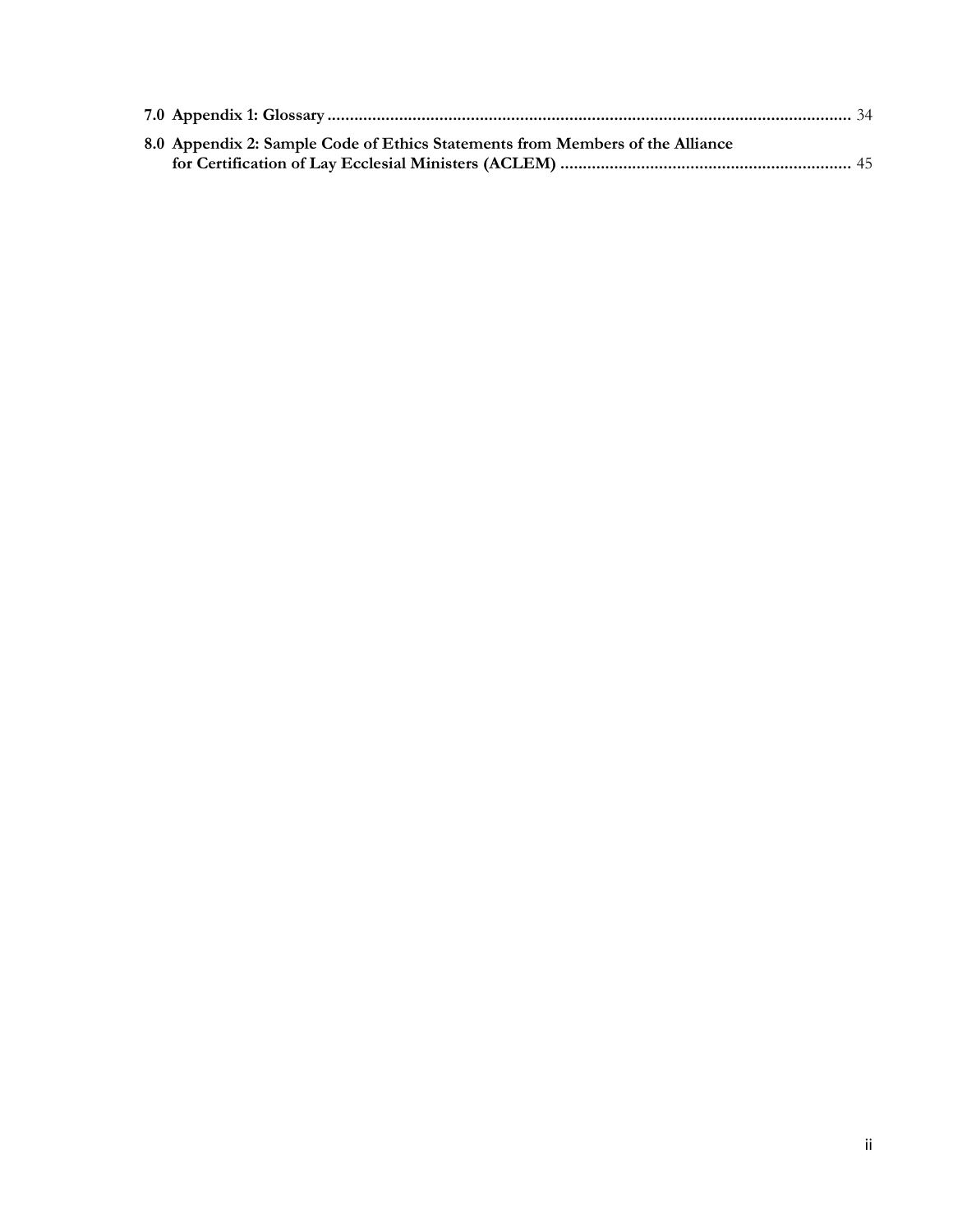#### **Preface**

#### **History of the Subcommittee on Certification for Ecclesial Ministry and Service**

In 1982, the United States Conference of Catholic Bishops' Commission on Certification and Accreditation (USCCB/CCA) was established under a mandate by the National Conference of Catholic Bishops (NCCB). In 1983, it was incorporated as a programmatic accrediting agency to accredit clinical pastoral education and ministry formation programs and approve certification standards and procedures. In the beginning, the USCCB/CCA accredited clinical pastoral education programs. Beginning in 1993, the commission started reviewing the certification standards and procedures of specialized ecclesial ministers submitted by national organizations and diocesan<sup>1</sup> offices. In 1995, it began to accredit ministry formation programs. In 2004, the commission approved the first statewide certification standards and procedures, which were submitted by the Minnesota Catholic Education Association for the certification of catechetical and youth ministry leaders in six dioceses in the State of Minnesota.

In 2008, the president of the USCCB, appointed Archbishop Gregory M. Aymond to chair a special task force to inquire into the nature, purpose, functions, and relationships of the USCCB/CCA and to make recommendations to the USCCB Committee on Priorities and Plans with the intent of aligning the it more closely with the implementation of the USCCB strategic planning and reorganization process. In 2010 the final report noted, among other recommendations<sup>[1]</sup>, that the USCCB/CCA:

- Be aligned more closely with the mission of the USCCB and more closely related to its strategic plan and the work of the USCCB committees.
- National office be relocated to Washington D.C. (USCCB headquarters)
- Twofold mandate concerning accreditation and certification be revised and refocused to emphasize approving specialized ministry certification standards to be used by national ministry associations and by dioceses in certifying individuals.

In December 2011, the USCCB/CCA voted to dissolve. The current Subcommittee on Certification for Ecclesial Ministry and Service (USCCB Subcommittee) was then established with an office to be located at the USCCB Headquarters in Washington. The USCCB Subcommittee would have representation from five committees of the Conference and was mandated to focus on

<sup>&</sup>lt;sup>1</sup> In this document, the term 'diocese' and all other versions of the term will refer to both dioceses and (arch) dioceses.

<sup>[1]</sup> A full copy of this **Report of the Special Task Force on the USCCB Commission on Certification and Accreditation** is included in this Handbook as Appendix #4 to provide background information for consultants and advisors.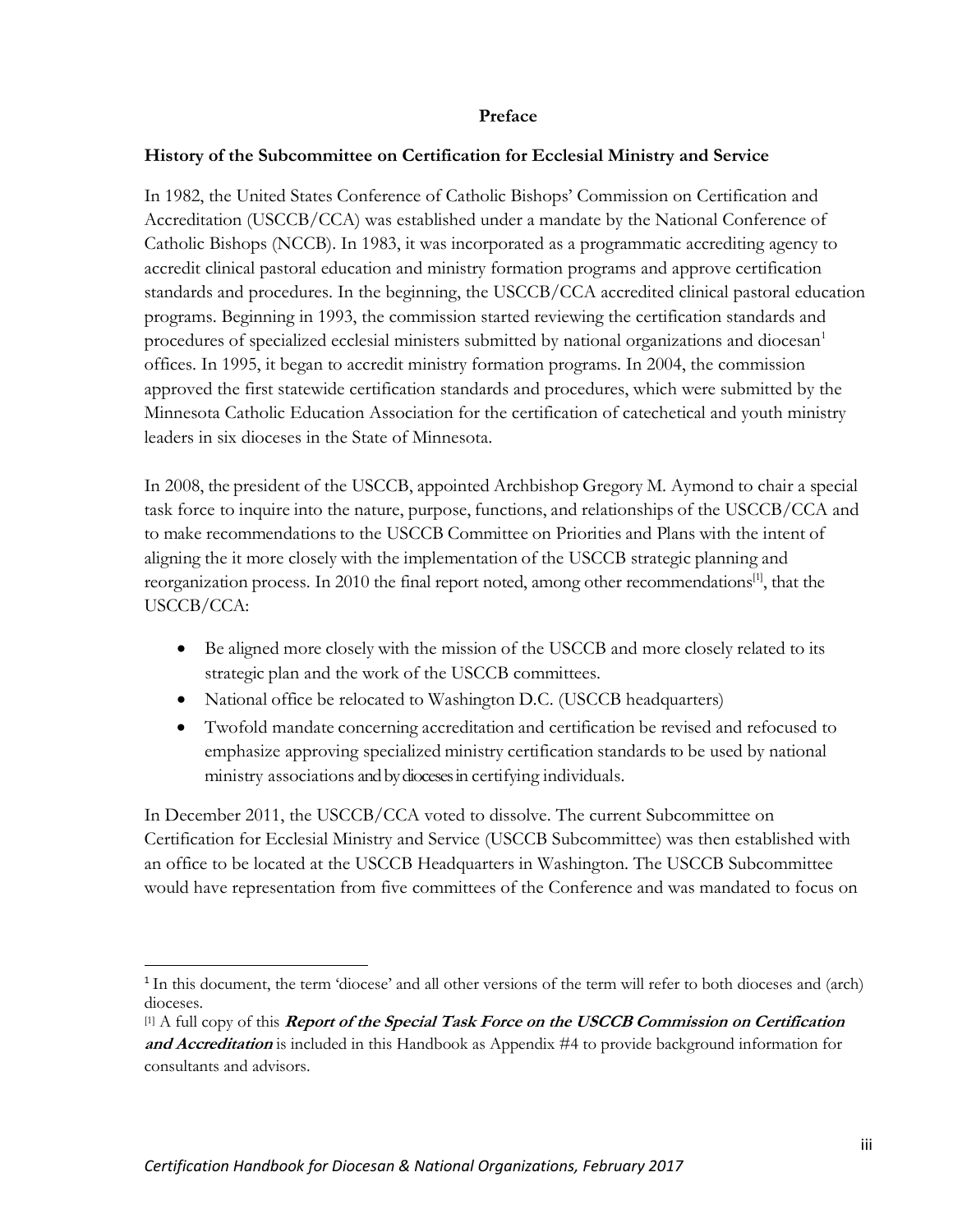the role of approving the standards and procedures for the certification of ecclesial ministers in both institutional (for example, chaplains and campus ministers) and parish (for example, directors of religious education [DREs] and youth ministers) settings.

## **Mission Statement of the USCCB Subcommittee**

The Subcommittee on Certification for Ecclesial Ministry and Service assists the bishops in establishing, reviewing, and approving certification standards and procedures to be used on a voluntary basis by dioceses and national organizations in the certification of specialized ecclesial ministers. It also offers consultative services aimed at improving the quality of lay ministry formation programs that are sponsored by dioceses and academic institutions.

> Revised September 2013 Washington, D.C.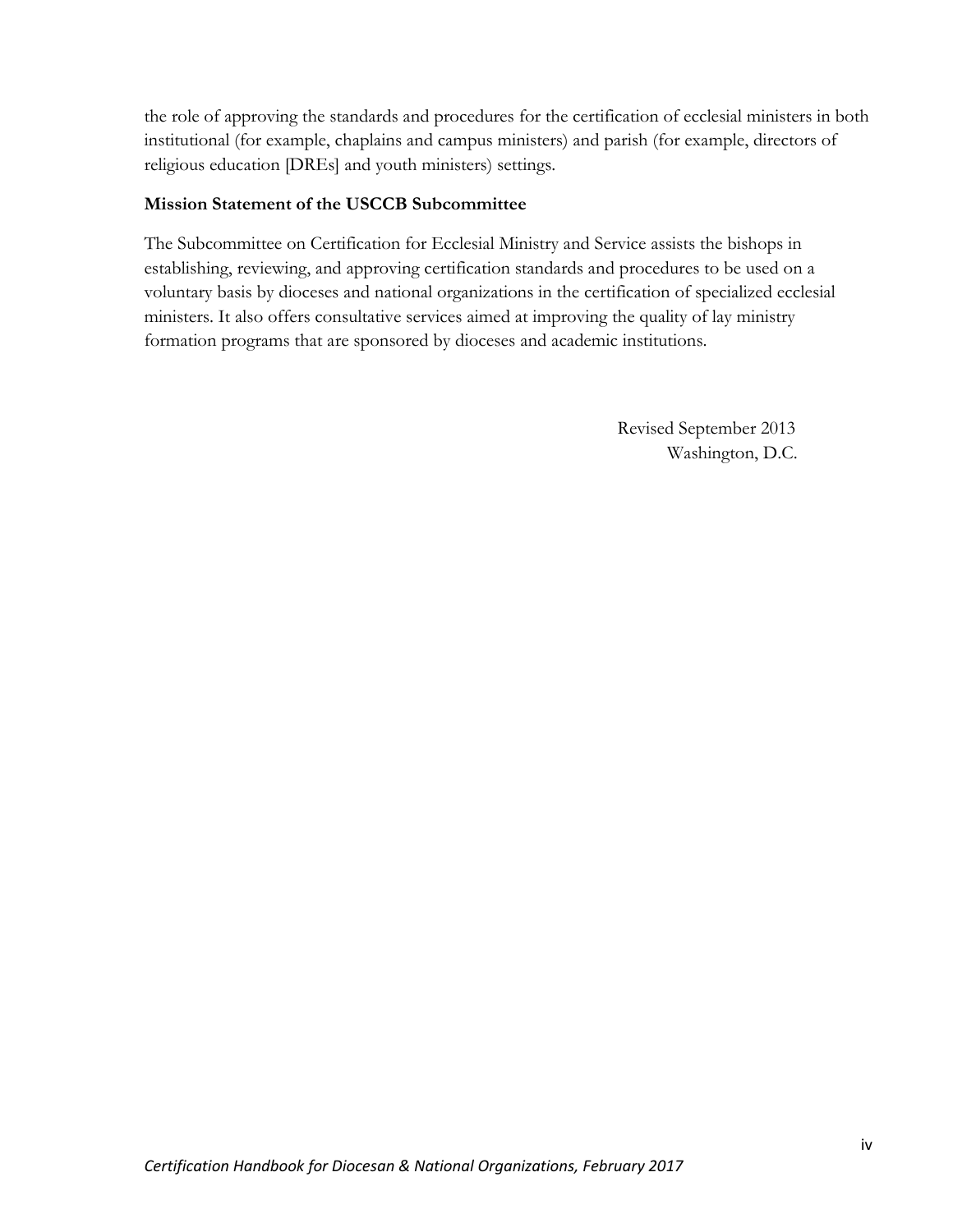## **Introduction**

### **About this Handbook:**

This handbook outlines the steps involved in the application process, the certification standards, policies and procedures for which compliance by those applying for approval by the USCCB Subcommittee on Certification for Ecclesial Ministry and Service need to be described, and enumerates the other documentation in the standards that need to be submitted for initial and periodic reviews.

This handbook also includes information about annual reports that directors will need to prepare for the USCCB Subcommittee after initial and periodic approval of certification.

There is no copyright on this or other publications of the USCCB Subcommittee. Therefore, executive and diocesan directors may copy materials in this handbook as needed.

## **Audience for Whom this Handbook is Intended**:

The material in the *Certification Handbook* is intended for executive directors of national organizations, directors of diocesan offices, certification committees, assessment committees, and subcommittees of directors. National organizations include both national Catholic organizations of ecclesial ministers for a specialized ministry and Catholic state organizations developing and overseeing certification standards and procedures for the archdioceses within a given state.

National organizations and diocesan offices who wish to certify ecclesial ministers for a specific ministry submit their certification standards and procedures for approval according to the policies in this *Certification Handbook*. A more formal evaluation process occurs every five years and the USCCB Subcommittee revises the *Certification Handbook* accordingly.

## **Review and Revision of This Handbook**

The USCCB Subcommittee on Certification for Ecclesial Ministry and Service reserves the right to revise, supplement, or rescind any policies or portions of the handbook from time to time as it deems appropriate, in its sole and absolute discretion. A regular formal evaluation process by the USCCB Subcommittee will ordinarily occur every four years.

## **Scope of Approval of Certification Standards and Procedures**

The USCCB Subcommittee only approves diocesan certification standards and procedures for diocesan offices, national organizations of specialized ministers listed in *The Official Catholic Directory*, and national organizations sponsored by state Catholic conferences. Diocesan offices, national organizations of ecclesial ministers, and state Catholic conferences with approved certification standards and procedures are listed in the *USCCB Subcommittee Directory* available on the website.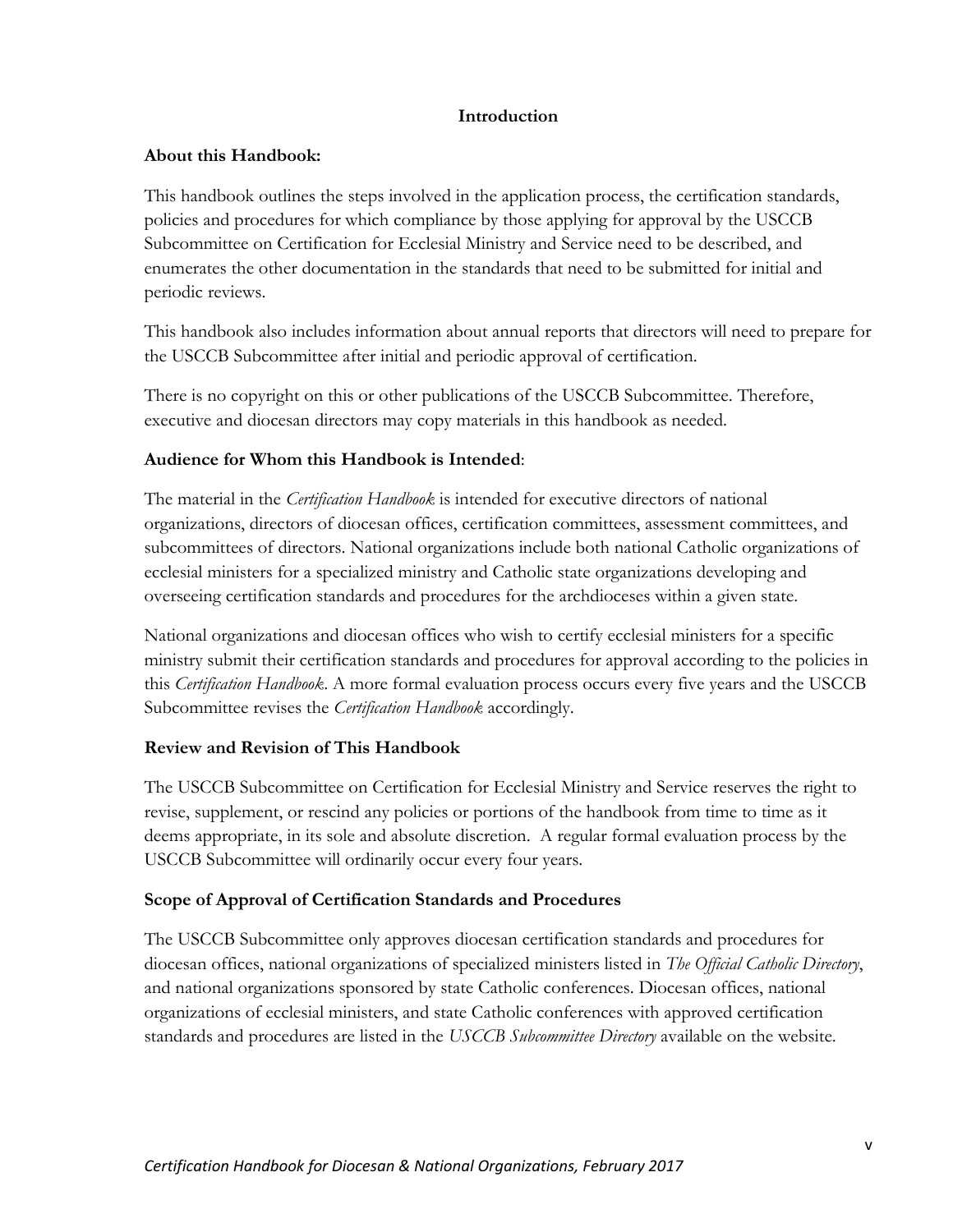## **Staff for the USCCB Subcommittee on Certification for Ecclesial Ministry and Service**

The assistant director and administrative secretary serve on behalf of the USCCB Subcommittee and support its mission. Upon invitation, the assistant director provides consultation and workshops on the process for the approval of diocesan and national organization certification standards and procedures.

## **Clarifying USCCB Subcommittee Approval of Certification and Standards**

The USCCB Subcommittee approves certification standards and procedures voluntarily submitted by the diocese or national organizations. The organization or diocese certifies. Lay ecclesial ministers who have proven that they have the competencies required by specialized certification standards are granted a professional certification by their national organizations or diocese. Their certificate states that they are granted certification under the USCCB-approved certification standards and procedures.

## **Clarifying USCCB Subcommittee Approval of Certification Standards for Specialized Ministers**

The USCCB Subcommittee does not approve certification standards and procedures for a generic category often termed "lay ecclesial ministers or ministries." The USCCB Subcommittee approves certification standards and procedures for lay ecclesial ministers who serve in ministry specializations such as campus ministers, catechetical leaders, coordinators of parish life, directors of music ministries, family life ministers, music ministers, pastoral associates, pastoral ministers, and youth ministry leaders. National organizations certify their members according to specialized certification standards and procedures approved by the USCCB Subcommittee under the title of the members' area of ministry specialization.

## **Focus of This Handbook**

These guidelines are intended for national organizations and dioceses that voluntarily choose to submit standards and procedures for approval by the USCCB Subcommittee. The focus of this handbook is to provide dioceses and national organizations with a list of the steps and documentation needed to submit a complete request for approval to the USCCB Subcommittee.

## **Resources**

The USCCB Office of Certification for Ecclesial Ministry and Service (USCCB Office) has provided steps and checklists for the processes of opening a file with the USCCB Subcommittee and gaining initial approval. The USCCB Office also provides downloadable templates of all sections of the required documentation that can be accessed on the certification membership website. It is hoped that these will help each diocese or organization in preparation. The Associate Director and his assistant are also available to assist dioceses and national organizations in their preparation by answering any questions. Current contact information is available on the website: [\(www.usccb.org/certification\)](http://www.usccb.org/certification) and on page 33 of this handbook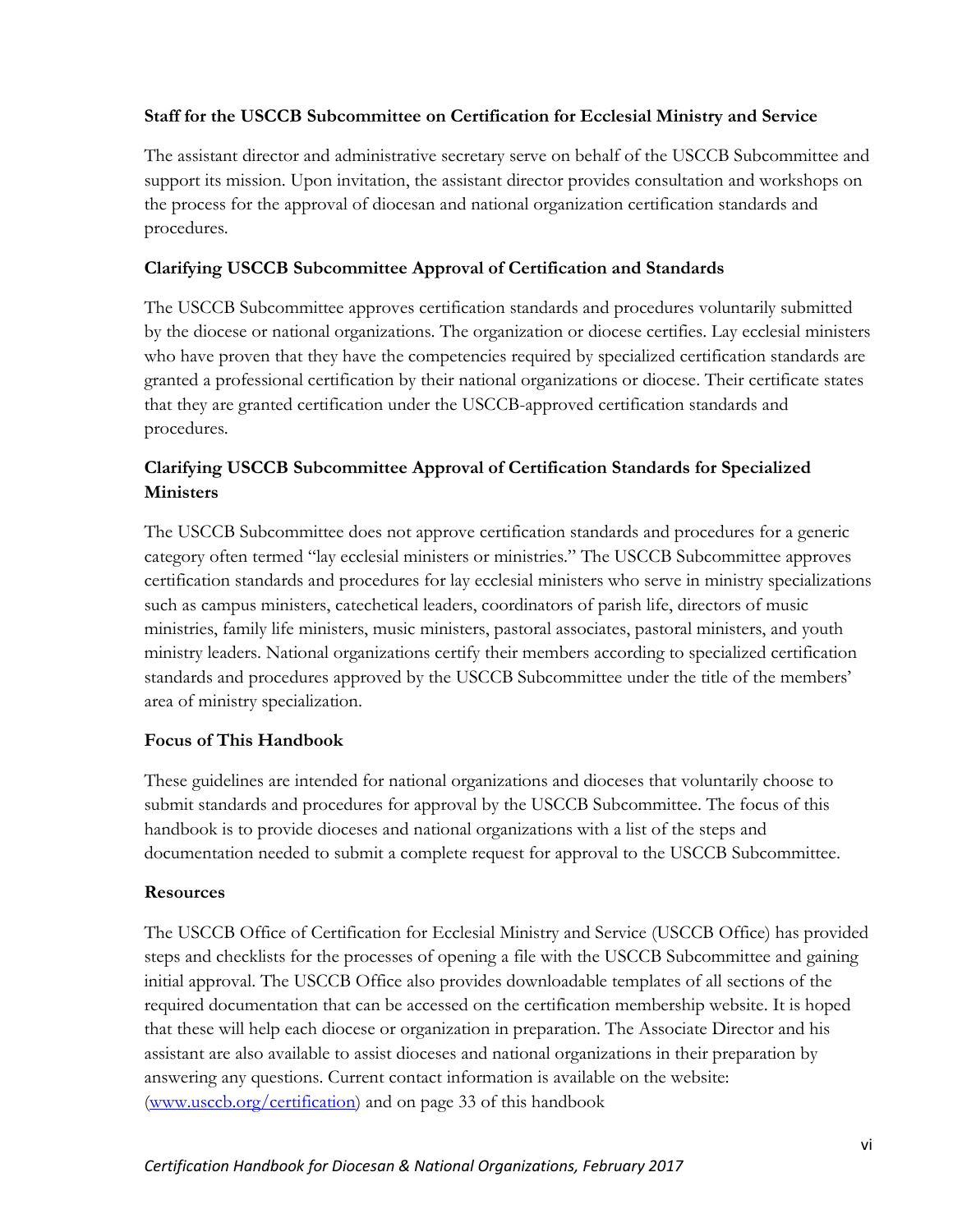## **1.0 Benefits of Certification**

### **1.1 Benefits to the Church in the United States**

Certified lay ecclesial ministers contribute to the continued growth and definition of the rightful position of the lay ecclesial ministry in the Church. This responds to a need identified in *Parishes and Parish Ministers: A Study of Lay Ministry* <sup>2</sup> (National Pastoral Life Center, 1999), reiterated in *Lay Ecclesial Ministry: The State of the Questions* <sup>3</sup> (NCCB/USCC, 1999), and reemphasized in *Co-Workers in the Vineyard of the Lord* <sup>4</sup> (USCCB, 2005; hereafter cited as *Co-Workers*). Certified lay ecclesial ministers also help Catholic Church entities to be in compliance with norms and guidelines for formation as stated in *The Code of Canon Law*<sup>5</sup>  and *Co-Workers*. "Lay persons who devote themselves permanently or temporarily to some special service of the Church are obliged to acquire appropriate formation which is required to fulfill their function properly and to carry it out conscientiously, zealously, and diligently" (*Code of Canon Law,* c. 231, §1; *Co-Workers*, 33).

## **1.2 Benefits to Provinces, Regions, and State Catholic Conferences**

When provinces, regions, and state Catholic conferences work together toward certification, all can benefit from and promote the following values as stated in *Co-Workers*: "Whenever possible, provinces or regions can develop consistent certification standards and procedures so that lay ecclesial ministers might transfer from one diocese to another in the region with the approval of the sending and receiving bishops" (57).

Certification promotes collaboration and cooperation among dioceses within provinces and regions and statewide Catholic conferences through utilization of the common certification standards and specialized competencies published by the Alliance for the Certification of Lay Ecclesial Ministers (ACLEM, hereafter referred to as the Alliance). This information can be found on the following website: *[www.lemcertification.org](http://www.lemcertification.org/)*.

In fall 2011, the Alliance received approval from the USCCB Commission on Certification and Accreditation for its revised standards for lay ecclesial ministers for the new national certification process. The standards were written collaboratively by the Federation of Diocesan Liturgical Commissions (FDLC), the National Association of Pastoral Musicians

<sup>5</sup> *Code of Canon Law, Latin-English Edition*, New English Translation (Washington, DC: Canon Law Society of America, 1999)

 $\overline{a}$ <sup>2</sup> Philip J. Murnion and David DeLambo, *Parishes and Parish Ministers: A Study of Lay Ministry* (New York: National Pastoral Life Center, 1999)

<sup>3</sup> A Report of the Subcommittee on Lay Ministry, *Lay Ecclesial Ministry: The State of the Questions* (Washington, DC: United States Catholic Conference, 1999)

<sup>4</sup> USCCB, Co-Workers in the Vineyard of the Lord: A Resource for Guiding the Development of Lay Ecclesial Ministry (Washington, DC: USCCB, 2005)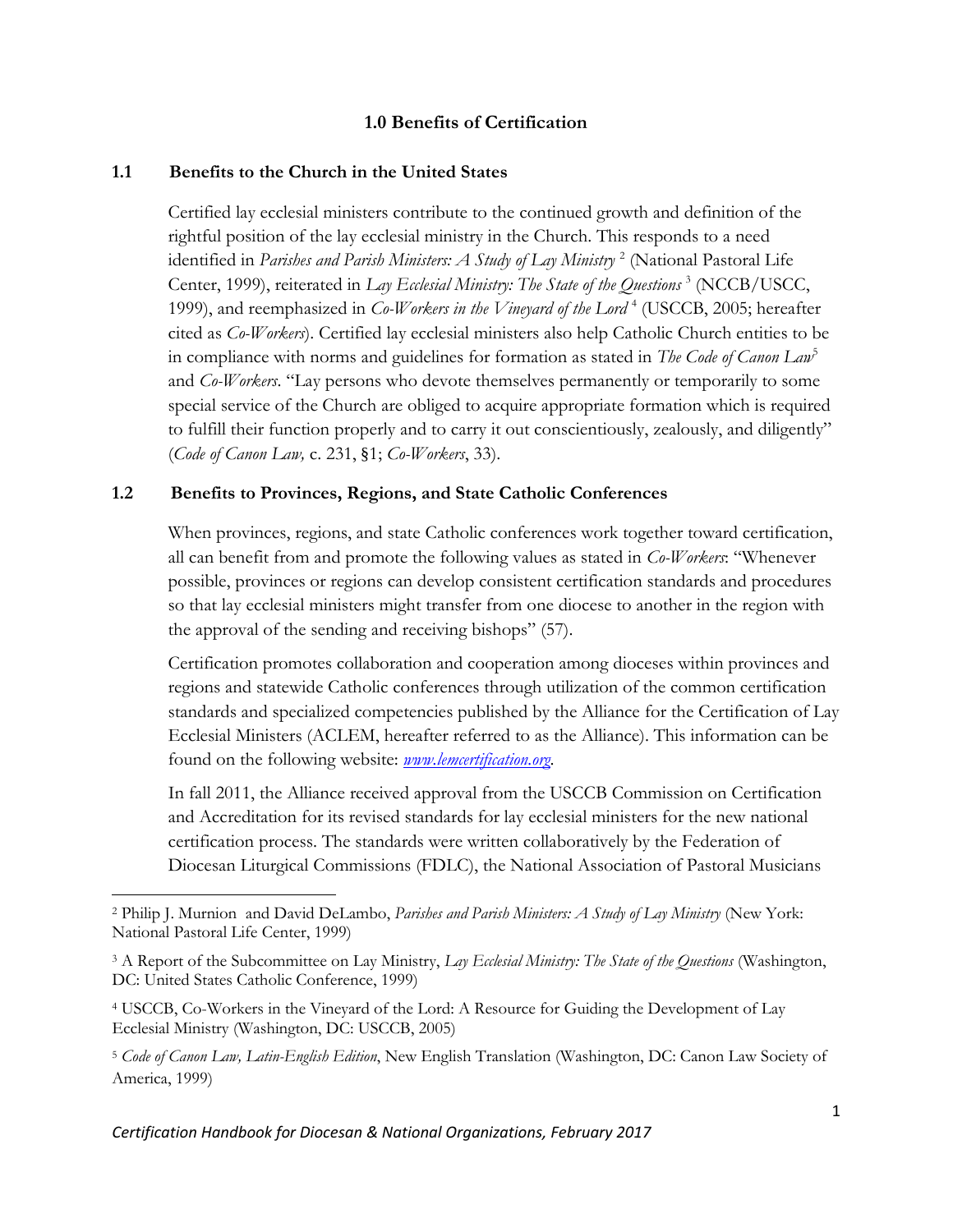(NPM), the National Conference for Catechetical Leadership (NCCL), and the National Federation for Catholic Youth Ministry (NFCYM). These common certification standards and specialized competencies are intended to bring value by giving direction to the future of lay ecclesial ministry in the church, recognizing and affirming those already in ministry, and promoting faithful and competent lay ecclesial ministers who are accountable to standards and to the diocese or organization that certifies them.

USCCB Subcommittee standards require diocesan offices and national organizations to provide verification that the assessment of specialized ministers seeking certification is based on the competencies outlined by the Alliance. The website is the primary tool for making the national certification process accessible to lay ministers across the country. All materials pertaining to the standards and certification process are available on the site.

## **1.3 Benefits to the Local Church**

Certification is a process that enables diocesan officials to formally identify and authorize lay people for key positions and major leadership roles for specialized ecclesial ministries. Diocesan directors offer vital support to parishes by assisting them in the identification of the need for and availability of certified lay ecclesial ministers with specialized competencies. As stated in *Co-Workers,* "A diocese must first identify those roles that, in the judgment of the diocesan bishop, are so essential to collaborating in the pastoral care of people that diocesan policies are needed to ensure that those who are given these roles have the appropriate education, formation, experience, and ecclesial recognition to meet the needs of the community." (56)

The USCCB Subcommittee provides diocesan and organization's directors resources to develop their own certification standards to assess the competency of candidates for levels of academic formation and skill training required of certified ministers. Diocesan office directors, as agents of their bishops, are enabled to provide clear standards for formation that fit the needs and special circumstances of the local church as stated in *Co-Workers*:

The publication *National Certification Standards for Lay Ecclesial Ministers Serving as Parish Catechetical Leaders, Youth Ministry Leaders, Pastoral Associates, and Parish Life Coordinators<sup>6</sup>* addresses these and related qualities as they are developed through ministry formation programs. The standards are a resource that can be helpful in identifying prospective lay ecclesial ministers as well as in setting goals for the formation and certification of those who are completing programs.

l <sup>6</sup> The most recent version of this text: *National Certification Standards for Lay Ecclesial Ministers serving as Director of Worship; Parish Life Coordinator; Pastoral Associate; Director of Music Ministries; Parish Catechetical Leader; Youth Ministry*  Leader, incl. Pastoral Juvenil Hispana; and Diocesan Youth Ministry Leader, incl. Pastoral Juvenil Hispana (2011) can be accessed at [http://lemcertification.org/docs/ACLEM\\_Final\\_Standards\\_20111115.pdf](http://lemcertification.org/docs/ACLEM_Final_Standards_20111115.pdf)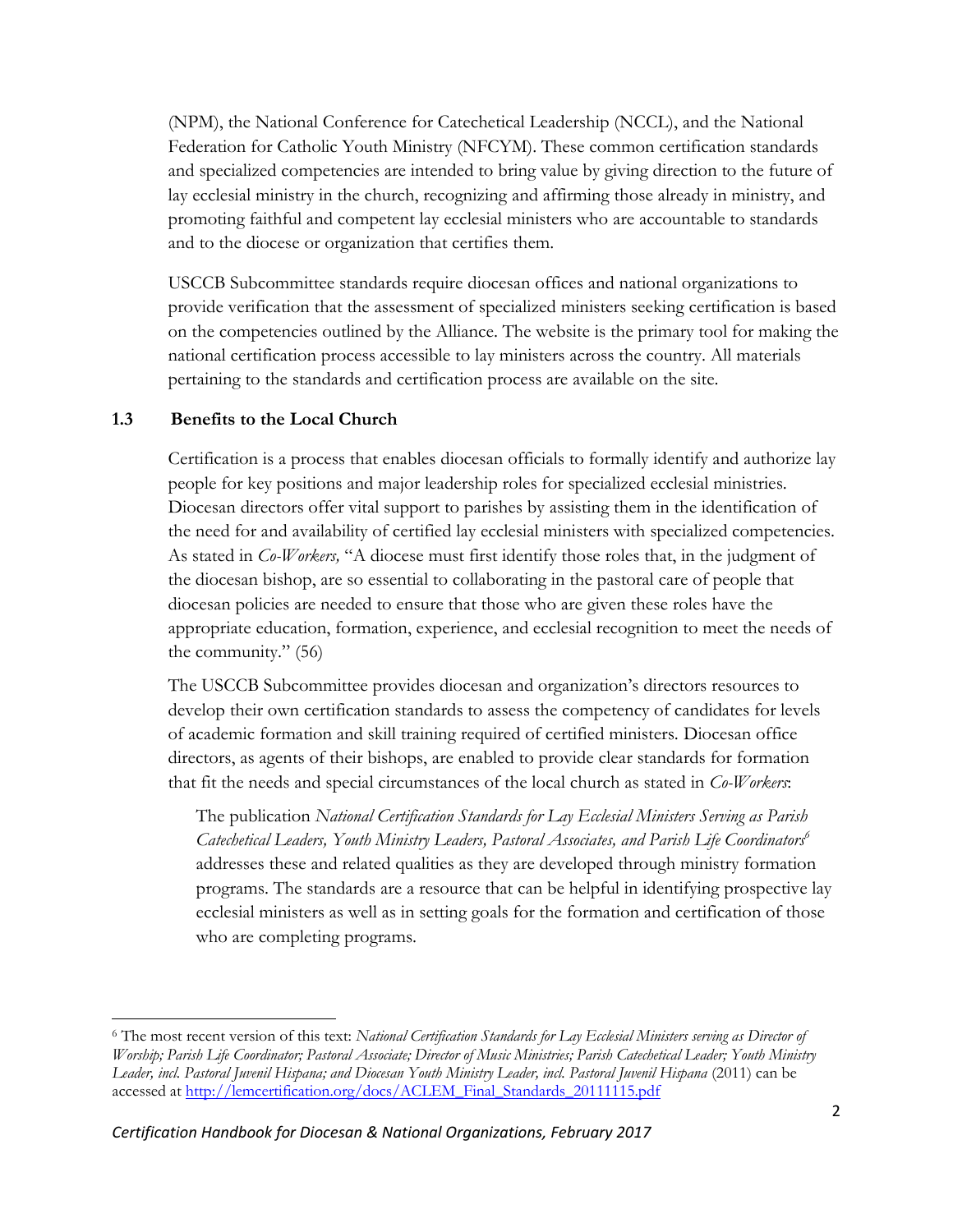The diocese can establish a program that candidates must complete prior to consideration for service within the diocese. (30, 56-57)

Certification testifies that lay ecclesial ministers have received the appropriate formation required to enable them to be competent ministers in the area of specialization for which they are prepared. The certification of lay ecclesial ministers may also provide legal safeguards for both new and existing individual lay ecclesial ministers and diocesan parish communities. *Co-Workers* points out the importance of formation in this manner:

Ensuring the quality of pastoral care provided by lay ecclesial ministers requires a process for deciding that a given candidate has the education, formation, and professional skills necessary to serve in a particular role. This involves establishing the requirements for education, formation, and experience for specific ministerial roles and evaluating the extent to which individuals meet these requirements. This may vary from diocese to diocese, but the competence of those who serve needs to be verified in some way.

The diocesan bishop has several options for setting certification requirements. Some examples for specific ministry roles can be found in the certification standards established by national associations serving lay ministers in general or role-specific sub-groups and approved by the USCCB Commission on Certification and Accreditation. (56)

**Update:** This approval is now done by the USCCB Subcommittee on Certification for Ecclesial Ministry and Service.

Diocesan directors can benefit from the assessment process of candidates. This process will assist them in responding to the continuing education and formation needs of the lay ecclesial ministers. This ongoing process will ultimately establish clearer standards of ministry competence and accountability for specialized ministries. *Co-Workers* provides the following criteria to help guide this process: "Among the criteria the diocese might use in deciding how flexible these requirements can be are the availability of existing formation programs within the diocese or region, the financial and personnel resources of the diocese, the size and location of the diocese, and changing pastoral needs. In all cases, the requirements should be clearly stated and readily accessible to those interested in preparing for lay ecclesial ministry and to those who lead existing programs." (56)

#### **1.4 Benefits to Academic Institutions**

The process of certifying lay ecclesial ministers will enhance collaborative efforts between programs of formation. Academic institutions can benefit from the national certification standards for lay ecclesial ministers because these standards provide a framework to demonstrate how their programs of study assist candidates in the process of certification. Certification also provides a common language for dialogue and collaboration between diocesan office personnel and faculty members, who are responsible for providing programs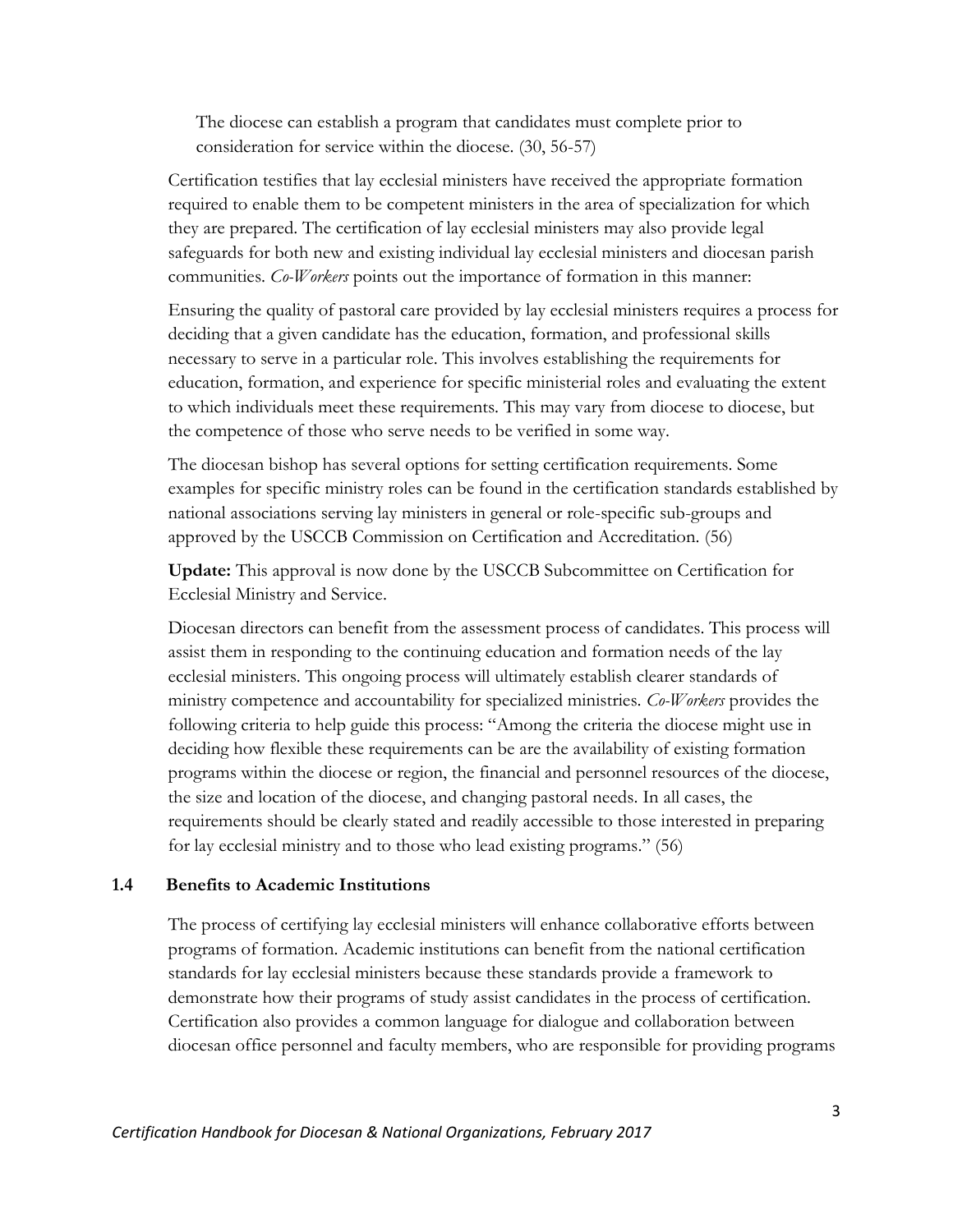for the formation of lay ecclesial ministers and national organizations that certify their members.

### **1.5 Benefits to Mentors of Candidates for Certification**

Certification includes the opportunity for mentors to guide candidates as apprentices through the process of certification. Mentors nurture and foster discipleship with those lay ecclesial ministers who are candidates for certification. Mentors benefit from the process of guiding certification candidates. Both mentors and candidates benefit from the experiences of reciprocity and mutual support. As stated in *Co-Worker*:

Mentoring, formal or informal, can be especially helpful. An experienced Church minister introduces the prospective lay minister into the ministerial workplace. A mentor passes on more than skills. He or she presents an understanding of the particular culture in which the ministry will take place, including the challenges and the opportunities. The mentor helps the prospective minister to develop realistic expectations about ministry, including the limits of what can be accomplished. This can prevent the burnout that results when actual experience fails to meet expectations. By sharing their own stories of progress and accomplishments, sacrifices and frustrations, mentors prepare new ministers to make an informed commitment to ministry. (29-30)

## **1.6 Benefits to Lay Ecclesial Ministers**

Certification recognizes lay ecclesial ministers as professional and competent in their respective areas of specialization. Certification also provides the individual with one of the primary elements that he or she needs to function and that is necessary for the authorization by local church authority as a co-worker in the diocese. According to *Co-Workers*, "Most importantly, the authorization process can provide occasions for the bishop to demonstrate his support for the lay ecclesial ministers of his diocese and to model collaboration with them as his lay co-workers." (60)

The specific vocation of lay ecclesial ministers and their authorization by the diocesan bishop is emphasized in *Co-Workers*:

While all members of the lay Christian faithful work to further the Church's mission, some are entrusted with certain offices and roles connected to the ministry of the ordained pastors. The lay women and men who are given these responsibilities are not only distinguished by particular gifts and a willingness to serve the Church—these qualities could apply to all the laity—but are also responding to a call to work in greater collaboration with ordained ministers.

They are authorized by ecclesial authorities to carry out certain ministerial responsibilities in public service of the local church.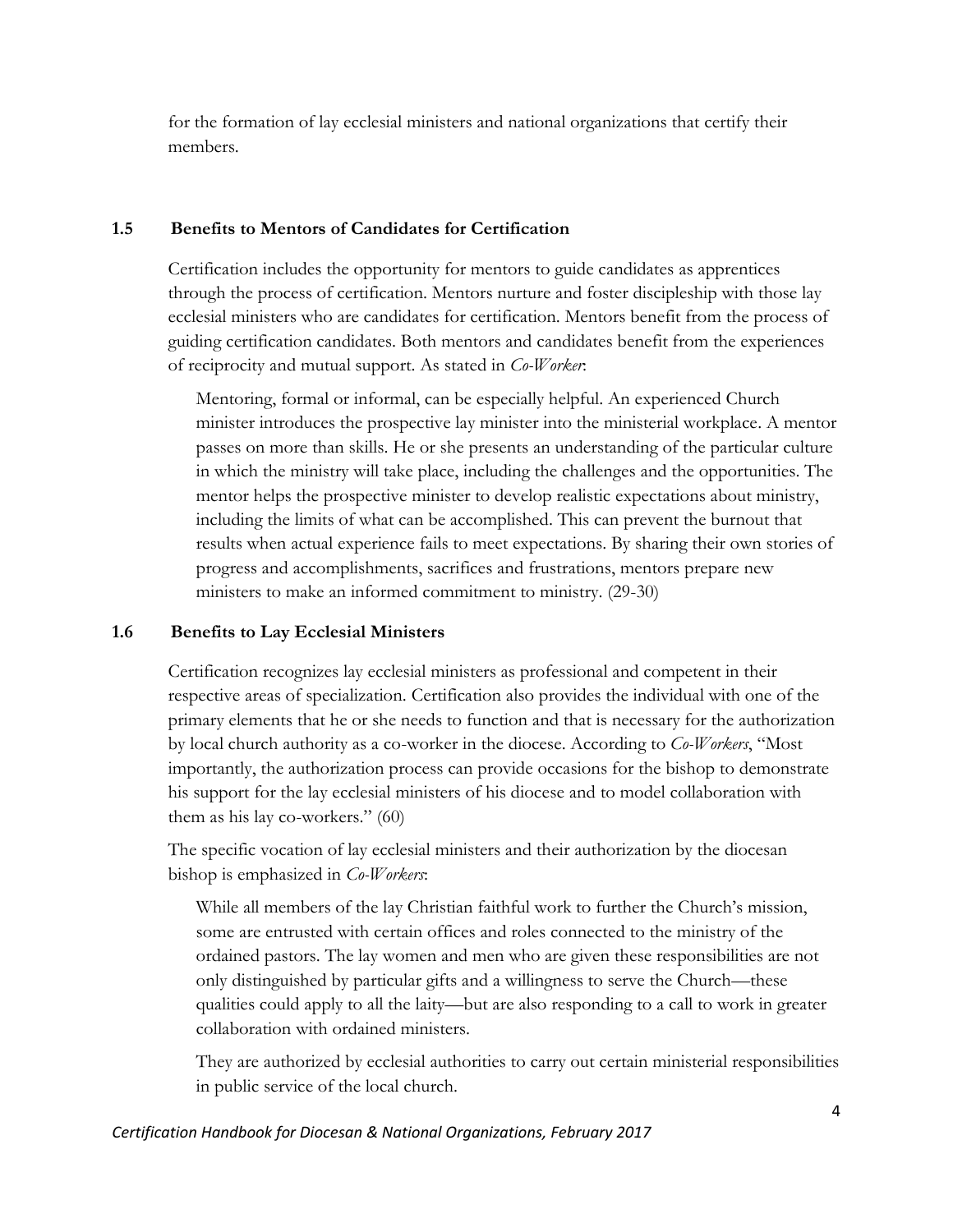Authorization is the process by which properly prepared lay men and women are given responsibilities for ecclesial ministry by competent Church authority. This process includes the following elements: acknowledgment of the competence of an individual for a specific ministerial role (often called "certification"); appointment of an individual to a specific position (in some dioceses called "commissioning"), along with a delineation of the obligations, responsibilities, and authority of that position (and length of term, if specified); and finally an announcement of the appointment to the community that will be served by the lay ecclesial minister. (54)

The process of becoming certified at the initial or renewal levels challenges lay ecclesial ministers to greater authenticity and integrity. Certification documents credibility and becomes part of the resume of the lay ecclesial minister. The process of certification also provides candidates with the opportunity to reflect on their specialized ministries, engage in self-analysis, and benefit from assessment by their peers whether they are just beginning or are experienced in their ministry. As noted in *Co-Workers*, "Throughout the discernment process a person needs to ask: What talents, virtues, and limits do I possess that indicate my ability to serve God's people through a commitment to lay ecclesial ministry? Lay persons with a call to lay ecclesial ministry possess certain dispositions, which are further developed during the formal preparation process." (30)

This process also provides candidates with a backdrop for ongoing assessment and formation. It emphasizes the need for lifelong intellectual learning and spiritual formation as an essential component during the process both for initial certification and renewal of certification.

#### **1.7 Benefits to Agencies, Institutions, and Church Communities**

Certification of lay ecclesial ministers benefits agencies, institutions, and church communities by ensuring a higher quality of ministry for the people they serve. Both lay ecclesial ministers and those to whom they minister benefit from ongoing effective ministry, and those served value those certified as a vital part of their communities. As the number of certified lay ecclesial ministers increases, both ministers and those to whom they minister benefit from the additional spiritual resources available to them. Certification reinforces higher expectations on the part of all. Certified ecclesial ministers are challenged to deliver quality service and sustained excellence as they fulfill their responsibilities. Agencies, institutions, and church communities have confidence that certified lay ecclesial ministers are responsible agents of the church and are qualified to serve in the specialized ministry for which they have been certified.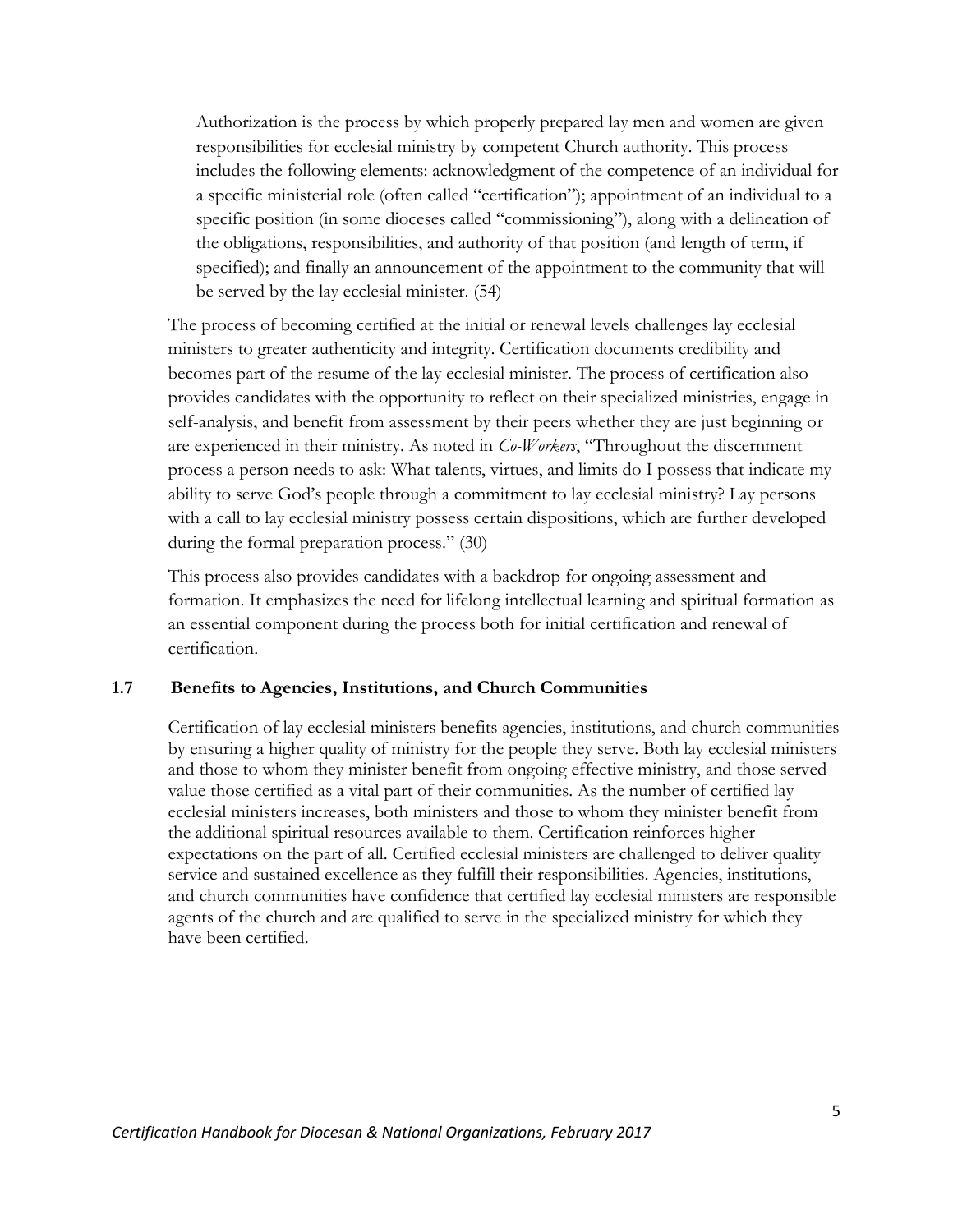## **2.0 Section Two**

## **Submitting Certification Standards and Procedures**

## **2.1 Establishing a Relationship with the USCCB Office of Certification for Ecclesial Ministry and Service (USCCB Office)**

## **2.1.1 Requirements for Seeking Approval**

**Diocesan offices** shall seek a letter of approval from their local ordinary to open a certification file for a specialized ministry with the USCCB Subcommittee.

**National organizations** shall meet the following requirements before opening a file with the USCCB Subcommittee:

- **2.1.1.1** The organization shall be listed in *The Official Catholic Directory* (P.J. Kenedy & Sons).
- **2.1.1.2** The organization shall be incorporated as a not-for-profit organization.
- **2.1.1.3** The Executive Director shall seek approval from the organization's board of directors.

## **2.1.2 Opening a Certification File**

After authorization is received, directors or executive directors shall contact the USCCB Office staff stating that the diocesan office or national organization is seeking approval for its certification standards and procedures from the USCCB Subcommittee. After receiving the statement from the director, the USCCB Office staff will send the director or executive director a username, password and link to the certification membership website; a *User's Guide to the Certification Membership Website* with instructions on registration, online forms, submission of documentation, etc; and a fee schedule. After receiving these resources, the organization or diocese takes the following actions:

- **2.1.2.1** The director/ executive director and all individuals who will be involved in the certification process review the *Certification Handbook* and *User's Guide to the Certification Membership Website*.
- **2.1.2.2** The director/executive director creates a profile with information about the diocesan office or organization and the director or executive director.
- **2.1.2.3** The director/ executive director completes the online application form on the membership website. The form will ask for a PDF version of a letter of approval from either the local ordinary or Board of Directors. The director/executive director shall also send a hard copy of this letter to the USCCB Office. (Instructions on accessing and completing the application from can be found in the User's Guide.)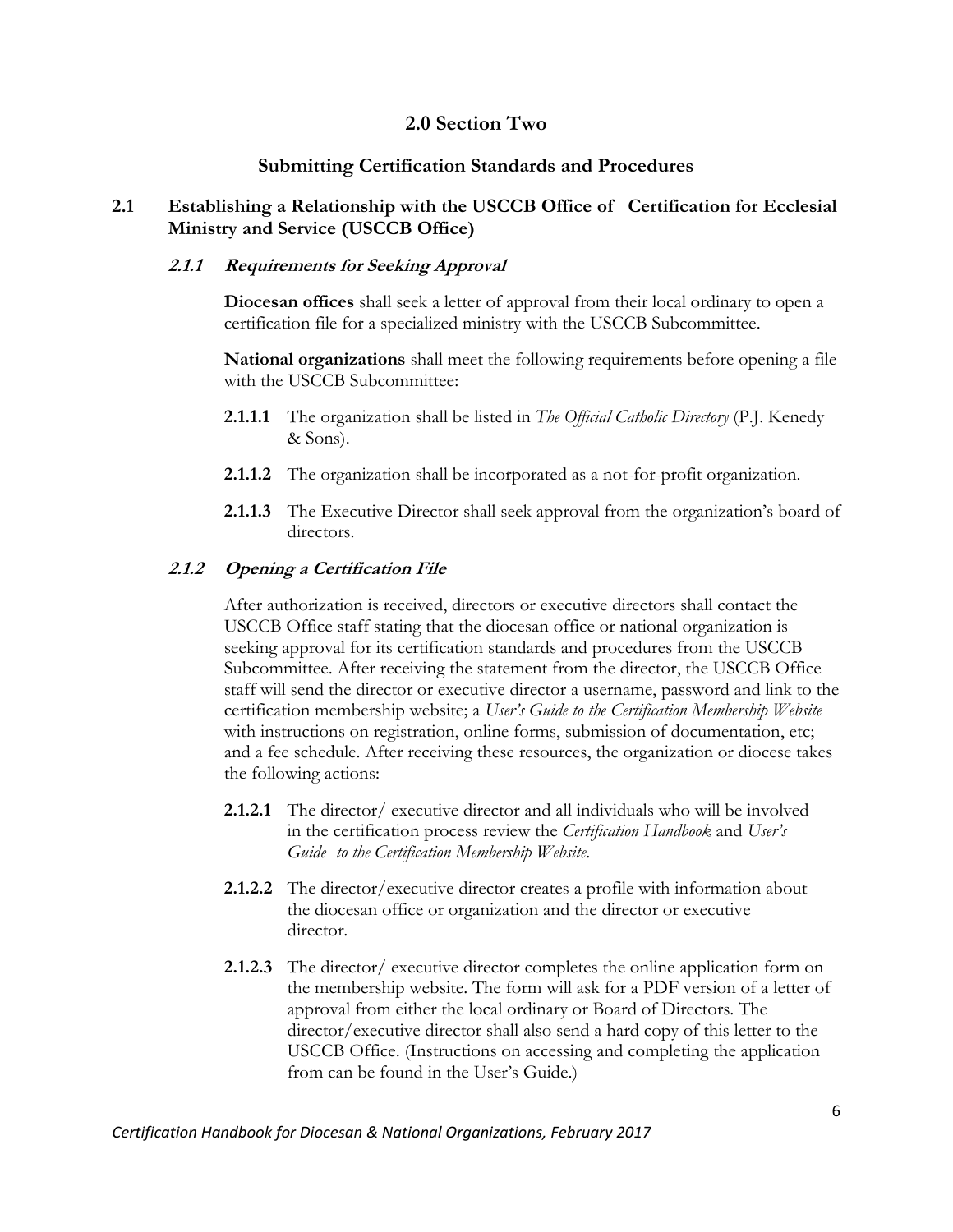- **2.1.2.4** The director or executive will receive an invoice from the USCCB Office for the fee to open a file with the USCCB Subcommittee (Filing Fee). A check for the fee must be received in the USCCB Office no more than 60 days after the invoice date. (More information on fees and fee schedules can be found in Section Five of this handbook on page 28 and on the membership website.)
	- Certification files remain open until written notification is received in the USCCB Office from directors to close the file, or the USCCB Subcommittee determines to do so based on its policies.
	- Diocesan offices or national organizations who have opened a file and are preparing to submit certification documentation for approval are listed on the USCCB Subcommittee website [\(www.usccb.org/certification\)](http://www.usccb.org/certification) and in the *USCCB Subcommittee Directory*.

## **2.1.3 Forming a Certification Commission/Committee**

The mandate of the diocese or national organization certification commission/committee shall be to oversee the self-study process involving the examination, review, formulation and ongoing revision of certification standards and procedures in an effort to base the standards and procedures on the USCCB Subcommittee certification standards found in in Section Four of this handbook on page 23.

## **2.2 Gathering Initial Documentation**

l

## **2.2.1 Required Documentation 7**

**2.2.1.1** Part One shall contain information about the diocese and the diocesan office or the national organization mission, staff, certification commission, committees, interview teams, etc. that assess the competencies of specialized ministers, diocesan or organization requirements established for applying for initial and renewal of certification, ongoing formation events sponsored by the office or organization, and other pertinent information.

Evidence that the diocese or eparchy is in compliance with the *Charter for the Protection of Children and Young People 8* including such items as:

 $\bullet$  Copy of the diocesan policies and procedures in accord with ARTICLE  $2^{\circ}$ of the *Charter for the Protection of Children and Young People.*

<sup>7</sup> A full explanation of each of these Parts of the Documentation can be found in Section 3 on page 16.

<sup>8</sup> Approved by the full body of bishops at its June 2005 General Meeting, that received it's *recognitio* of the Holy See on January 1, 2006, and was promulgated May 5, 2006. [http://www.usccb.org/issues-and-action/child-and](http://www.usccb.org/issues-and-action/child-and-youth-protection/charter.cfm)[youth-protection/charter.cfm](http://www.usccb.org/issues-and-action/child-and-youth-protection/charter.cfm)

<sup>9</sup> See Booklet version of *Charter for Protection of Children* [USCCB Publication No. 7-232, Washington, DC, ISBN 978-1-60137-232-1] p, 10*.*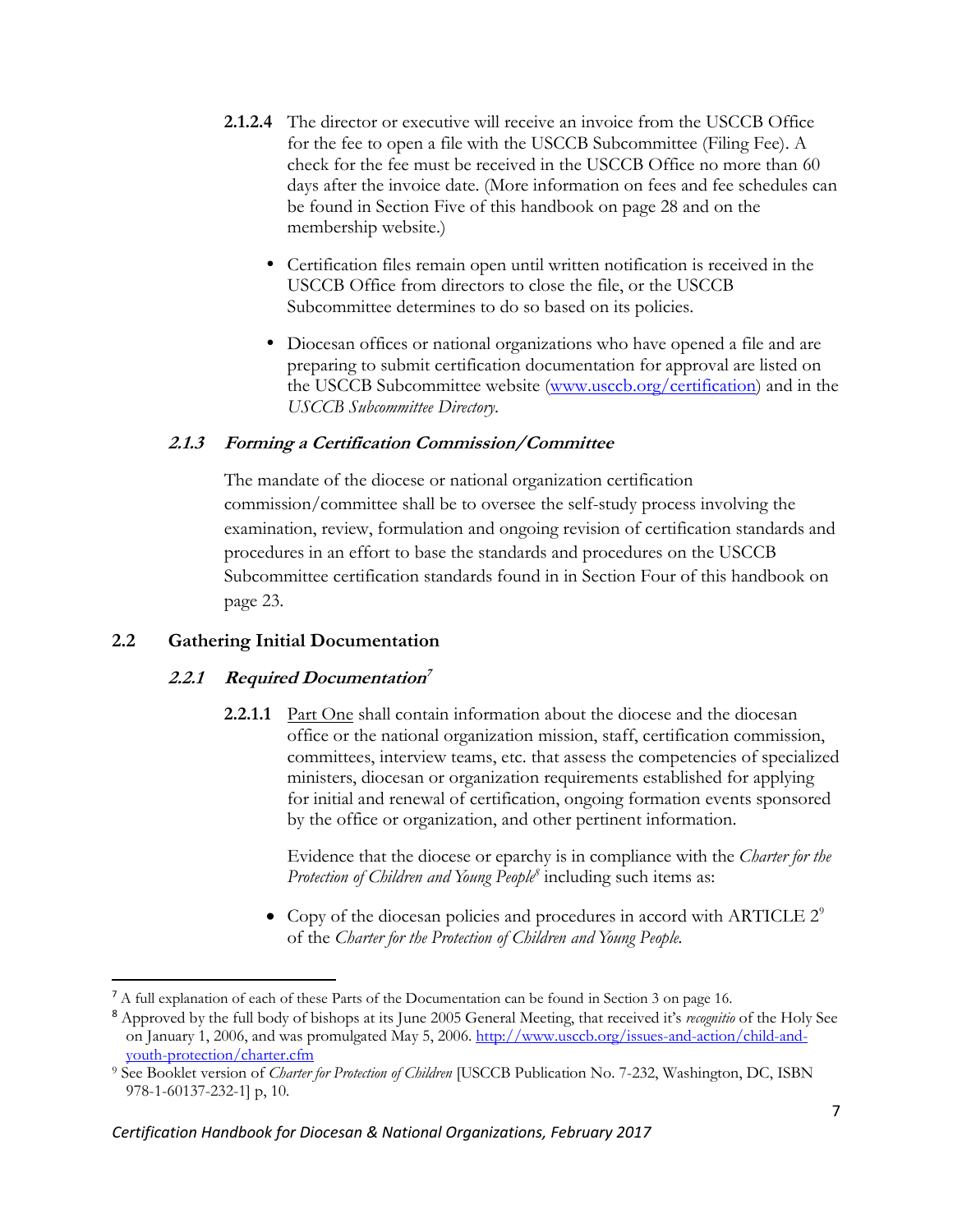- Evidence that the diocese or eparchy is in compliance with Article  $12^{10}$  of the *Charter for the Protection of Children and Young People* and maintains "safe environment" programs which the diocesan/eparchial bishop deems to be in accord with Catholic moral principles.
- Evidence that the organization requires its members seeking to be certified to be in compliance with of the *Charter for the Protection of Children and Young People.* This can be as simple as a clear statement within the Code of Ethics that is signed by each candidate. $11$
- **2.2.1.2** Part Two shall provide the certification standards by which candidates for certification and renewal of certification will perform a self-assessment and be assessed in four major competency categories that candidates demonstrate: human, spiritual, intellectual and pastoral. Certification standards shall incorporate diocesan or organization standards, the USCCB Subcommittee approved *Certification Standards for Lay Ecclesial Ministers* (found at the Alliance website), and directives of church documents. (More information on the Alliance can be found in the Benefits to Provinces, Regions and State Catholic Conferences section of this Handbook on page 1 and at [www.lemcertification.org.](http://www.lemcertification.org/))
- **2.2.1.3** Part Three shall be the certification handbook provided to candidates for certification and renewal of certification that contains the requirements for applying for certification and renewal of certification, the diocesan or organization certification standards and procedures, assessment instruments, information about the certification process, forms, and other information that candidates would need to know.

In accord with the pledge of U.S. Catholic Bishops in the *Charter for the Protection of Children and Young People* to do their best to ordain to the priesthood and put into positions of trust only those who share their commitment to protecting children and youth*:*

- *Handbooks should clearly state that* all candidate for certification are in compliance with Article 12 and Article 13<sup>12</sup> of the *Charter for the Protection of Children and Young People.*
	- o Being adequately screened and evaluated to decide if they are fit candidates for certification.
	- o Having background checks utilizing the resources of law enforcement and other community agencies. (background checks)
	- o Being aware that the code of ethics for each role certified clearly states that candidates for certification both know of and comply

 $\overline{\phantom{a}}$ 

<sup>10</sup> Ibid, p.16.

<sup>11</sup> See Appendix 2 for Sample Code of Ethics Statements from Members of the Alliance for Certification of Lay Ecclesial Ministers (ACLEM) with approved Codes of Ethics.

<sup>12</sup> See Booklet version of *Charter for Protection of Children*[USCCB Publication No. 7-232, Washington, DC, ISBN 978-1-60137-232-1] p.16: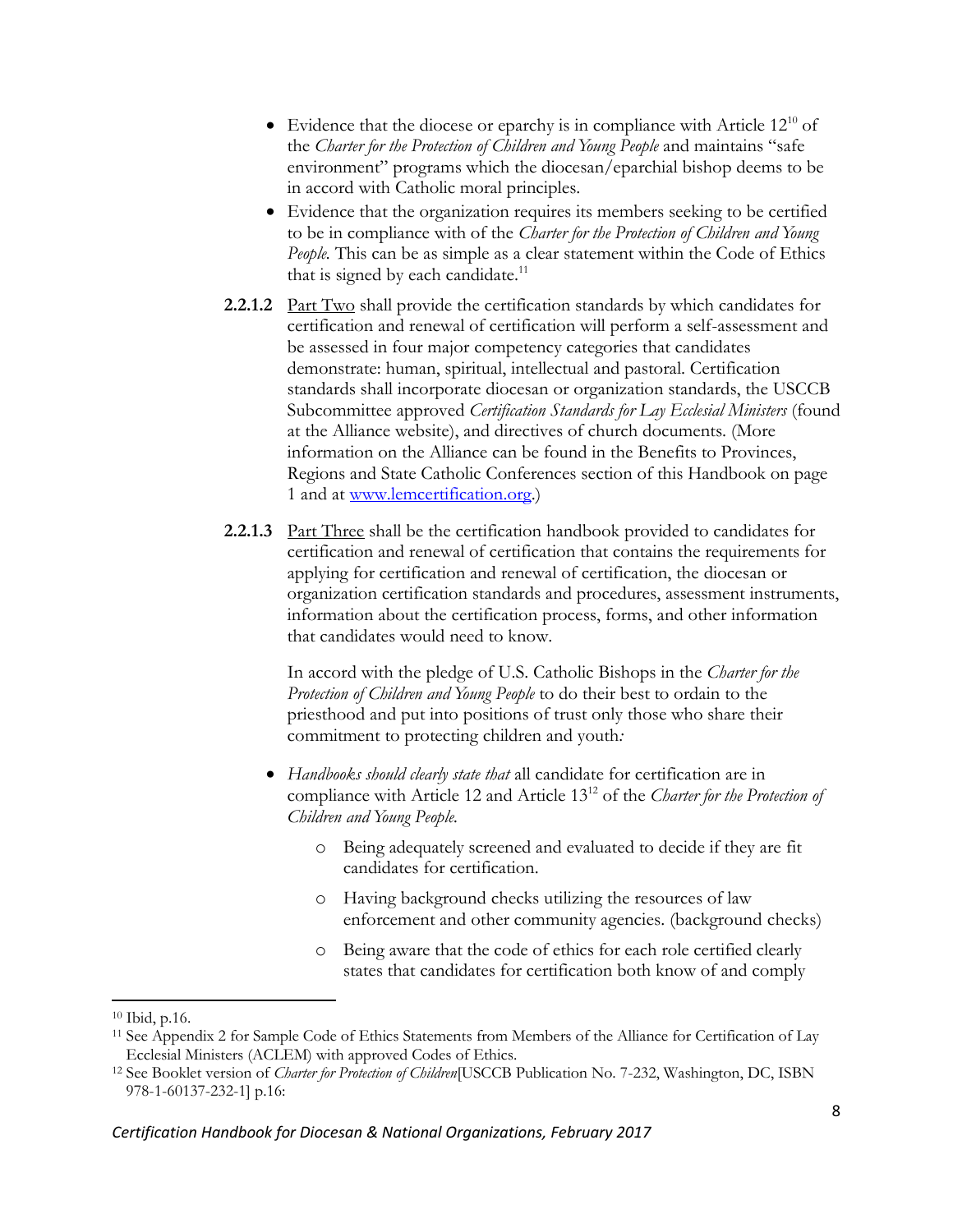with all applicable parish, organizational, and/or diocesan policies with special attention to sexual misconduct, safe environment, risk management, safety, transportation, parental permission, and medical emergency policies.

**2.2.1.4** Part Four shall be appropriate appendices of resources helpful for the certification process including sample forms, letters, rosters, job description(s) of position(s) being certified and publications used to promote the certification process.

#### **2.2.2 Number of Copies and Submittal Deadlines for USCCB Office Review**

The certification documentation outlined in this handbook for USCCB Office review can be submitted on the certification membership website six weeks before a schedule spring or fall meeting of the USCCB Subcommittee. While it is recommended and preferred that documentation be submitted electronically at the USCCB Subcommittee certification membership website, if printed, twelve copies of documentation are to be sent to the USCCB Office six weeks before a scheduled spring or fall meeting of the USCCB Subcommittee.

- **2.2.2.1** The *User's Guide* explains how to submit documentation on the website.
- **2.2.2.2** The schedule of yearly USCCB Subcommittee meetings is available on the certification membership website.
- **2.2.2.3** If documentation is not submitted electronically, it should be on white 8.5 x 11 inch paper in three ring binders. To decrease the weight of the documentation, pages shall be copied back to back whenever possible.

#### **2.2.3 USCCB Office Review**

The USCCB Office staff and, as needed or if requested, the informal advisory group members or consultants shall review submitted documentation, give recommendations and determine when revised documentation is ready for review by the peer review committee.

#### **2.3 Peer Review**

The peer review committee is an essential part of the approval process. The members are named by the chair of the subcommittee and include at least a bishop, an office staff person, a consultant, and/or advisor of the office from a similar organization or diocese if possible.

#### **2.3.1 Liaison Visit**

The director or executive director shall contact the USCCB Office staff to schedule a liaison visit to take place before the peer review of documentation. Every effort is made to ensure that a person from the same region of the country, or a region as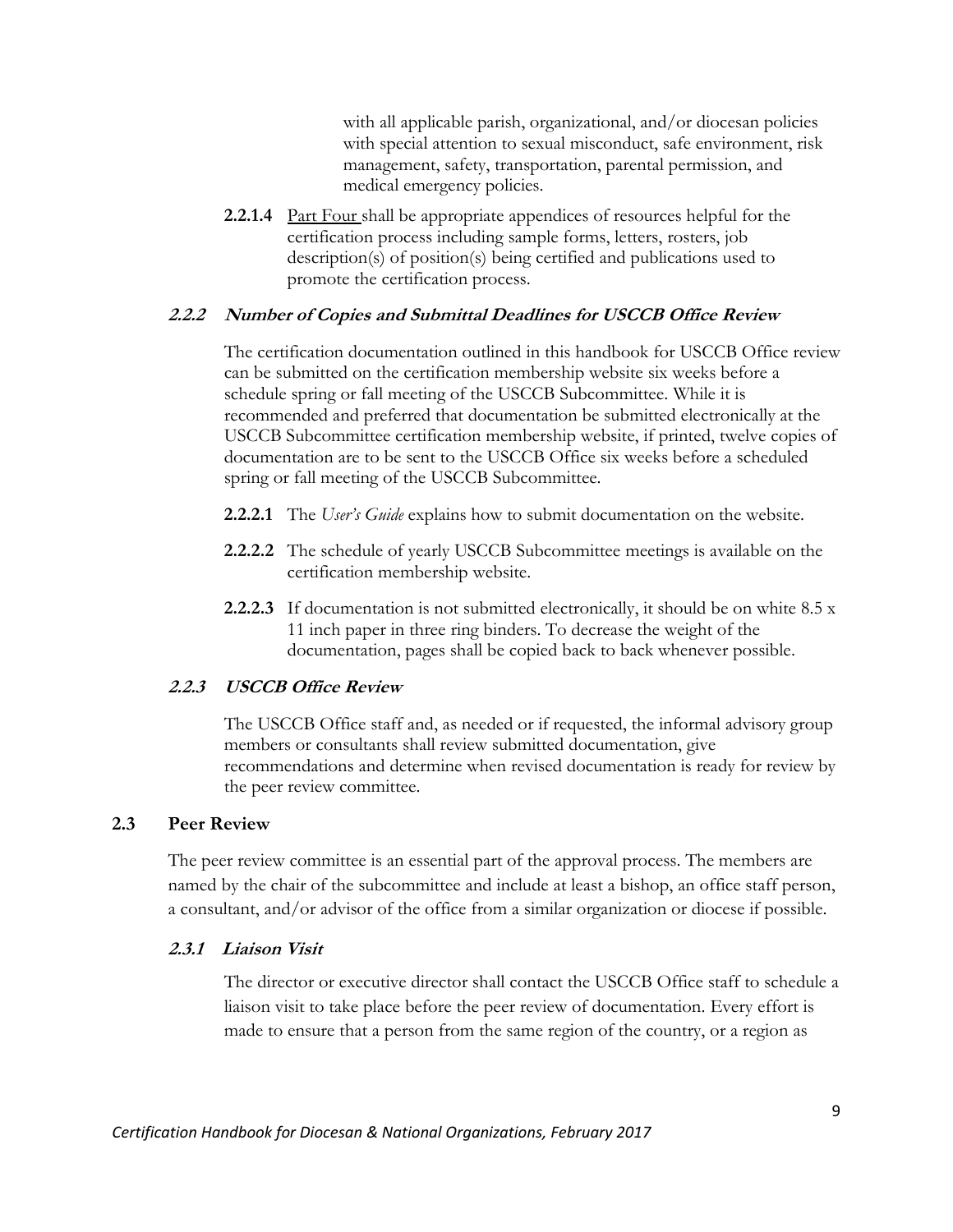close as possible, would be chosen for the liaison visit to help keep expenses to a minimum. The site liaison will be a member of the peer review committee who is appointed by the USCCB Subcommittee.

Review of a program by a site liaison includes a summary of interviews and both an oral report and a written report of his or her findings, which contribute to the overall peer review committee's report. During a liaison visit, travel, room and board, and any other related expenses during the visit are to be covered by the diocese or organization involved.

## **2.3.2 Presentation by Diocese or Organization to Peer Review Committee**

After the site review, the diocesan director or appropriate national organization representative shall also make a formal presentation to the peer review committee using available online meeting technology. Appropriate representatives include the executive director or chair of the certification committee.

The presentation shall include a description of the following:

- **2.3.2.1** The demographics of the diocese or organization, including a brief profile of the social, cultural, and economic realities.
- **2.3.2.2** The consultation process that occurred throughout the development of the certification standards and procedures.
- **2.3.2.3** The formation and ongoing education of those involved in the certification process and the candidates for certification.
- **2.3.2.4** The process of the formulation and review of the certification standards and procedures.
- **2.3.2.5** The process that will be undertaken for the ongoing review and revision of the certification standards and procedures.

#### **2.3.3 Peer Review Committee Makes Recommendation**

After the presentation, the peer review committee discusses whether the standards and/or procedures should be approved, whether minor changes are needed, and develops a recommendation to be brought to the next subcommittee meeting and reviewed with the whole subcommittee.

## **2.4 USCCB Subcommittee Review and Decision**

#### **2.4.1 USCCB Subcommittee Review Process**

The report of the liaison visit, presentation, and the recommendation of the appointed peer review committee are reviewed by the subcommittee at the next available fall or spring meeting.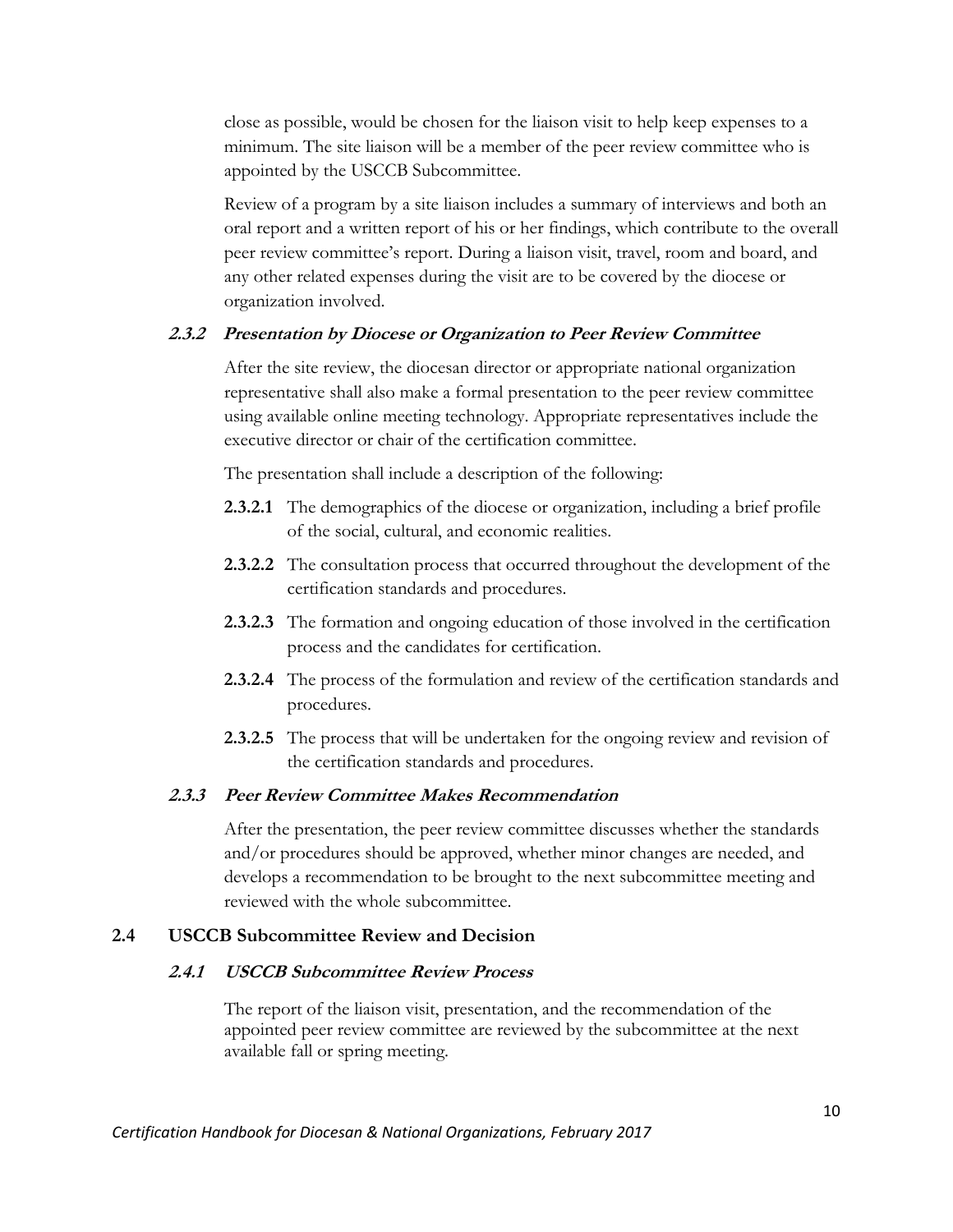- **2.4.2.1** The USCCB Subcommittee grants initial approval of certification standards and procedures for the certification of specialized ecclesial ministers after the USCCB Subcommittee's review of the documentation submitted indicates that the diocesan office or national organization certification standards and procedures are in compliance with the requirements outlined in this handbook.
- **2.4.2.2** Often during their review, the USCCB Subcommittee makes recommendations for improving certification standards and procedures.

## **2.4.2 Initial Approval**

**2.4.2.1 If initial approval has been granted**, normally with recommendations to assist with the further development of certification standards and procedures, the USCCB Subcommittee shall grant initial approval of certification standards and procedures for a period of up to seven years.

> Diocesan offices or national organizations with initial approval are listed in the *USCCB Subcommittee Directory*. The diocesan office or national organization will be billed a fee for review of certification documentation by the USCCB Subcommittee. (More information on fees can be found in Section Five of this handbook on page 28.)

**2.4.2.2 If initial approval has been denied** the diocese or organization ought to make an effort to correct the reasons listed for refusal and resubmit within the time frame given within the letter of refusal.

## **2.4.3 Notification of Decision**

The USCCB Subcommittee shall communicate its decision in writing to the local ordinary and diocesan director or the national organization executive director within sixty workdays after the meeting.

Included in this letter may be recommendations by the USCCB Subcommittee with a request that a plan of action for addressing these recommendations be reported to the USCCB Subcommittee by its next meeting if major, or in the first annual report after approval if minor.

## **2.5 Diocesan or National Organization Response**

After consultation with the diocesan or national organization certification committee, the director of the diocesan office or national organization shall respond in writing to the recommendations given by the USCCB Subcommittee with a plan for addressing recommendations.

## **2.5.1 Addressing Recommendations**

In annual reports thereafter, diocesan or national organization directors continue to describe progress in achieving recommendations of the USCCB Subcommittee.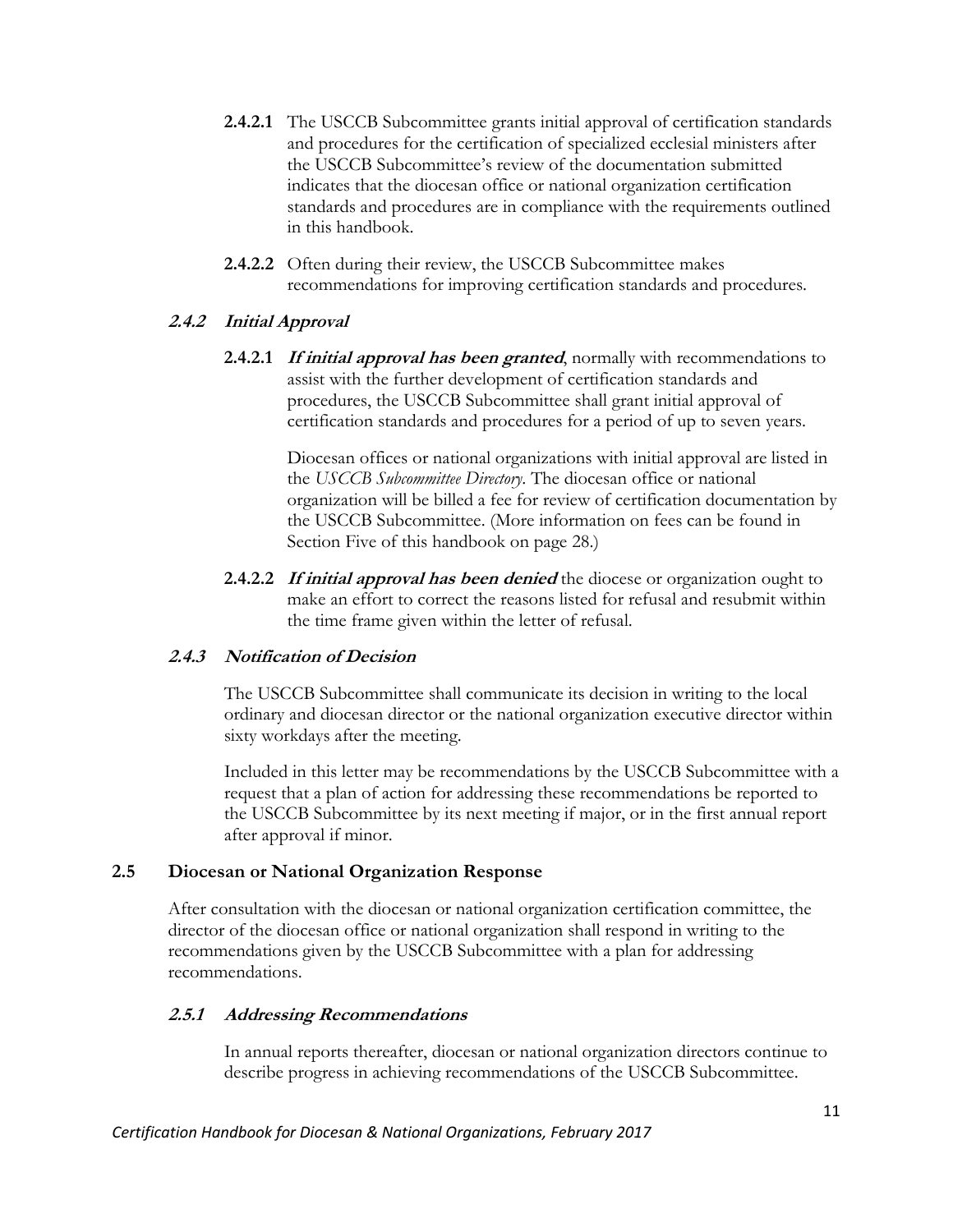## **2.5.2 Statement of Approval**

After approval, diocesan or national organization directors include a statement of USCCB Subcommittee approval of certification standards and procedures with the USCCB logo, the name of the USCCB Subcommittee with the USCCB Office address, phone number and website.

Only office publications that pertain directly to certification bears the USCCB logo and statement of approval by the USCCB Subcommittee. Such publications are, but are not limited to, the following:

- **2.5.2.1** A certification brochure;
- **2.5.2.2** Notification of workshops pertaining to certification;
- **2.5.2.3** A certification handbook;
- **2.5.2.4** A certification newsletter; and
- **2.5.2.5** An easily found website page for the office with documentation pertaining to the USCCB Subcommittee-approved certification standards and procedures.

The statement of approval and logo can be accessed on the USCCB Subcommittee membership website after initial approval is granted.

## **2.6 Annual Reports**

### **2.6.1 Submitting an Annual Report**

After consultation with the diocesan or national organization certification commission/committee, the director of the diocese or national organization shall complete an annual report form each year following the USCCB Subcommittee initial approval.

- **2.6.1.1** The USCCB Office staff sends diocesan or national organization directors a reminder to complete the online annual report form in the fall of each year with a due date by which the report is to be uploaded to the membership website or received by the USCCB Office. If uploaded, notify the USCCB office to ensure receipt.
- **2.6.1.2** Annual reports describe the progress made in achieving the recommendations from the initial review and additional recommendations made from subsequent reviews of annual reports during the years between periodic reviews.
- **2.6.1.3** When a diocese or organization is granted full approval for seven years, annual reports completed on the fourth year (midway) of approval will be a more detailed report describing the continued development of the certification standards and procedures, changes since approval, and also the progress made in achieving the recommendations. This fourth year report will be the only detailed report; all other years the director will complete the annual report focusing on recommendations.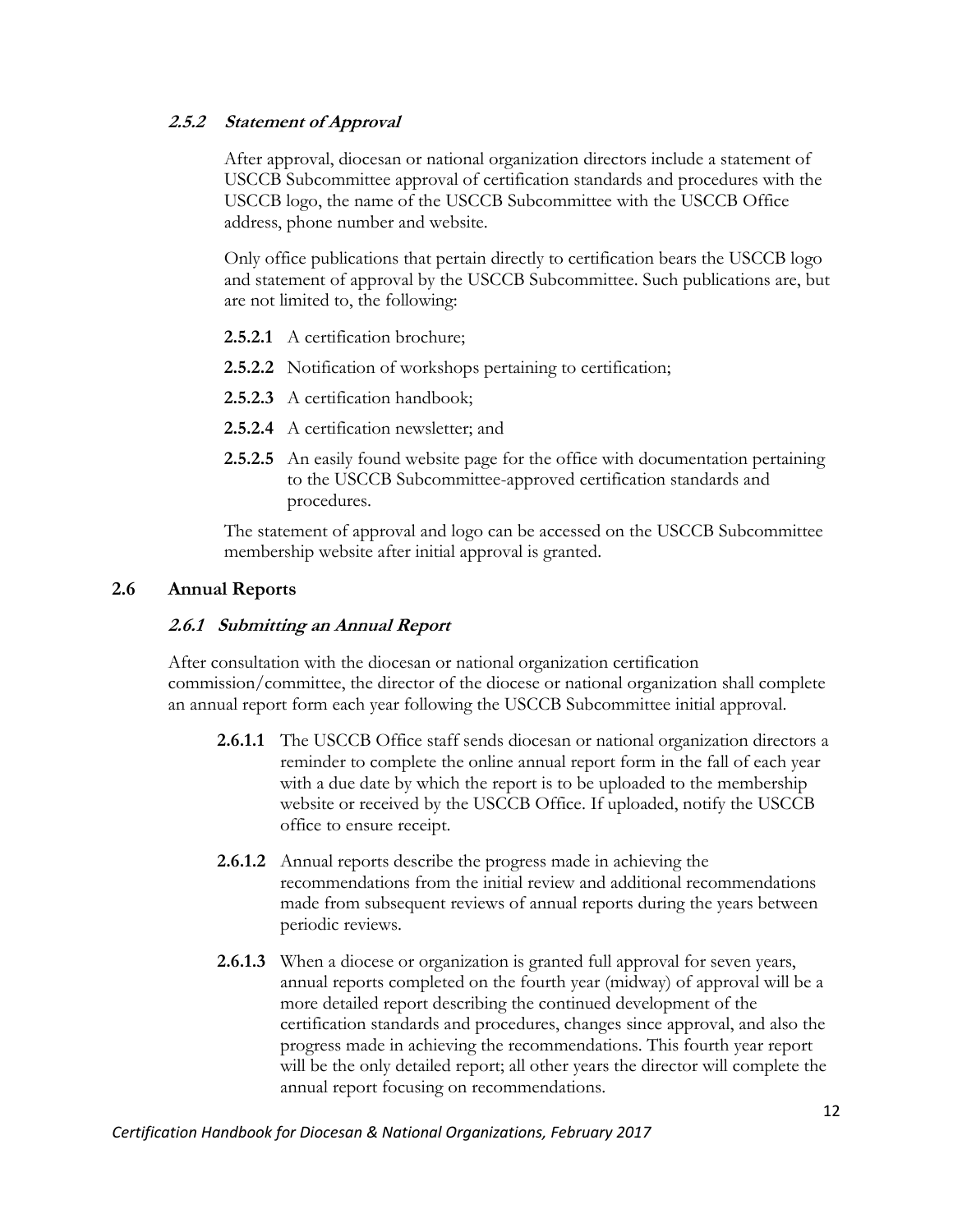- **2.6.1.4** When approval is granted during spring USCCB Subcommittee meetings, directors do not need to submit an annual report at the end of the calendar year.
- **2.6.1.5** Diocesan offices and national organizations are billed a late fee when annual reports are not received by the due date without notification to the USCCB Office. Normally the due date allows for a one (1) month grace period.
	- If diocesan or national organization directors communicate in writing with the staff of the USCCB Office regarding the reason for a delay in submitting their annual report, the late fee may be waived. Diocesan directors shall also notify the staff of the date by which their late report will be received in the USCCB Office.

## **2.6.2 Revision of Annual Report Forms**

The USCCB Subcommittee on Certification for Ecclesial Ministry and Service reserves the right to revise, supplement, change, or rescind any portion of the Annual Report Form from time to time as it deems appropriate, in its sole and absolute discretion. Appropriate changes and additions are made as necessary.

## **2.6.3 Number of Copies of Annual Reports**

The diocesan or national organization director or executive director completes the online annual report form found on the membership website. Instructions on accessing and completing the annual report form can be found in the *User's Guide*.

#### **2.7 Periodic Review Process**

#### **2.7.1 Notification**

The USCCB Office staff shall notify diocesan or national organization directors in writing twelve months before documentation for renewal of approval is due.

The diocesan or national organization director must acknowledge in writing that notification has been received.

#### **2.7.2****Re-Approval**

During the last year of the initial approval period, the diocesan or national organization director shall prepare updated certification standards and procedures for review and re-approval by the USCCB Subcommittee.

#### **2.7.3 Preparing Documentation for Re-Approval**

Diocesan and national organization directors and certification committees shall prepare the following documentation for periodic approval by the USCCB Subcommittee.

**2.7.3.1** The required documentation found in this handbook in Section Three for either dioceses or national organizations.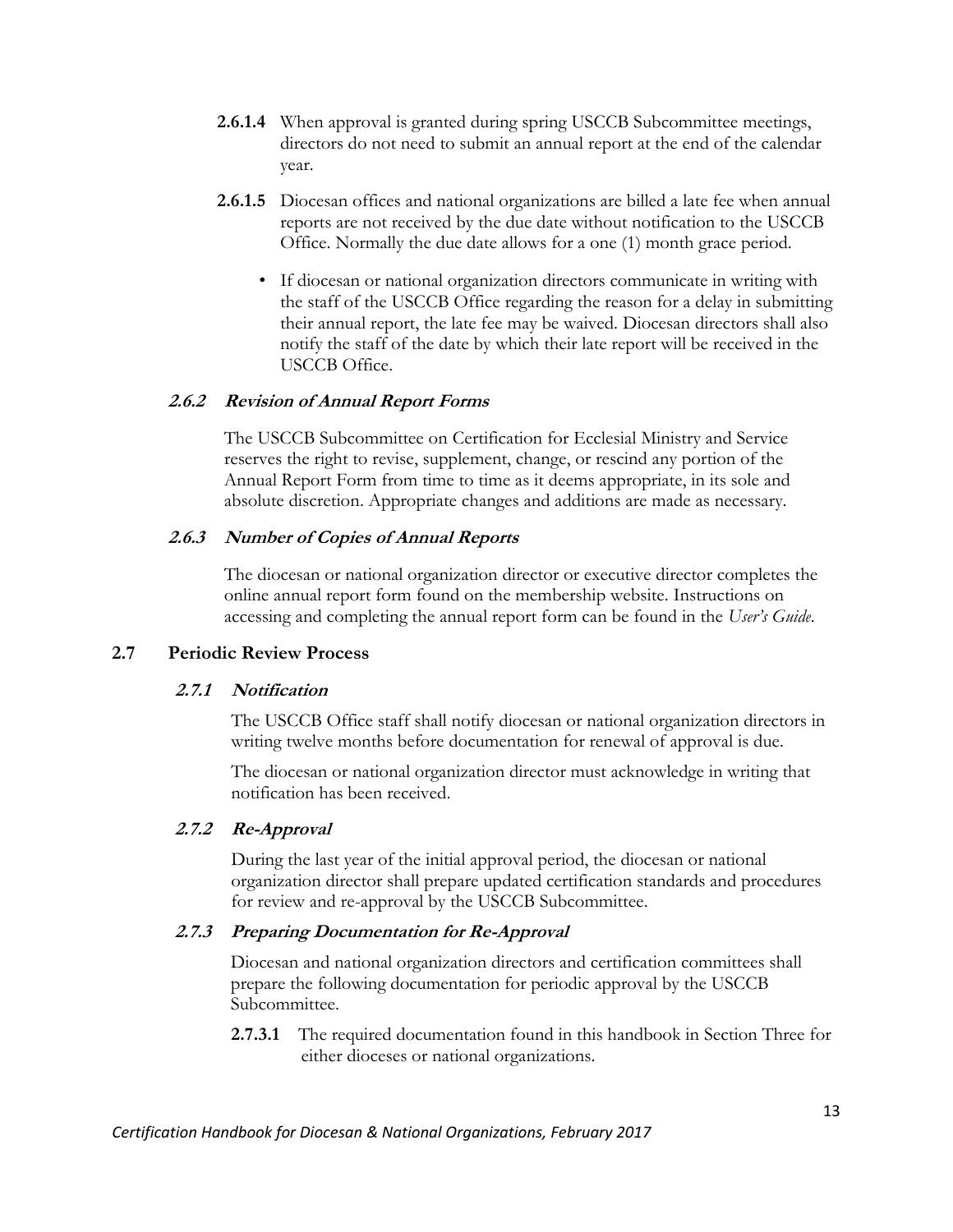- **2.7.3.2** A description of how USCCB Subcommittee recommendations for the continued development of diocesan or national organization certification standards and procedures from initial approval and annual reports have been addressed (**Note:** If recommendations have not been implemented, a plan and timeline for implementation shall be included.)
- **2.7.3.3** A description of how evaluations received from those certified, those involved in the certification process (such as mentors and interviewers), and others have changed and/or improved diocesan or national organization certification standards and procedures

The director of the diocese or national organization shall submit the documentation to the USCCB Office by the date specified by staff. Documentation shall be submitted following the same guidelines listed in section 2.2.2, "Number of Copies and Submittal Deadlines for USCCB Office Review."

After initial approval, the USCCB Subcommittee grants re-approval every seven years thereafter, pending continued compliance with certification standards and procedures.

## **2.7.4 USCCB Subcommittee Review**

During a regularly scheduled meeting of bishops, the USCCB Subcommittee shall review the documentation submitted by the diocese or organization for a vote of reapproval along with recommendations for continued development. Special attention is paid to how responsive the diocese or organization has been to the recommendations made and what improvements have been made to reflect the learning during implementation.

#### **2.7.5 Notification of Decision**

The chair of the USCCB Subcommittee communicates the decision of the USCCB Subcommittee to the diocesan bishop or director or the national organization director within thirty workdays after the meeting of the bishops.

#### **2.7.6 Response to Recommendations**

After consultation with the diocesan or national organization certification committee, the diocesan or national organization director shall respond in writing to the recommendations given by the USCCB Subcommittee with a plan and timeline for addressing recommendations by the USCCB Subcommittee.

#### **2.7.7 Extensions**

The USCCB Subcommittee grants one-year extensions, renewable once, for serious cause. Letters from the executive directors of national organizations or dioceses requesting extensions are sent to the USCCB Subcommittee in care of the USCCB Office.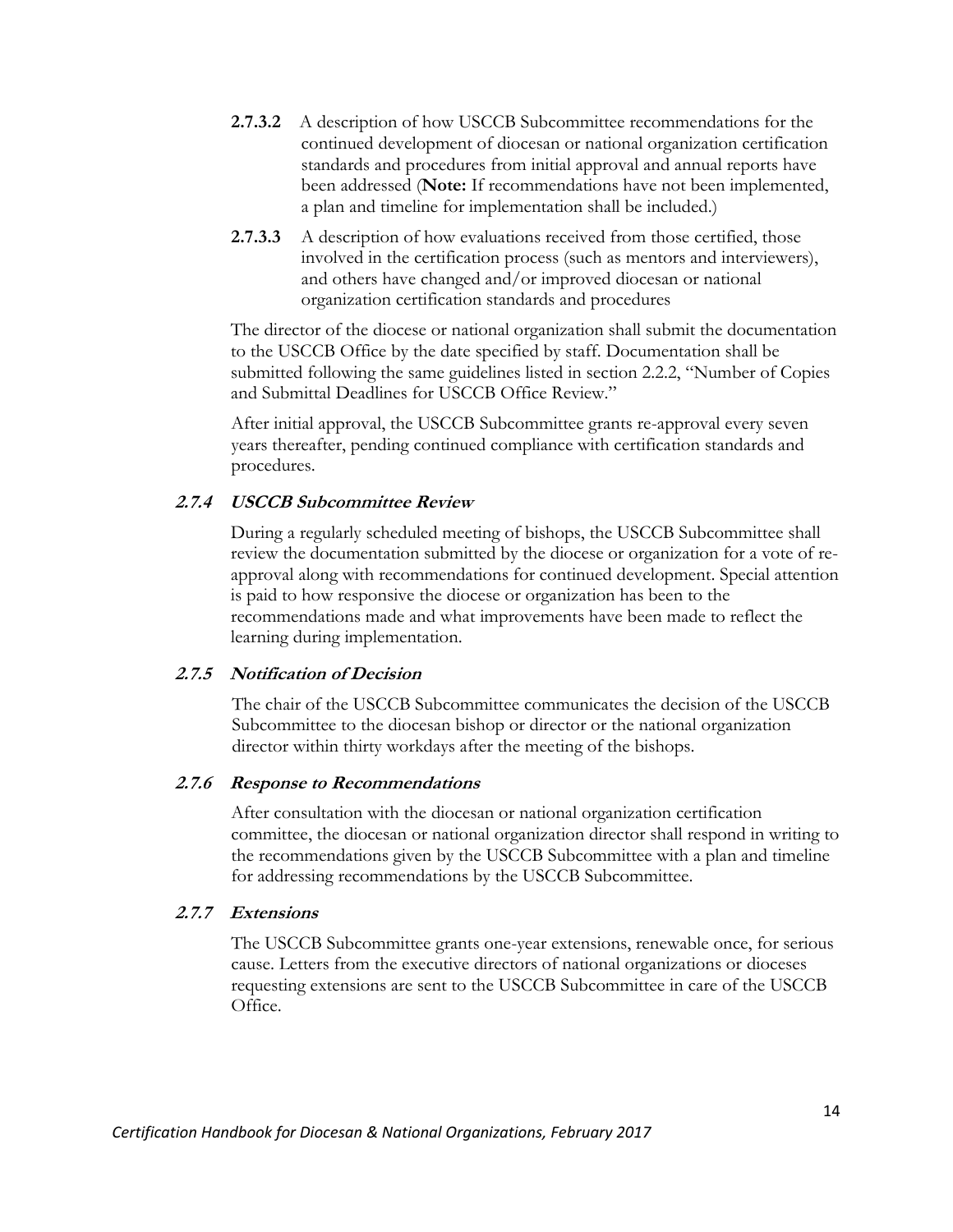#### **2.8 Withdrawal of Approval**

#### **2.8.1 Circumstances of USCCB Subcommittee Withdrawal of Approval**

- **2.8.1.1** Not submitting documentation for the review of certification standards and procedures when scheduled for review without a request for extension;
- **2.8.1.2** Not submitting documentation for the review of certification standards and procedures after two (2) years from the scheduled review have elapsed;
- **2.8.1.3** Not paying the annual certification fee; or
- **2.8.1.4** Non-adherence to USCCB Subcommittee-approved certification standards and procedures.

#### **2.8.2 Notification of Withdrawal of Approval**

The chair of the USCCB Subcommittee notifies diocesan or national organization directors of the results of reviewing the complaint. Diocesan or national organization directors have thirty (30) workdays to respond to the USCCB Subcommittee's decision should the review result in the withdrawal of USCCB Subcommittee approval. For dioceses, the local ordinary is also notified in writing when approval is withdrawn. The diocesan office or national organization is also removed from the *USCCB Subcommittee Directory*.

#### **2.8.3 Compliance**

Since seeking approval of standards and procedures by dioceses and organizations is a voluntary process, the USCCB Subcommittee is not involved in enforcement of the approved standards and procedures. It is up to the local ordinary of a diocese, the executive director of a national organization or their designee to enforce the approved standards and procedures. If a candidate for certification has complaints about the application of the approved standards and procedures for certification, the principal of subsidiarity applies. Complaints are handled within the local diocese or organization involved using the approved process for handling complaints in the diocese's or organization's certification handbook, if any.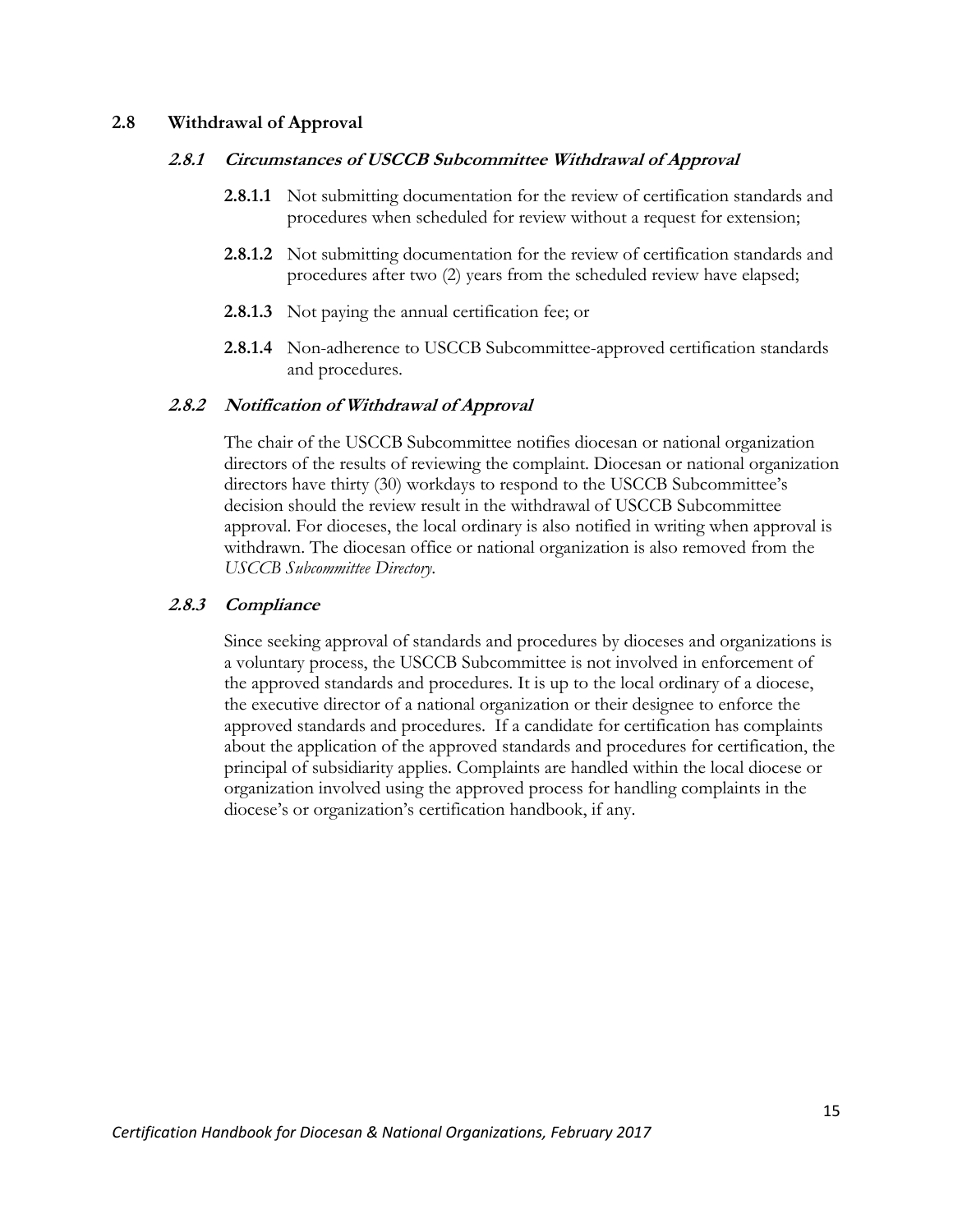## **3.0 Section Three**

## **Required Documentation**

#### **3.1 Table of Contents**

The pages for each of the Parts described in Section 2.2.1, under *Required Documentation* (found on page 7 of this Handbook), subsections and appendices shall be listed in a table of contents. A template of required documentation that should accompany the four parts of submitted documentation, including the table of contents, is provided on the certification membership website.

#### **3.2 For Diocesan Offices**

#### **3.2.1 Documentation for Part One: The Diocese**

#### **Requirements**

Part One shall contain information about the diocese and the office. This part includes, but is not limited to, information about the mission, staff, certification commission, committees, interview teams, etc. that assess the competencies of specialized ministers, diocesan requirements established for certification, ongoing formation events sponsored by the office, etc.

Each diocese and office is unique and not every office will have the same components for the certification of specialized ministers as another. Resources and regions of the country differ drastically in terms of size, Catholic population, ethnic and cultural diversity and resources.

Dioceses differ in size and population. Therefore, the number of committees and the number of committee members, mentors, consultants and interviewers involved in the certification process will vary according to local need. Those involved in the certification process may serve in more than one capacity or function. The diocesan director states in documentation submitted what is not applicable for their local situation.

A diocesan template for required documentation of Part One is provided on the certification membership website.

#### **3.2.2 Documentation for Part Two: Standards**

#### **Requirements**

Part Two shall provide the certification standards by which candidates for certification and renewal of certification will perform a self-assessment and be assessed in four major competency categories: human, spiritual, intellectual and pastoral. Certification standards in the four areas shall incorporate the following:

**3.2.2.1** Diocesan certification standards (normally derived from directives or guidelines to the office);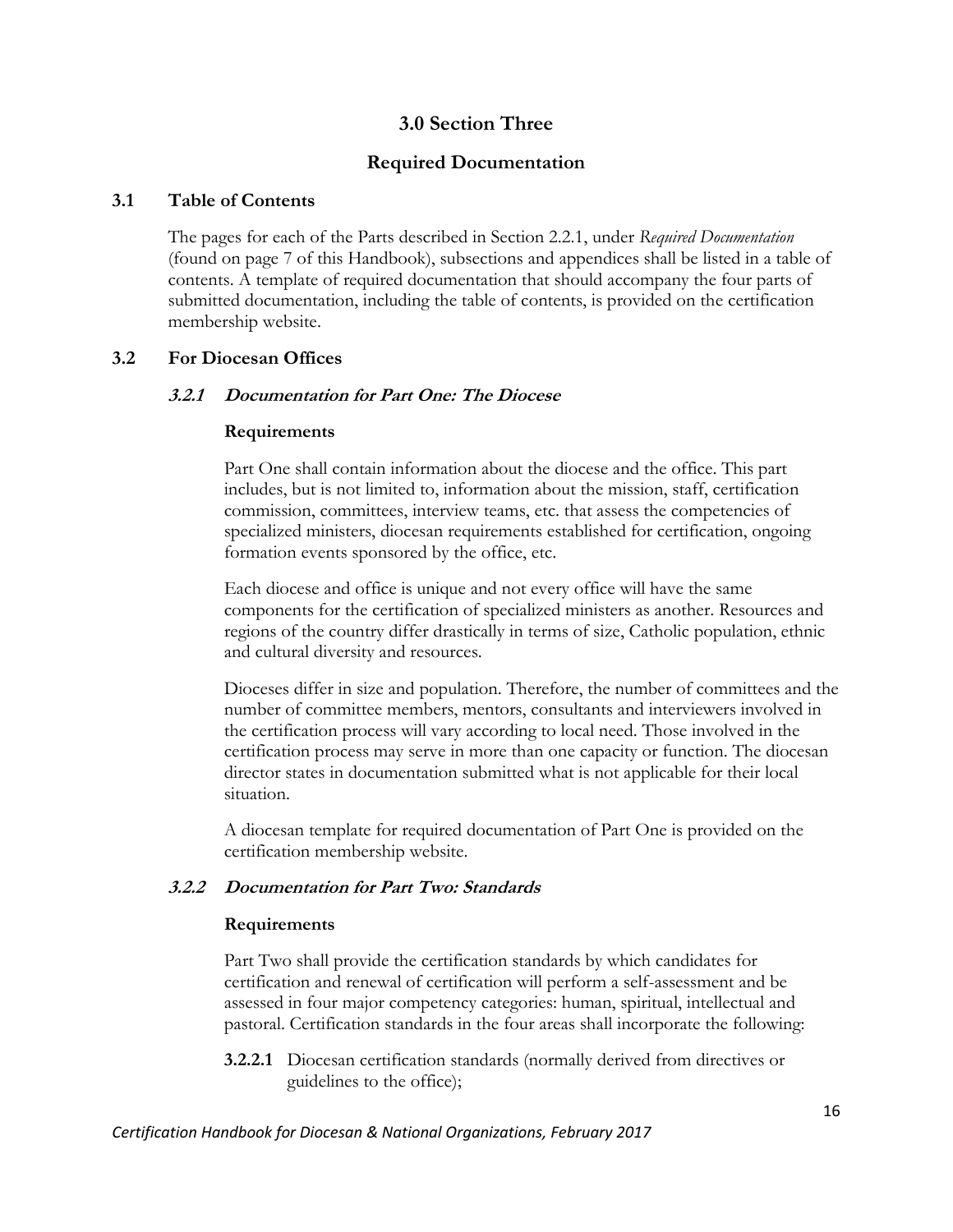- **3.2.2.2** The directives and vision of Church documents (especially the 2005 USCCB document *Co-Workers in the Vineyard of the Lord*); and
- **3.2.2.3** The current edition of the USCCB Subcommittee-approved *National Certification Standards for Lay Ecclesial Ministers* appropriate for the specialized minister and the local church.

#### **Clarification Regarding Requirements for Certification and Diocesan Certification Standards**

There is a distinction between the diocesan requirements for applying for certification or renewal of certification and the diocesan certification standards by which candidates are assessed as competent. For the purposes of this handbook, requirements are the conditions which candidates must comply with in order to enter into the certification process. Requirements are the eligibility criteria. Requirements for applying for certification are determined by the diocese.

Requirements may include, but are not limited to, full Christian Initiation in the Roman Catholic Church, formal academic education such as a college or post graduate degree in designated areas of theology or ministry, number of years as a specialized minister in full or part-time (salaried or volunteer) ministry, and successful completion of an diocesan ministry formation or certificate program.

#### **Diocesan Certification Standards by Which Candidates are Assessed**

The diocesan director involves appropriate committees and consultants in the formulation of diocesan certification standards under the four major categories for the formation of lay ministers outlined in the USCCB document *Co-Workers in the Vineyard of the Lord*.

It is important to distinguish formation standards from certification standards. The document *Co-Workers* describes formation standards in four areas. Formation includes all of life's experiences including family background, formal education, occupation, vocational choices, religious experiences, etc. These standards refer to four major and minor standards for ministry formation programs. Diocesan certification standards articulate the competencies that candidates should have gained from formation in these four areas. Candidates for certification shall be able to demonstrate or be assessed, in a measureable way, the certification standards.

Certification standards are not vision statements of religious belief or values. Certification standards establish measurable skills, knowledge, and abilities in which specialized ministers must be able to demonstrate that their competence. Diocesan directors and appropriate consultants determine the degree or level to which candidates for certification or renewal of certification attain competency.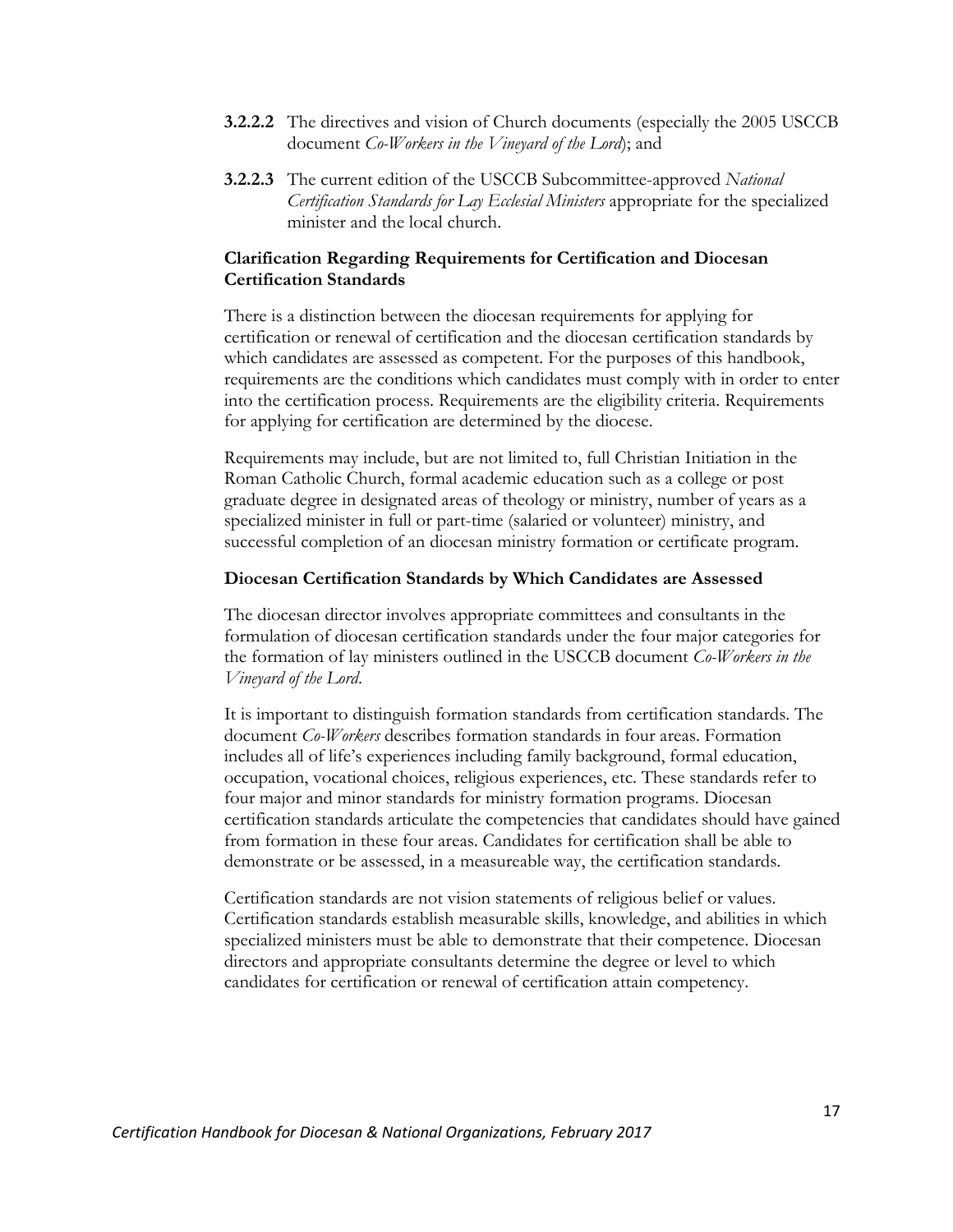#### **Major Resource for the Formulation of Diocesan Certification Standards**

The publication entitled *National Certification Standards for Lay Ecclesial Ministers Serving as parish Catechetical Leaders, Youth Ministry Leaders, Pastoral Associates, Parish Life Coordinators, and Directors of Music Ministries* (2006 Expanded Edition<sup>13</sup>) contains the USCCB Subcommittee-approved certification standards submitted by the Alliance for the Certification of Lay Ecclesial Ministry (The Alliance) .

The standards in this publication will assist diocesan directors in determining the language for the certification standards under which the specialized ministers in their diocese will be assessed as competent. Consideration needs to be given in writing these standards to the special needs, economic realities, accessibility to academic institutions, and the circumstances of their local church as ministers in leadership roles serve the ever growing groups of African Americans, Asian Pacific Islanders, Hispanics, and various migrant groups and refugees. Diocesan certification standards are written so that candidates for certification renewal of certification are able to demonstrate that they are competent with the human, spiritual, intellectual and pastoral skills needed for their specialized ministry.

It is the hope of the USCCB Subcommittee that diocesan certification standards are particularized to the local church within which the diocesan office serves.

A diocesan template for required documentation of Part Two is provided on the certification membership website.

## **3.2.3 Documentation for Part Three: Handbook**

#### **Requirements**

 $\overline{a}$ 

Part Three of the required documentation submitted to the USCCB Subcommittee is a copy of the certification handbook provided to candidates for certification and renewal of certification in a specialized ministry. The handbook shall contain all the information for candidates to understand and follow in seeking certification or renewal of certification. If a diocesan office certifies more than one specialized minister, then standards and self-assessment forms are included for each of the specialized ministers.

While formats of certification handbooks are unique to each diocesan office, a template of required information for the certification handbook (part three of documentation) is provided on the membership website. This template will be

<sup>&</sup>lt;sup>13</sup> Developed by NALM, NCCL, NFCYM, and NPM and approved by the United States Conference of Catholic Bishops Commission on Certification and Accreditation, the *National Certification Standards for Lay Ecclesial Ministers Serving as Parish Catechetical Leaders, Youth Ministry Leaders, Pastoral Associates, and Parish Life Coordinators* (2006 expanded edition) provides a common vision for lay ministry formation. This resource brings clarity and definition to these pastoral roles and identifies five core standards, the common and specialized competencies and codes of ethics for lay ecclesial ministry. It is also a bilingual English/Spanish flip book. This resource is available for purchase from the NALM website [\(www.nalm.org\)](http://www.nalm.org/) for \$14.95 (\$13.95 for members).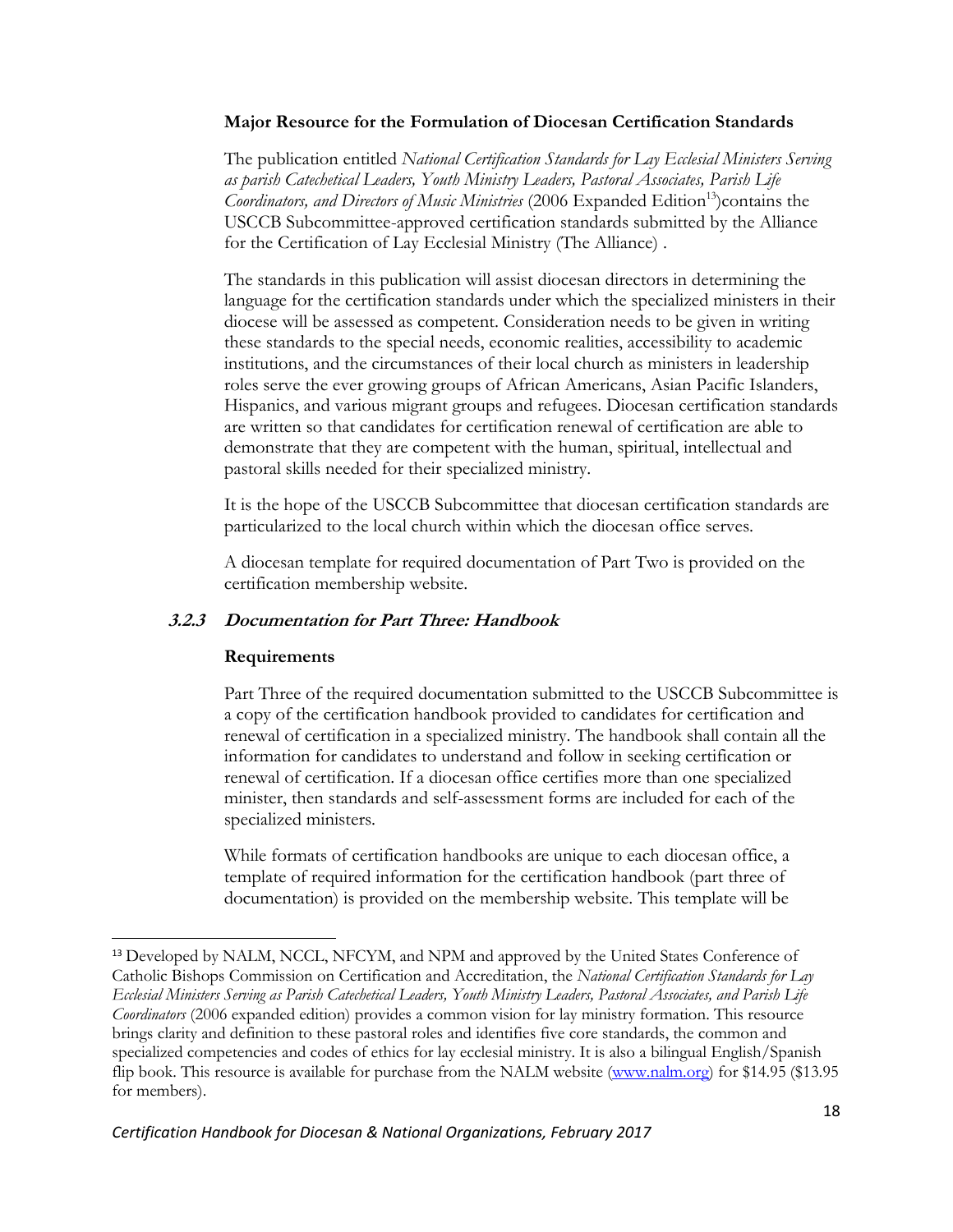revised and modified as the experience of the USCCB Subcommittee grows with future documentation and certification standards and procedures submitted for approval.

#### **3.2.4 Documentation for Part Four: Appendices**

#### **Requirements**

Part Four consists of Resources to be used throughout the process, including forms, letters, rosters of the members of the commission or committees, job descriptions for the ministries for which the diocese is seeking approval and publications and/or websites used to the support the diocese's certification efforts. Be sure to include all of the essential information that candidates will need to know as part of the handbook (Part Three of documentation).

A diocesan template for required documentation of Part Four can be found on the certification membership website. The templates will be revised and modified as the experience of the USCCB Subcommittee grows with future documentation and certification standards and procedures submitted for approval.

#### **3.3 For National Organizations**

#### **3.3.1 Documentation for Part One: Information about the Organization**

#### **Requirements**

Part One shall contain information about the national organization and national office. This part includes, but is not limited to, information about the mission, staff, certification commission, committees, interview teams, etc. that assess the competencies of specialized ministers, organization requirements established for certification, ongoing formation events sponsored by the organization, etc.

Each organization is unique and not every organization will have the same components for the certification of specialized ministers as another. Resources and regions of the country differ drastically in terms of size, Catholic population, ethnic and cultural diversity and resources.

National organizations also differ in size and population. Therefore, the number of committees and the number of committee members, mentors, consultants and interviewers involved in the certification process will vary. Those involved in the certification process may serve in more than one capacity or function. The executive director states in documentation submitted what is not applicable for their organization.

A national organization template for required documentation of Part One can be found on the certification membership website.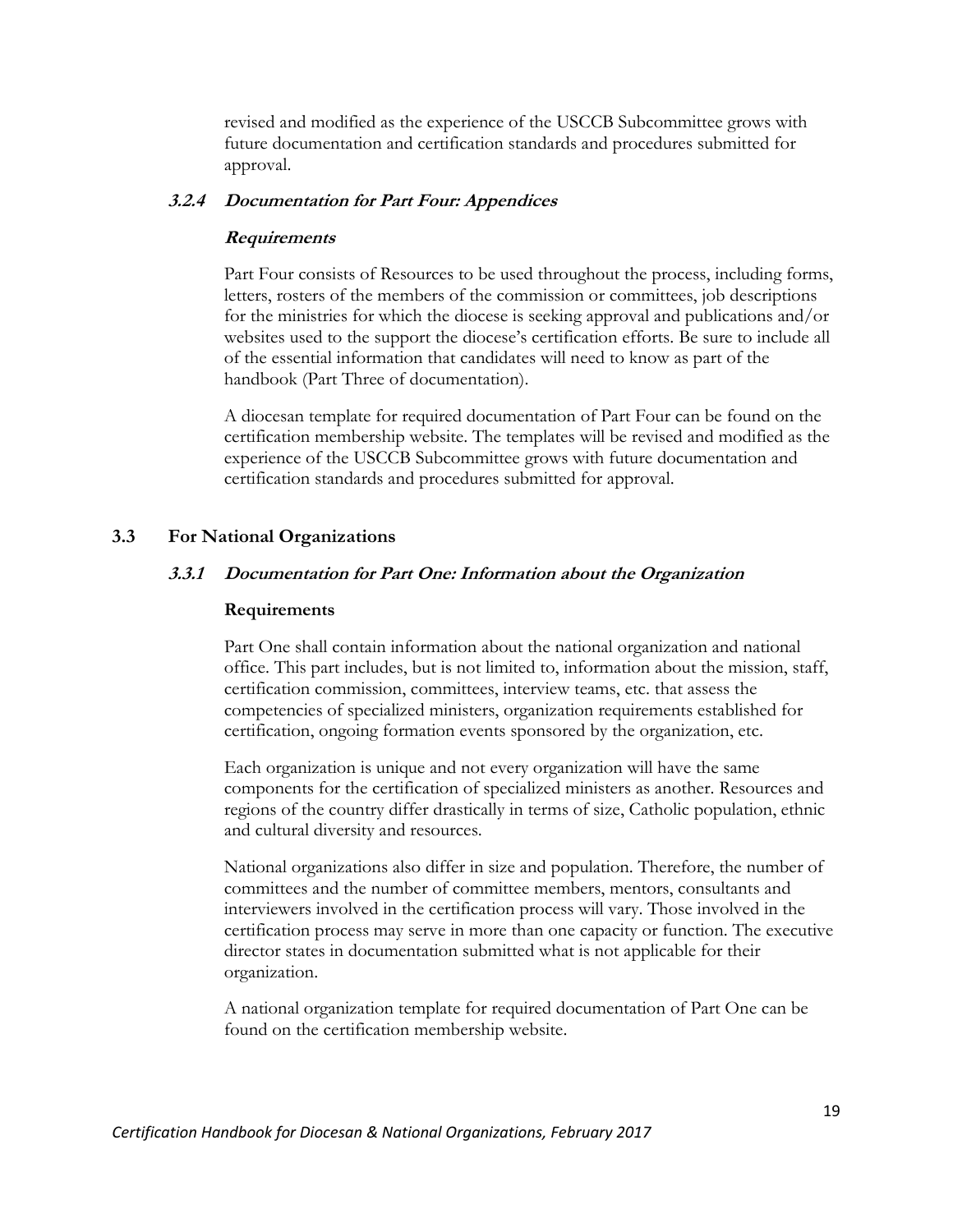## **3.3.2 Documentation for Part Two: National Organization Certification Standards**

#### **Requirements**

Part Two shall provide the certification standards by which candidates for certification and renewal of certification will perform a self-assessment and be assessed in four major competency categories: human, spiritual, intellectual and pastoral. Certification standards in the four areas shall incorporate the following:

- National organization certification standards (normally developed, adapted or adopted by a standing committee of the organization and approved by the USCCB Subcommittee);
- The directives and vision of Church documents (especially the 2005 USCCB document *Co-Workers in the Vineyard of the Lord*); and
- The current edition of the USCCB Subcommittee-approved *National Certification Standards for Lay Ecclesial Ministers* appropriate for the specialized minister and the local church.

## **Clarification Regarding Requirements for Certification and National Organization Certification Standards**

There is a distinction between the national organization requirements for applying for certification or renewal of certification and the national organization certification standards by which candidates are assessed as competent. For the purposes of this handbook, requirements are the conditions which candidates must comply with in order to enter into the certification process. Requirements are the eligibility criteria. Requirements for applying for certification are determined by the national organization

Requirements may include, but are not limited to, full Christian Initiation in the Roman Catholic Church, formal academic education such as a college or post graduate degree in designated areas of theology or ministry, number of years as a specialized minister in full or part-time (salaried or volunteer) ministry, successful completion of a national or diocesan ministry formation or certificate program and membership in the organization

## **National Organization Certification Standards by Which Candidates are Assessed**

The executive director involves appropriate committees and consultants in the formulation of national organization certification standards under the four major categories for the formation of lay ministers outlined in the USCCB document *Co-Workers in the Vineyard of the Lord*.

It is important to distinguish formation standards from certification standards. The document *Co-Workers* describes formation standards in four areas. Formation includes all of life's experiences including family background, formal education,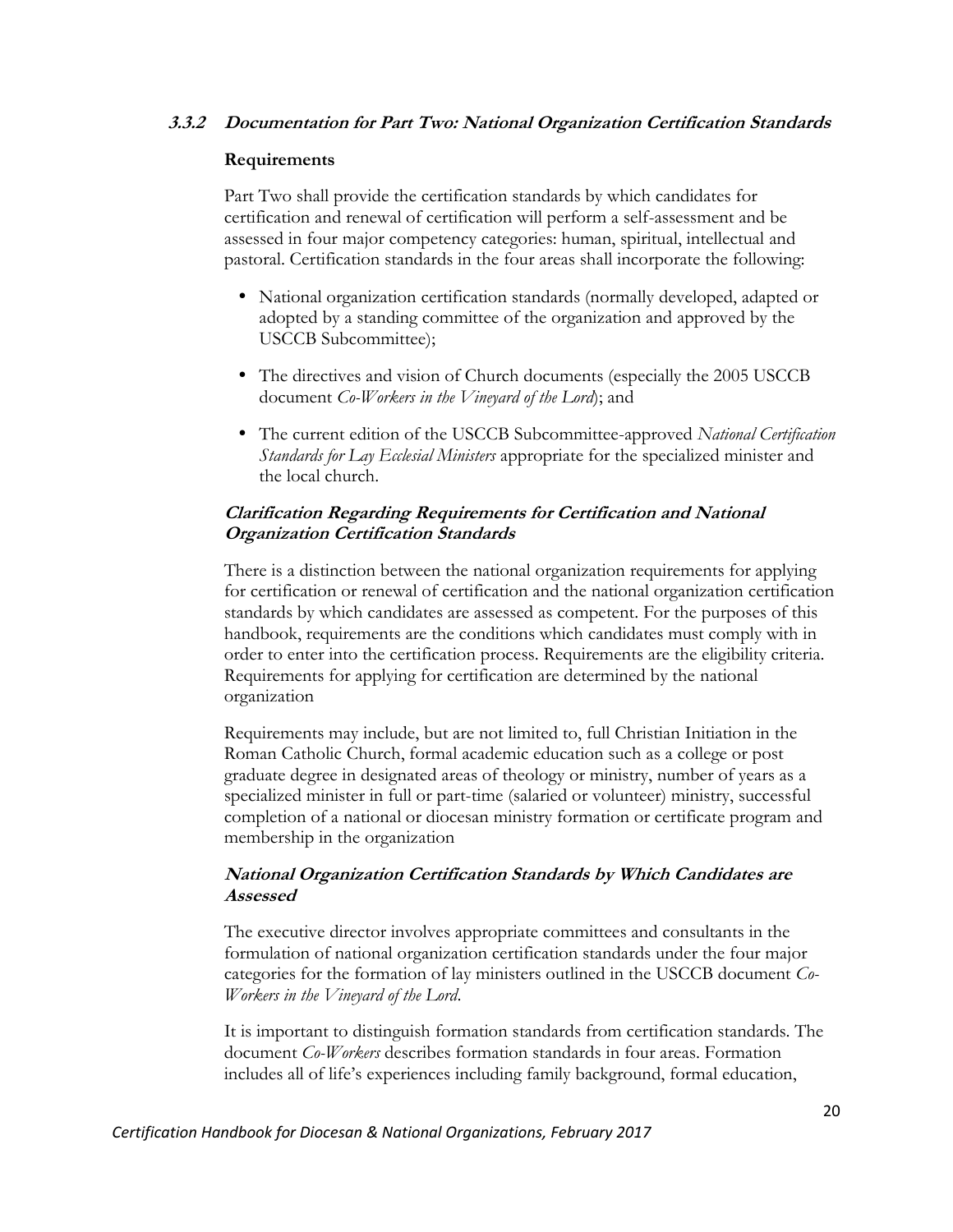occupation, vocational choices, religious experiences, etc. These standards refer to four major and minor standards for ministry formation programs. National organization certification standards articulate the competencies that candidates should have gained from formation in these four areas. Candidates for certification shall be able to demonstrate or be assessed, in a measureable way, the certification standards.

Certification standards are not vision statements of religious belief or values. Certification standards establish measurable skills, knowledge, and abilities in which specialized ministers must be able to demonstrate that their competence. Executive directors and appropriate consultants determine the degree or level to which candidates for certification or renewal of certification attain competency.

## **Major Resource for the Formulation of National Organization Certification Standards**

The publication entitled *National Certification Standards for Lay Ecclesial Ministers Serving as parish Catechetical Leaders, Youth Ministry Leaders, Pastoral Associates, Parish Life Coordinators, and Directors of Music Ministries* (2006 Expanded Edition)<sup>14</sup>contains the USCCB Subcommittee-approved certification standards submitted by the Alliance for the Certification of Lay Ecclesial Ministry.

The standards in this publication will assist executive directors in determining the language for the certification standards under which the specialized ministers in their organization will be assessed as competent. Consideration needs to be given in writing these standards to the special needs, economic realities, accessibility to academic institutions, and the circumstances of their local church as ministers in leadership roles serve the ever growing groups of African Americans, Asian Pacific Islanders, Hispanics a, and various migrant groups and refugees. National organization certification standards are written so that candidates for certification renewal of certification are able to demonstrate that they are competent with the human, spiritual, intellectual and pastoral skills needed for their specialized ministry.

It is the hope of the USCCB Subcommittee that national organization certification standards are particularized to the national organization within which the national office serves.

A national organization template for required documentation of Part Two can be found on the certification membership website.

l

<sup>&</sup>lt;sup>14</sup> Developed by NALM, NCCL, NFCYM, and NPM and approved by the United States Conference of Catholic Bishops Commission on Certification and Accreditation, the *National Certification Standards for Lay Ecclesial Ministers Serving as Parish Catechetical Leaders, Youth Ministry Leaders, Pastoral Associates, and Parish Life Coordinators* (2006 expanded edition) provides a common vision for lay ministry formation. This resource brings clarity and definition to these pastoral roles and identifies five core standards, the common and specialized competencies and codes of ethics for lay ecclesial ministry. It is also a bilingual English/Spanish flip book. This resource is available for purchase from the NALM website for \$14.95 (\$13.95 for members).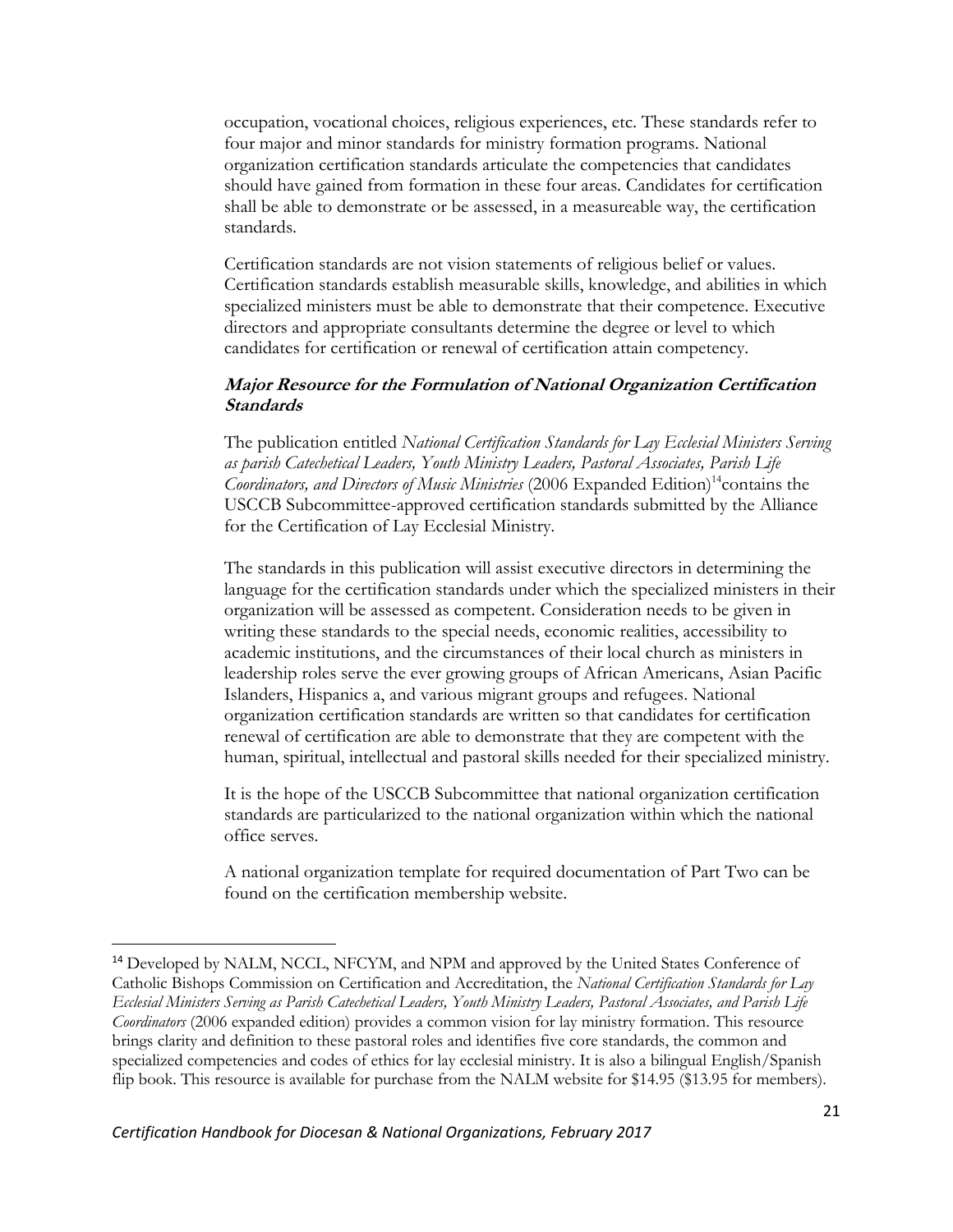#### **3.3.3 Documentation for Part Three: A Certification Handbook**

#### **Requirements**

Part Three of the required documentation submitted to the USCCB Subcommittee is a copy of the certification handbook provided to candidates for certification and renewal of certification in a specialized ministry. The handbook shall contain all the information for candidates to understand and follow in seeking certification or renewal of certification. If a national office certifies more than one specialized minister, then standards and self-assessment forms are included for each of the specialized ministers.

While formats of certification handbooks are unique to each national organization, a national organization template for required documentation of Part Three, the Certification Handbook, can be found on the certification membership website. Included in the template is some of the essential information that candidates will need to know. This template will be revised and modified as the experience of the USCCB Subcommittee grows with future documentation and certification standards and procedures submitted for approval.

#### **3.3.4 Documentation for Part Four: Appendices**

#### **Requirements**

Part Four consists of Resources to be used throughout the process including forms, letters, rosters of the members of the commission or committees, job descriptions for the ministries for which the national organization or alliance of national organizations is seeking approval and publications and/or websites used to the support the organization or alliance of organization's certification efforts. Be sure to include all of the essential information that candidates will need to know as part of the handbook, Part Three of the documentation.

A national organization template for required documentation of Part Four can be found on the certification membership website. The samples will be revised and modified as the experience of the USCCB Subcommittee grows with future documentation and certification standards and procedures submitted for approval.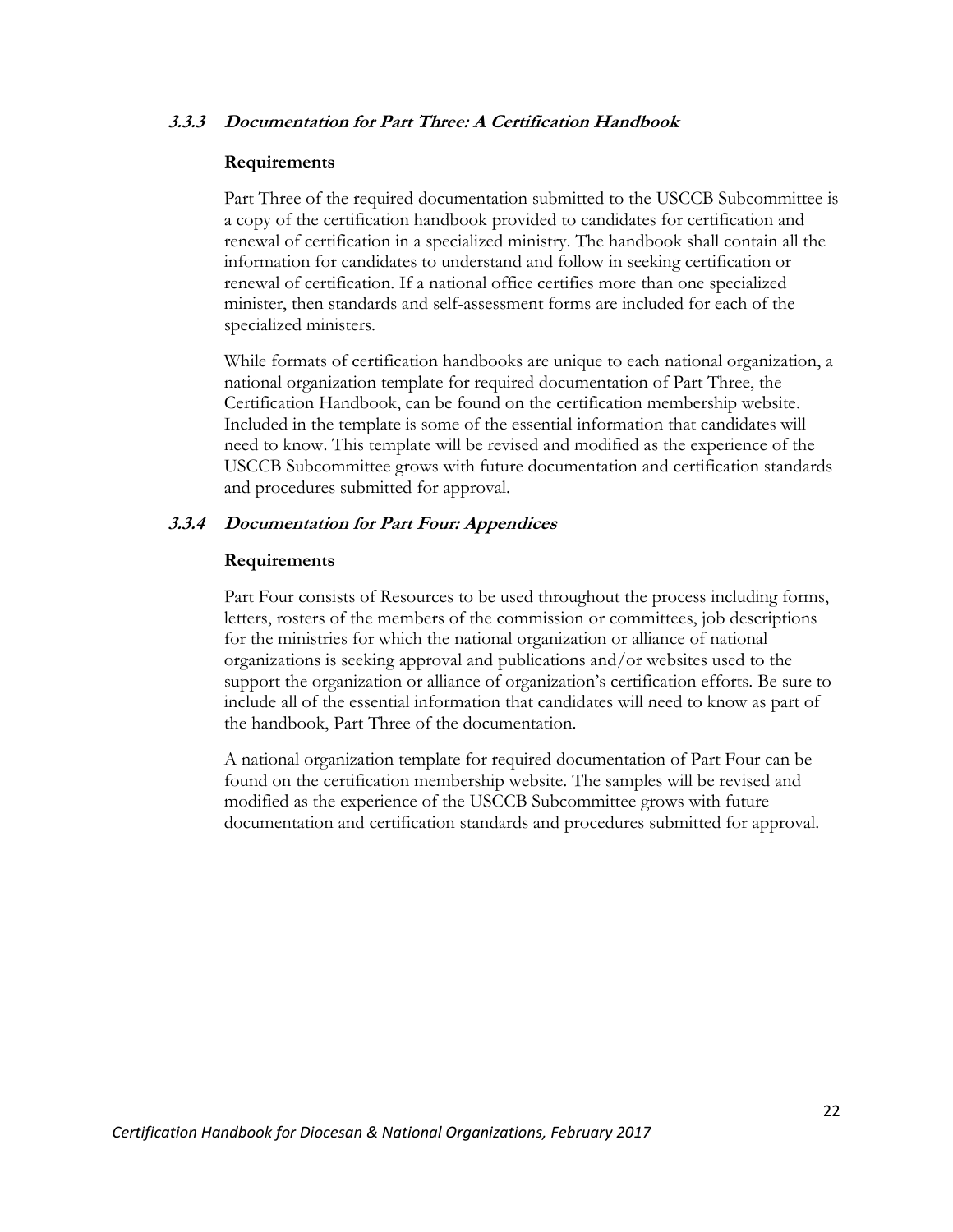## **4.0 Section Four**

## **USCCB Subcommittee on Certification for Ecclesial Ministry and Service Certification Standards for Specialized Ecclesial Ministers**

#### **4.1 Mission**

Certification standards for specialized ecclesial ministers shall reflect the mission and identity of the diocese or organization.

- **4.1.2** The mission of the diocese or organization shall be stated.
- **4.1.3** The relationship between the mission and bylaws, constitutions, and structure shall be identified.
- **4.1.4** The responsibilities of officers, subcommittees, committees, and their responsibilities in relation to mission, shall be described.
- **4.1.5** The ministerial positions for candidates seeking certification shall be defined.
- **4.1.6** The expectations for the ministry shall be articulated.
- **4.1.7** The Code of Ethics shall reflect the responsibilities for the ministry of those certified.

#### **4.2 Standard One: Human**

Ecclesial ministry builds upon the evangelical mission to which all the baptized are called to, "Go into the whole world and proclaim the gospel" (Mark 16:15). This proclamation of the Good News requires a witness not only in words but also in actions. It is through the authentic witness of the Catholic Christian in their manner of life and fidelity to the Church's teachings and traditions that the gospel is best preached. Therefore, all who feel the call to specialized ecclesial ministry must first show themselves to be well-formed and healthy human beings who are living good and moral life according to the Church's teaching. To invite men and women to serve the Church in this important work and witness who are not living a life in keeping with the Church's clear teaching in these matters is to create contradiction in our work and to sow scandal within the community.

Ecclesial ministers ought to demonstrate the qualities of human maturity needed for fruitful ministry with the people of God. This is true both for the ordained and for the laity. In his apostolic exhortation on priestly formation, "Pastores dabo vobis," Blessed John Paul II wrote that men who are candidates for Holy Orders are to develop their human character and relational abilities so that they can be "a bridge and not an obstacle" for people in their encounter with Jesus Christ. Laity in their distinct but complementary role should do likewise. This development entails the twofold dynamic of strengthening positive traits that foster ministerial effectiveness and lessening negative traits that hinder it. Accordingly, they ought to strive to deepen their knowledge of self and others, grow from experiences of suffering and challenge, maintain a balanced lifestyle and positive relationships appreciate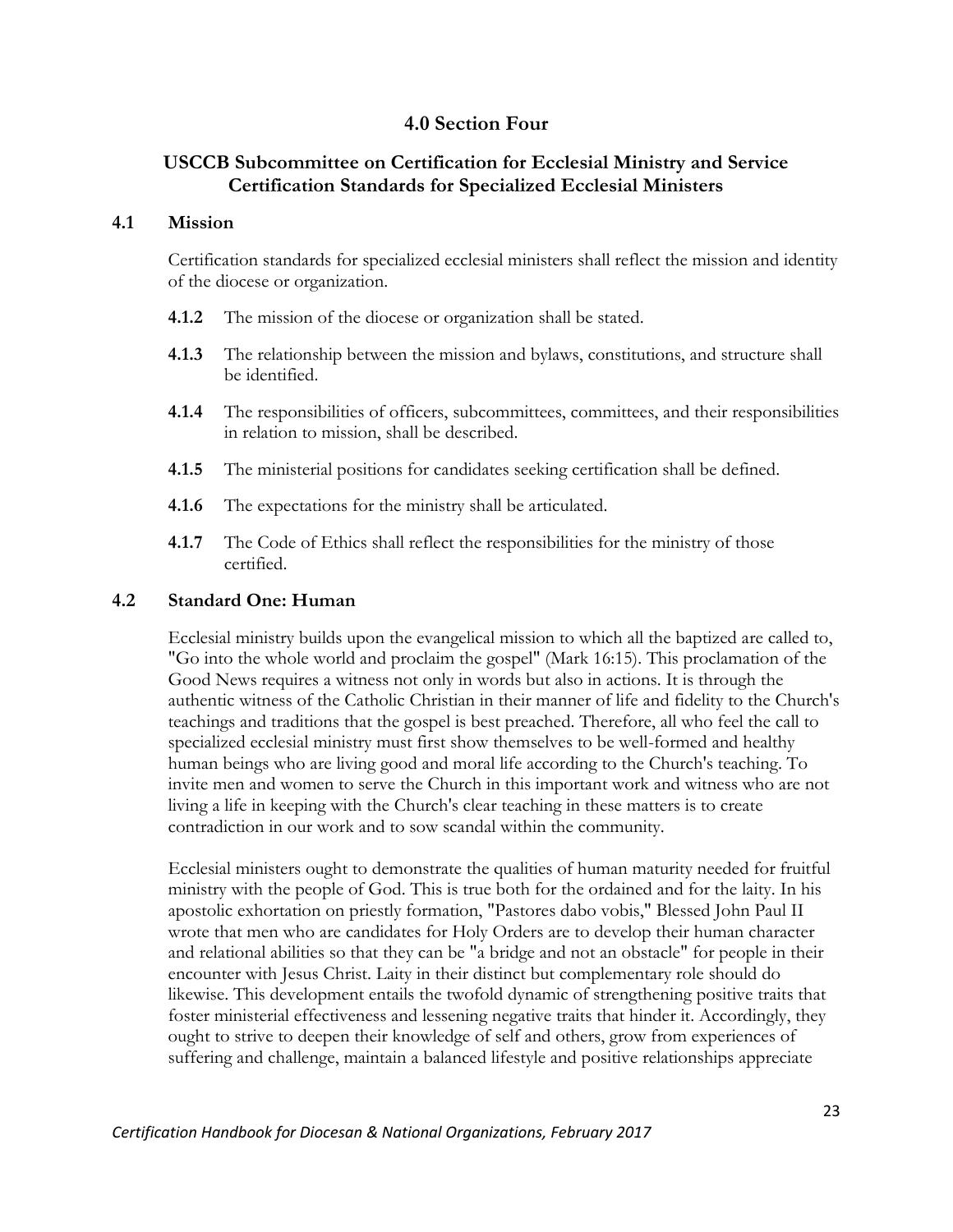and value diversity, and demonstrate basic human virtues. Cultivating such traits and skills within a Christ-centered community contributes to the development of "a healthy and wellbalanced personality, for the sake of both personal growth and ministerial service" (*Co-Workers*, p. 36).

While the priesthood of the ordained differs from the common priesthood of the faithful "essentially and not only in degree," they are "nonetheless ordered one to another, each in its own way sharing in the one priesthood of Christ" *(Lumen Gentium*, no. 10 and *Pius XII*, *Mediator Dei*, no. 43). As such the same human qualities and competencies that the Church would seek to be evidenced in candidates for Holy Orders would be ones that should be found in the lives of those who are seeking certification for specialized ecclesial ministries

#### **These competencies shall include:**

- **4.2.1** Ongoing psychological and ministerial growth;
- **4.2.2** A capacity to be self-reflective;
- **4.2.3** An ability to articulate knowledge of personal and ministerial strengths and limitations;
- **4.2.4** A commitment to professional development; and
- **4.2.5** An ability to articulate feelings, attitudes, values, and assumptions that affect ministry.

#### **4.3 Standard Two: Spiritual**

Sharing in the common priesthood of all the baptized, a lay ecclesial minister demonstrates Christian spirituality as foundational to ministry, integrated in service with the people of God, and possessing a sacramental view of the world that recognizes the world can be a vessel of God's presence and God's transforming grace.

Having encountered the person and message of Jesus Christ, the hunger of the ecclesial minister for union with the Triune God is constant. The result of this hunger is the call to holiness, built on the Word of God, experienced in the liturgy and sacraments, formed through suffering, nurtured in joy, and sustained in community with all the baptized and through the Church as Mystical Body. The minister gives witness to a well-formed spirituality through a rich and diversified prayer life, theological reflection, and action rooted in Catholic social teaching. Spiritual formation is grounded in the understanding that "if ministry does not flow from a personal encounter and ongoing relationship with the Lord, then no matter how 'accomplished' it may be in its methods and activities, that ministry will lack the vital soul and source needed to bear lasting fruit" (*Co-Workers*, p. Standards Page 6 38). Therefore, open to the mystery of God's love and in touch with the world's realities, all actions of the lay ecclesial minister flow from "that fundamental conversion that places God, and not oneself, at the center of one's life" (*Co-Workers*, p. 38).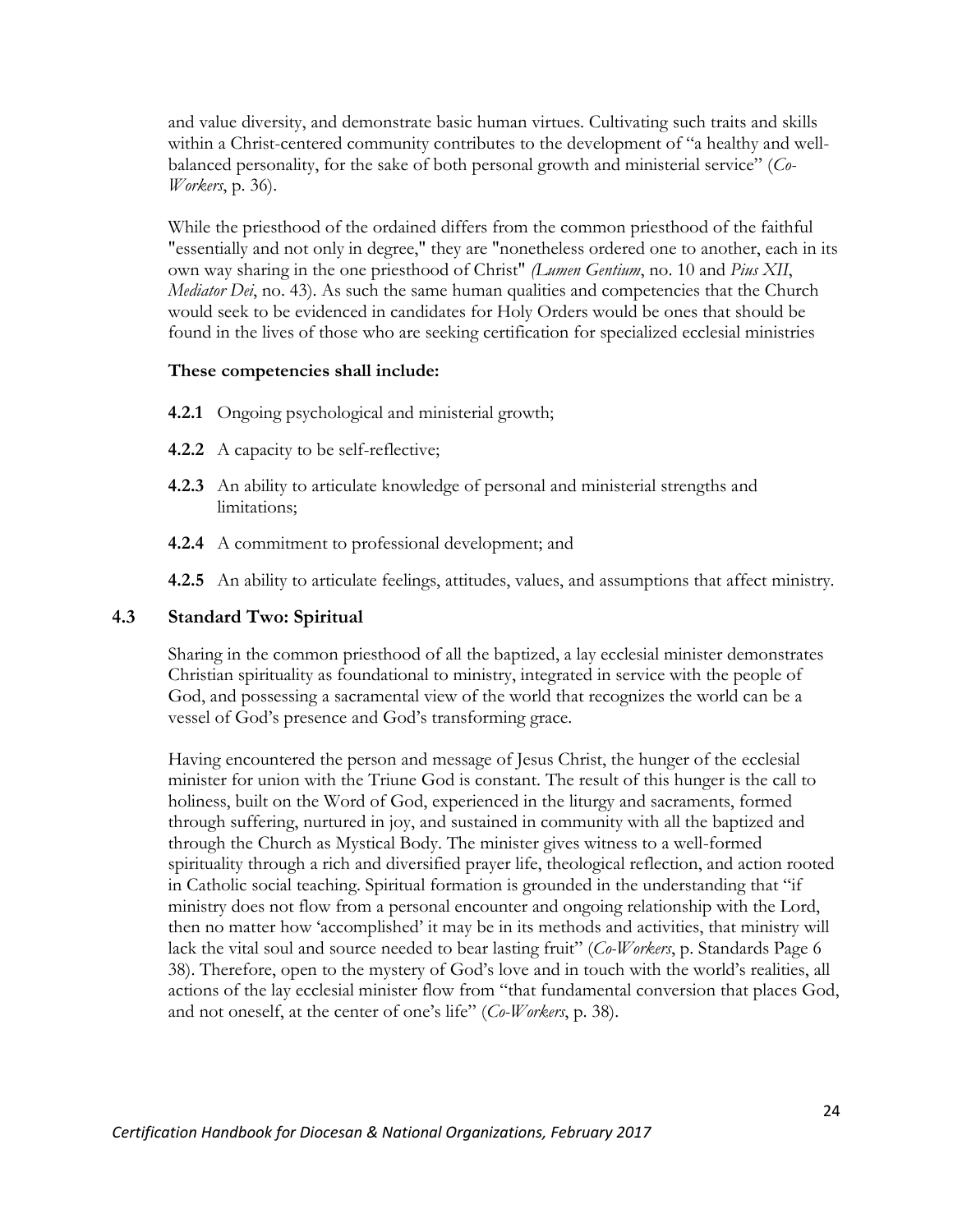#### **These competencies shall include:**

- **4.3.1** Ongoing faith development and spiritual growth;
- **4.3.2** An understanding of personal gifts and abilities brought to ministry;
- **4.3.3** A commitment to spiritual growth;
- **4.3.4** An ability to reflect theologically;
- **4.3.5** An understanding of their baptismal call and the ecclesial elements of ministry; and
- **4.3.6** An understanding of their role as a public minister.

#### **4.4 Standard Three: Intellectual**

An ecclesial minister demonstrates understanding of the breadth of Catholic theological and pastoral studies as well as the intellectual skill to use that knowledge in ministry with God's people from diverse populations and cultures.

"Formation for lay ecclesial ministry is a journey beyond catechesis into theological study" (*Co-Workers*, p. 43). An ecclesial minister's faith and ministry is formed by the study of the Catholic theological tradition. Based upon this study, a theologically competent minister can articulate and interpret this Catholic theological tradition with disciples from diverse communities. A key dynamic of effective ecclesial ministry is the integration into ministry practices of the key documents and principal theories of pastoral ministry.

#### **Theological competencies shall be demonstrated in the following subject areas:**

- **4.4.1** Vatican II and Post-Vatican II documents of the Church;
- **4.4.2** Systematic/foundational theology;
- **4.4.3** Scripture;
- **4.4.4** Theology of the Trinity;
- **4.4.5** Christology;
- **4.4.6** Ecclesiology;
- **4.4.7** Sacramental theology;
- **4.4.8** Liturgy;
- **4.4.9** Spirituality;
- **4.4.10** Ethics/moral theology;
- **4.4.11** Social and ecological justice;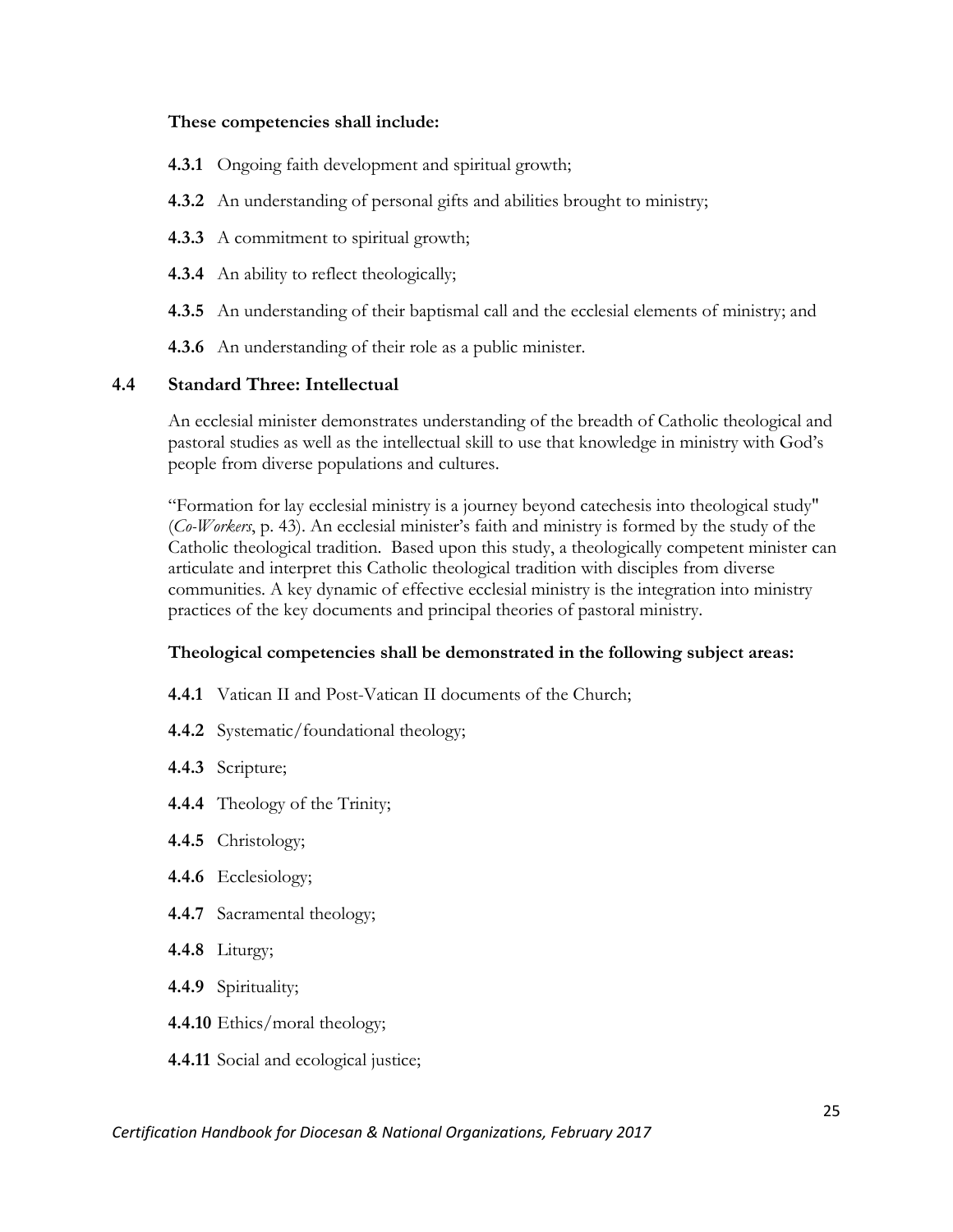#### **4.4.12** Pastoral theology;

**4.4.13** Canon law;

**4.4.14** Familiarity with ecumenical and interreligious practice; and

**4.4.15** Familiarity with the theological issues that emerge in the specialized ministry.

## **4.5 Standard Four: Pastoral**

An ecclesial minister demonstrates a range of leadership and pastoral skills needed for functioning effectively in ministry. As a response to their baptismal call, ecclesial ministers accept the grace of leadership and manifest a range of skills and pastoral gifts which allow them to function effectively in ministry. In their role as evangelizers, they operate in a parochial setting which has various dimensions—faith formation, worship, cultural diversity, community life, social justice, and apostolic service. They are effective listeners who foster respect and offer compassionate care within varied family, community, and cultural settings. In the spirit of the Gospel, they serve others as companions on the journey of faith. These ministers demonstrate good stewardship, work collaboratively with other lay and ordained ministers, and exhibit human resource and management skills. They have an ability to discern and nurture the gifts of all the baptized in order to build the Kingdom of God. Lastly, these ministers embrace a professional code of ethics worthy of Catholic ministry and abide by civil and Church law. "Pastoral formation cultivates the knowledge, attitudes, and skills that directly pertain to effective functioning in the ministry setting and that also pertain to pastoral administration that supports direct ministry" (*Co-Workers*, page 47).

## **Certification standards shall include professional and ministerial competencies utilized for service within a particular faith community. These competencies shall include:**

- **4.5.1** An understanding of the stages of human and faith development and how these stages are applicable to the specialized ministry;
- **4.5.2** An understanding of the ways culture and ethnicity affect ministerial practices;
- **4.5.3** Assessment, intervention, and referral skills;
- **4.5.4** Listening and communication skills pertinent to cultural diversity;
- **4.5.5** Conflict management skills;
- **4.5.6** Time management skills;
- **4.5.7** Balanced life style skills;
- **4.5.8** Collaboration skills;
- **4.5.9** Skills of group process and dynamics;
- **4.5.10** Skills in the organizing and supervising of volunteers;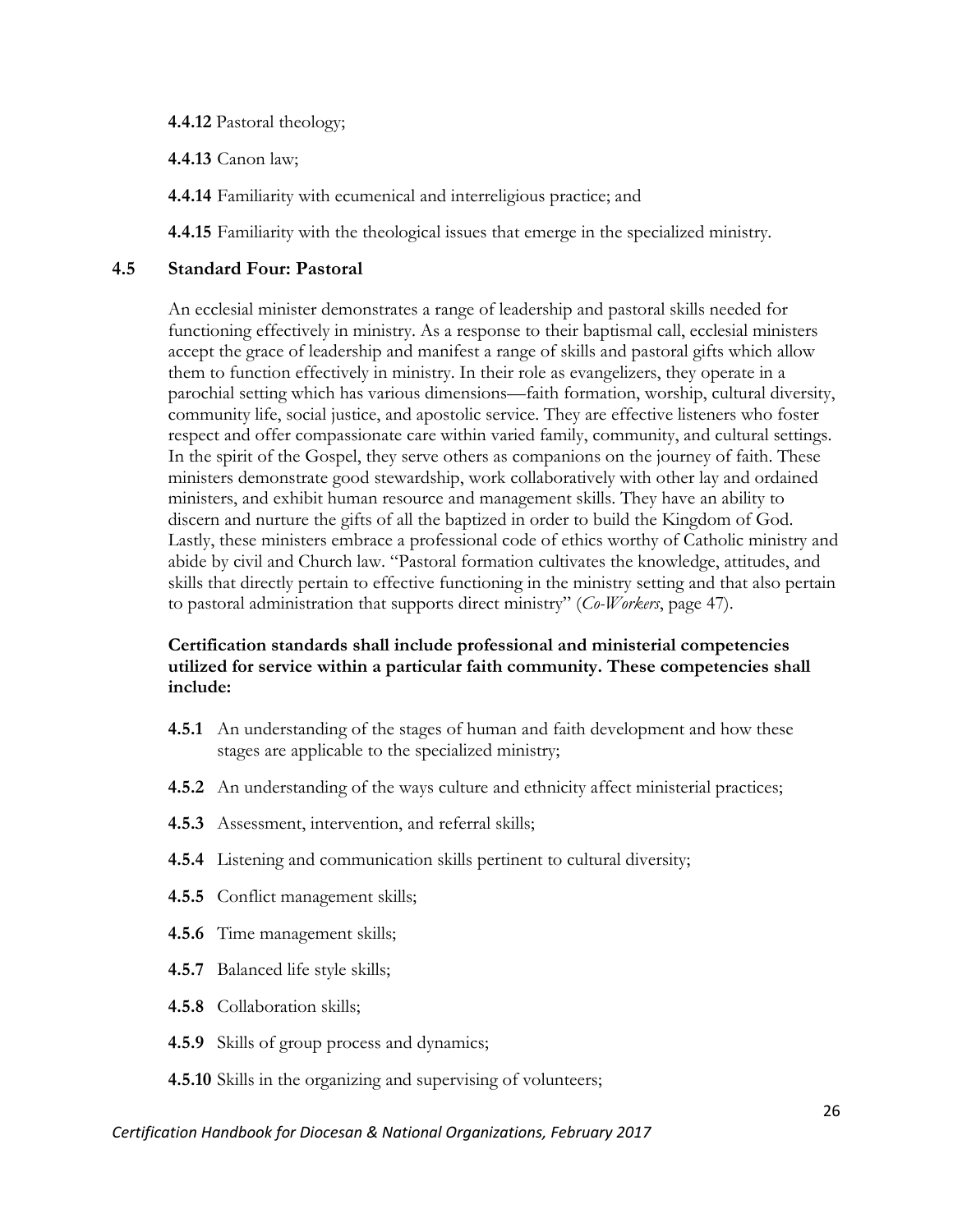**4.5.11** Skills in initiating, sustaining, and bringing to closure ministerial relationships; and **4.5.12** Pastoral skills relevant to the specialized ministry.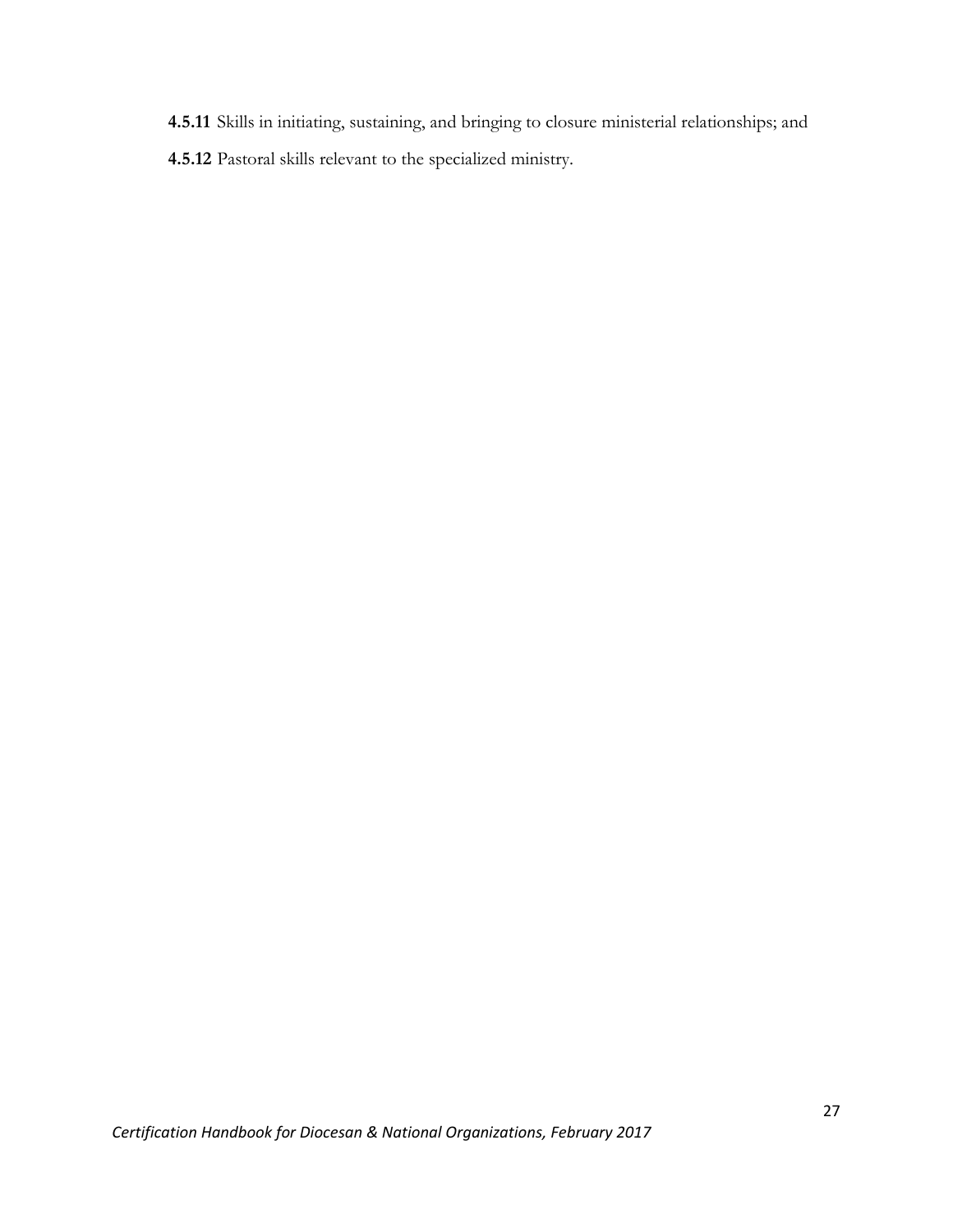## **5.0 Section Five**

#### **Fees**

## **5.1 Fees for a Diocesan Office with Approved Certification Standards and Procedures**

**The fees quoted are for the 2017 year.** 

**Directors may request reduced fees for cause in writing to the USCCB Office.**

**All checks are sent to the USCCB Certification for Ecclesial Ministry and Service, 3211 Fourth Street, NE, Washington, DC 20017**

## **5.1.1 Filing Fee**

**For Diocesan Offices:** The filing fee is a nonrefundable \$250 for a diocesan office that seeks to have certification standards and procedures approved by the USCCB Subcommittee on Certification for Ecclesial Ministry and Service (USCCB Subcommittee). The director of the diocesan office must send the filing fee to the USCCB Certification for Ecclesial Ministry and Service office (USCCB Office) after completing the online application form, submitting a letter of approval from the local ordinary, and printing out an invoice for the filing fee.

**For State Catholic Conferences:** The filing fee is a nonrefundable \$250 for a state Catholic Conference that oversees the submission of certification standards and procedures for the certification of specialized ecclesial ministers. The lead agent who is facilitating the collaborative project for a Catholic Conference sends the filing fee to the USCCB Office after completing the online application form, submitting a letter of approval from the individual bishop members of the Conference, and printing out an invoice for the filing fee.

#### **5.1.2 Subcommittee Review Fees**

- The fee is \$250 for the initial USCCB Subcommittee review of certification standards and procedures.
- The Fee is \$250 for the seven-year review and approval of certification standards and procedures.
- After the decision of the USCCB Subcommittee has been communicated to the local ordinary, an invoice will be sent to the diocesan office for the subcommittee review fee. Payment is due in the USCCB Office no later than 60 days after the invoice is received.

#### **5.1.3 Annual Fees**

The annual fee is \$250 for each diocesan office certifying specialized ministers.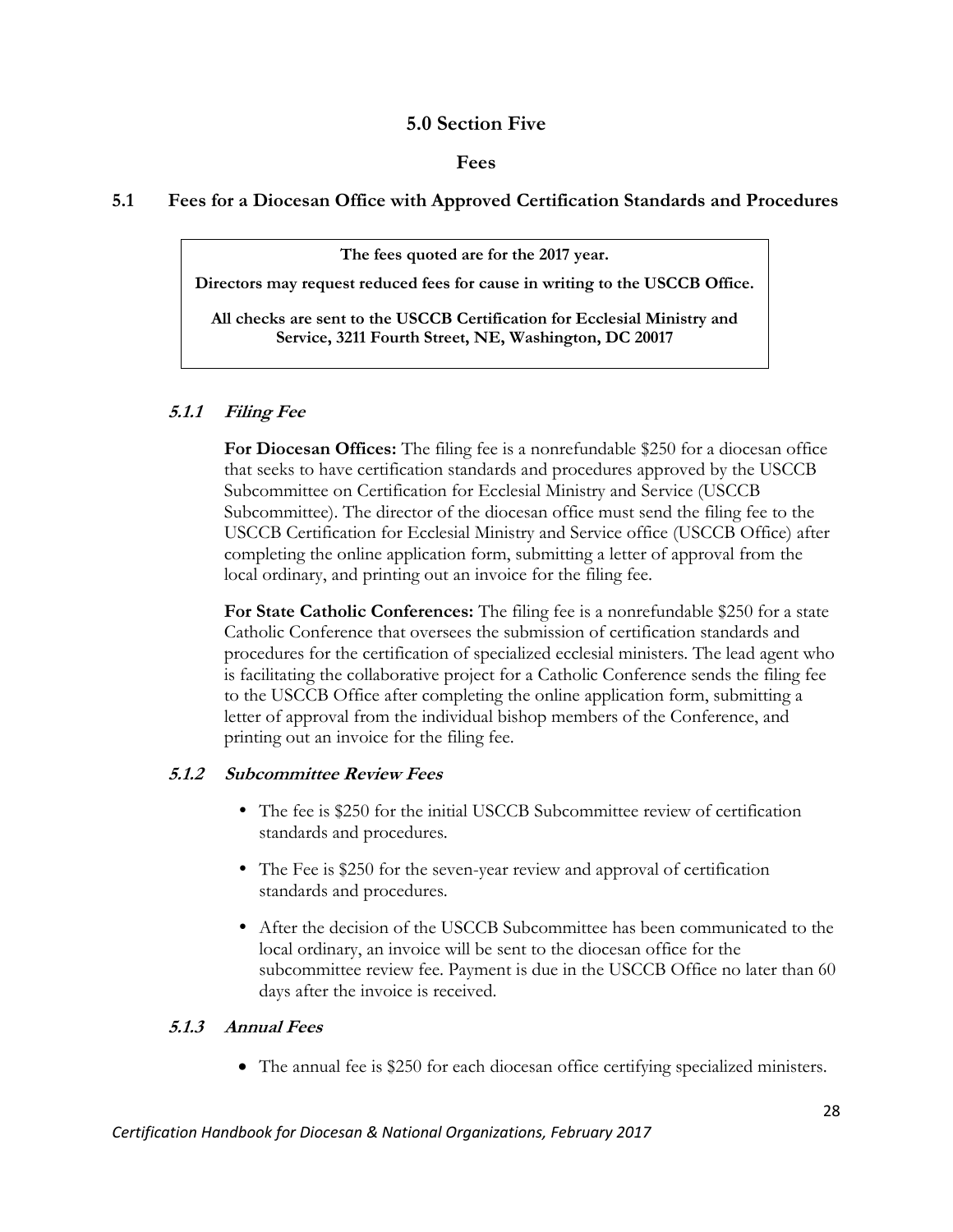- Fees are waived on the re-approval year.
- In early December, the diocesan office will receive a reminder to complete and submit the online annual report form and an invoice for the annual fee is sent to the director of the diocesan office or lead agent. Payment is due in the USCCB Office by March 1 and the annual report is due by January 31. The office is assessed one-half the annual fee when initial approval is granted during a spring meeting of the Subcommittee. Fees are assessed even if in a given year the diocese has not certified specialized ministers.

## **5.1.4 Site Review Fees**

- The fee is travel + expenses for a diocesan office if a site review is requested.
- When the site review is completed and expense reports are received from the site visitor, an invoice is sent for any travel and expenses not already covered by the site while the visit was in process.

#### **5.1.5 Consultation and Workshop Fees**

• No fee is charged for consultation or workshops provided by the USCCB Subcommittee. Transportation, meals, and lodging are assumed by the office extending the invitation.

#### **5.1.6 Late Fees**

- A late fee of \$50 is charged to the diocesan office when the annual fee is not received by the due date, and \$50 for every month thereafter until the fee is paid in full. A grace period of 30 days is allowed for processing and mailing the check.
- A late fee of \$50 is charged to the diocesan office if an annual report is not received by the due date or within a 30 day grace period allowed for mailing. If certification standards and procedures are approved for a state Catholic Conference, each diocesan office submits its own fee and annual report.
- A late fee of \$50 is charged to the program when a check for a certification site review has not been received in the USCCB Office within 60 days of sending the invoice to the program director.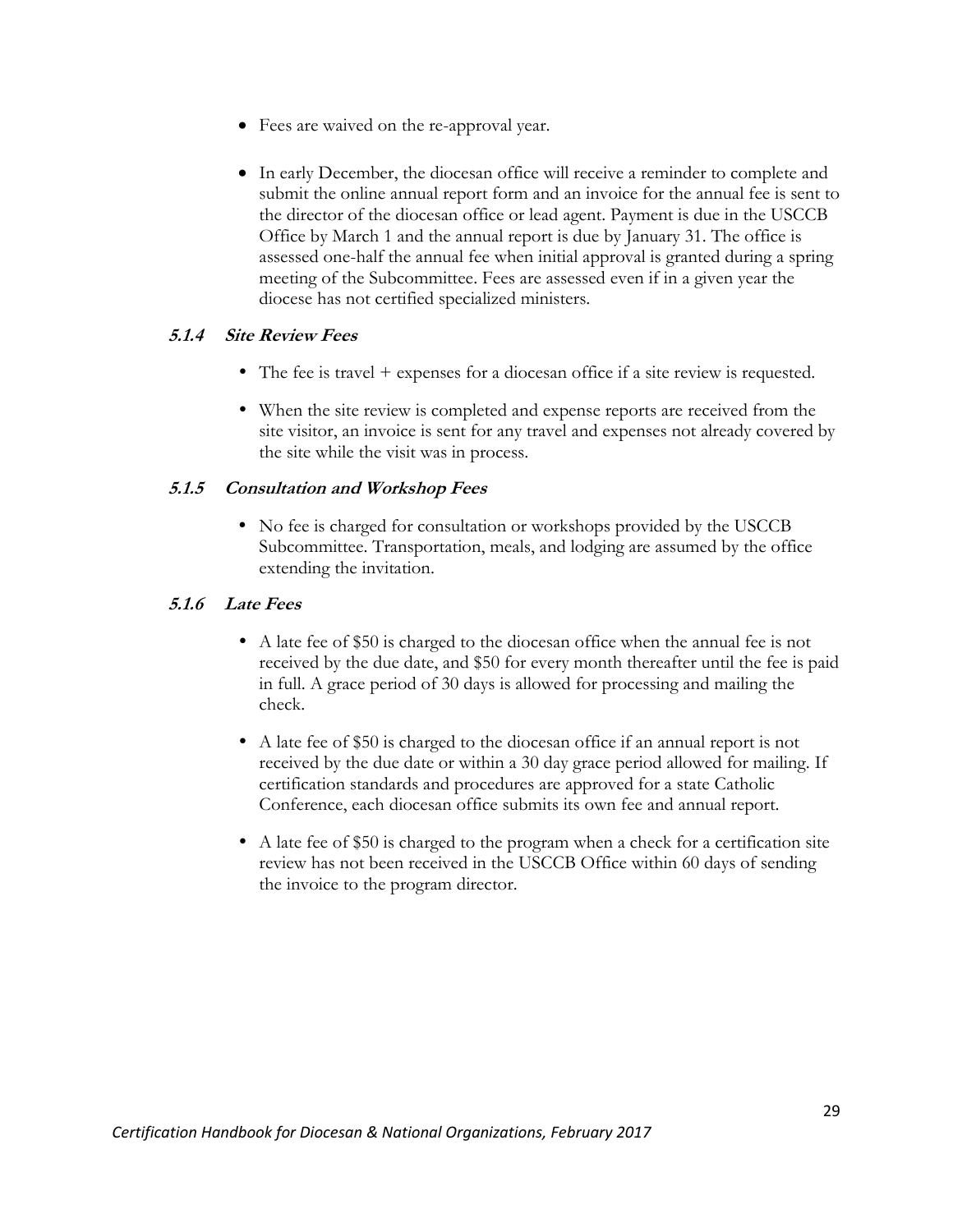## **5.2 Fees for an Organization of Specialized Ministers with Certification Standards and Procedures Approved by the USCCB Subcommittee**

**The fees quoted are for the 2017 year.** 

**Directors may request reduced fees for cause in writing to the USCCB Office.**

**All checks are sent to the USCCB Certification for Ecclesial Ministry and Service, 3211 Fourth Street, NE, Washington, DC 20017**

## **5.2.1 Filing Fee**

The filing fee is a nonrefundable \$250 for organizations of specialized ministers that seeks to have certification standards and procedures approved by the USCCB Subcommittee on Certification for Ecclesial Ministry and Service (USCCB Subcommittee) to open a file. After completing the online application form, submitting a letter of approval and printing out the invoice, the executive director or chair of the board of directors of the organization sends the filing fee to the USCCB Certification for Ecclesial Ministry and Service Office (USCCB Office).

## **5.2.2 Subcommittee Review Fees**

- The fee is \$250 for the initial review of certification standards or certification standards and procedures.
- The Fee is \$250 for the seven-year review and approval of certification standards, or certification standards and procedures.
- After the decision of the USCCB Subcommittee has been communicated to the executive director, an invoice will be sent to the national office for the subcommittee review fee. Payment is due in the USCCB Office no later than 60 days after the invoice is received.

#### **5.2.3 Annual Fees**

The annual fee for organizations with at-large memberships is based on the number of members in the organization during a calendar year. An annual fee is assessed organizations that have archdiocesan or other membership structures when the USCCB Subcommittee grants initial approval for their certification standards, or certification standards and procedures. Fees are assessed even if in a given year organizations have not certified specialized ministers. Organizations are assessed one-half the annual fee when initial approval is granted during a spring meeting of the USCCB Subcommittee.

The annual fee is \$125 for organizations with 100 members or fewer.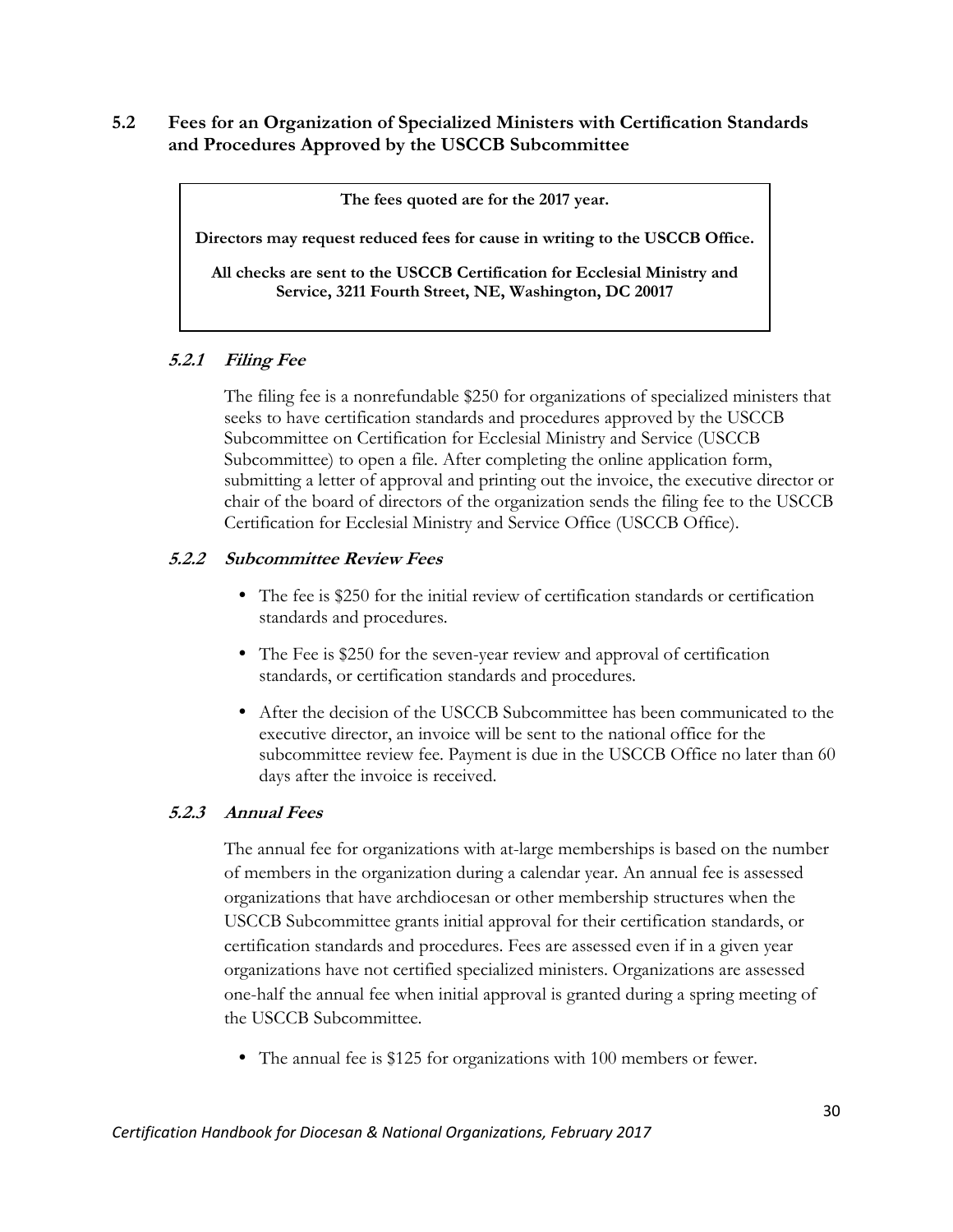- The annual fee is \$250 for organizations with 101 to 149 members.
- The annual fee is \$450 for organizations with 151 to 200 members.
- For organizations with more than 500 members, the annual fee is \$250 for the first 500 members and \$1.25 for each additional member unless other arrangements have been agreed upon with approval of the subcommittee.

In early December, the USCCB Office sends a reminder to complete and submit the online annual report form and an invoice for the annual fee to the executive director. Payment is due by March 1 and the annual report form is due by January 31.

## **5.2.4 Consultation and Workshop Fees**

• No fee is charged for consultation or workshops provided by the USCCB Subcommittee. Transportation, meals, and lodging are assumed by the office extending the invitation for visits and workshops/consultations.

## **5.2.5 Late Fees**

- A late fee of \$50 is charged to the organization when the annual fee is not received by the due date, and \$50 for every month thereafter until the fee is paid in full. A grace period of 30 days is allowed for processing and mailing the check.
- A late fee of \$50 is charged to the organization if an annual report is not received by the due date or within a 30 day grace period allowed for mailing.
- A late fee of \$50 is charged to the organization when a check for review of certification standards, or certification standards and procedures, has not been received in the USCCB office within 60 days of sending the invoice to the executive director.

## **5.3 Reduced or Nonpayment of Fees**

## **5.3.1 Requests for Reduced or Nonpayment of Fees**

The USCCB Subcommittee shall maintain an internal policy of receiving written requests for a reduction or nonpayment of fees. Written requests shall be received in time for consideration during regularly scheduled USCCB Subcommittee meetings. Such fees would include fees for opening a certification file, fees for certification site reviews, fees for the reviews for approval of certification standards and/or procedures, annual certification fees, and late fees. The USCCB Subcommittee's determination for a reduction or nonpayment of established fees shall be based on established criteria and a vote by the members of the Subcommittee

## **5.3.2 Criteria for Reduced or Nonpayment of Fees**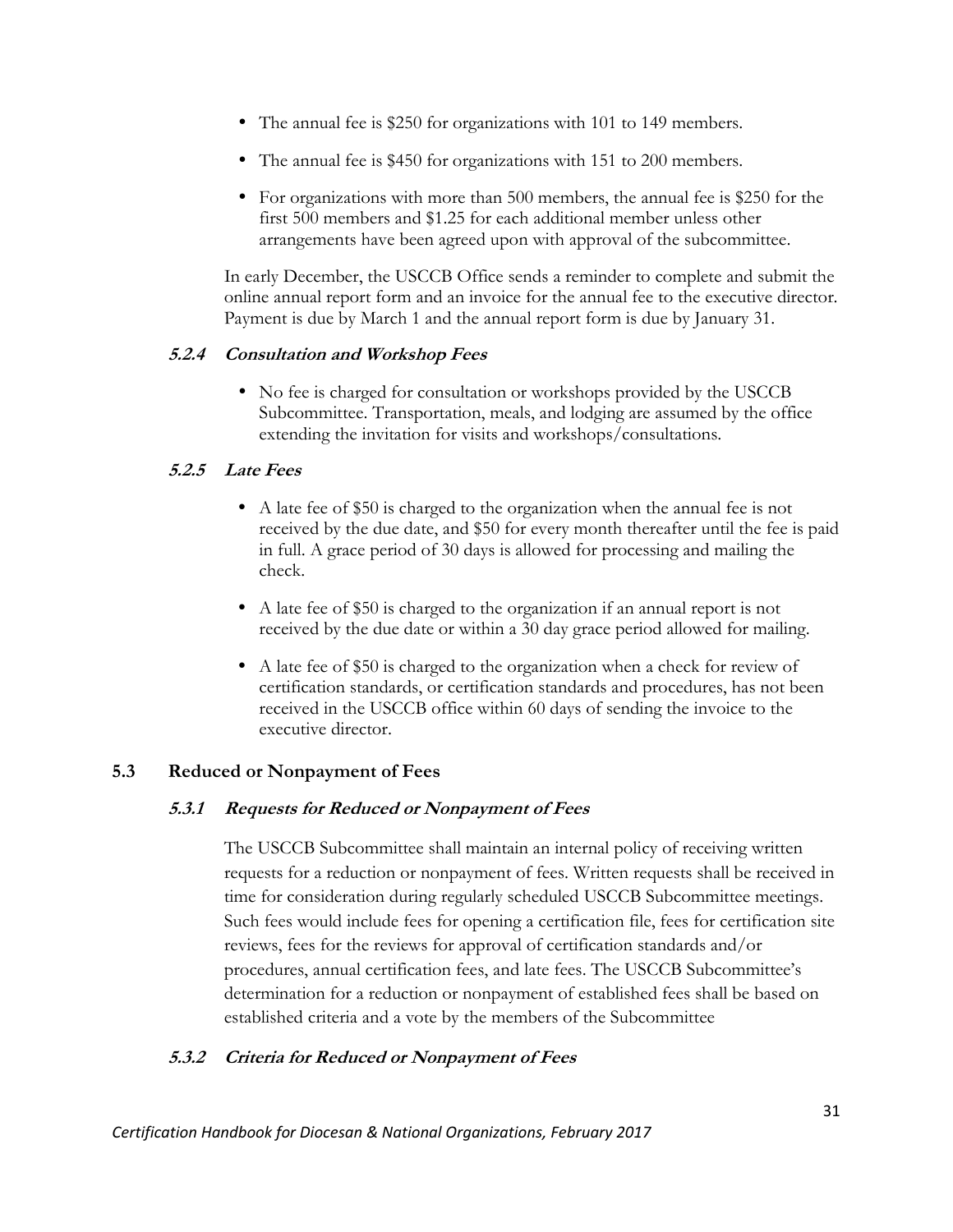The USCCB Subcommittee shall establish criteria subject to a vote of approval by the members of the Subcommittee. Criteria shall include such considerations as the following: proven financial need; the number of members in membership structures of an organization; Catholic population and size of a diocese; the reduction of an organization's or diocesan office's budget and/or staff; the number of ecclesial ministers certified by an organization or diocesan office; the time and effort of the USCCB Subcommittee and staff for reviewing documentation for the approval of certification standards and procedures, and other criteria established by the USCCB Subcommittee, such as a sliding fee scale based on the per capita assessment of the Catholic population of dioceses.

#### **5.4 Extensions**

#### **5.4.1 Requests for Extension of Payment of Fees or Submission of Annual Report**

If diocesan or national organization directors communicate in writing with the staff of the USCCB Office regarding the reason for a delay in submitting their annual report or submitting payment for any of the fees listed in the fee schedules, the late fee may be waived. Directors shall also notify the staff of the date by which their late report or payment will be received in the USCCB Office.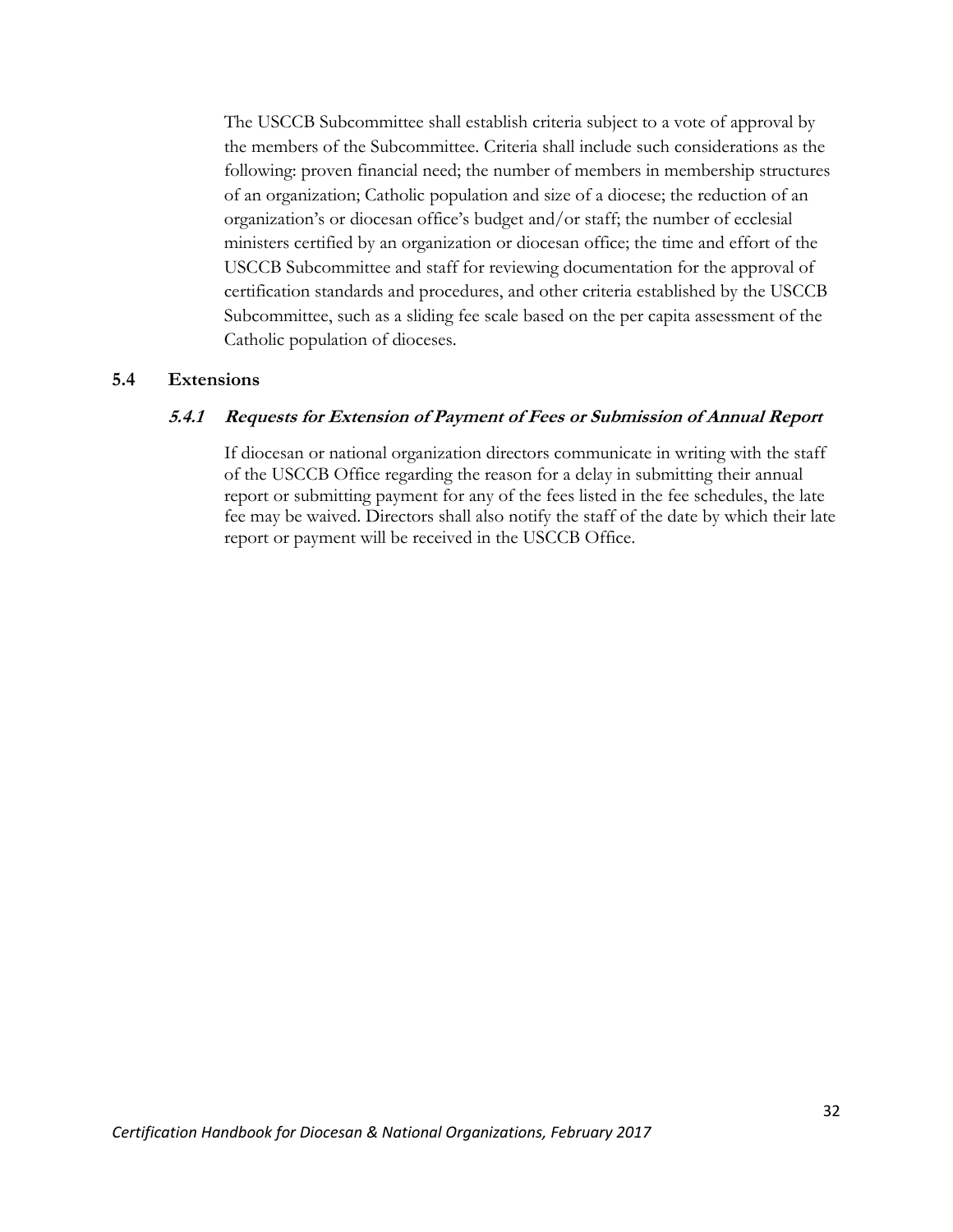## **6.0 Section Six**

## **Policies and Procedures of the USCCB Subcommittee**

The USCCB Subcommittee determines the policies and procedures for the approval of diocesan and organization certification standards and procedures and reserves the right to make revisions following the directives of the USCCB publications and the development of Lay Ecclesial Ministry in the Church.

## **6.1 Certification Standards and Procedures for a Specialized Ministry**

The USCCB Subcommittee grants approval of certification standards and procedures only for those who exercise a specialized ministry in a diocese or national organization, such as a catechetical leader or youth ministry leader, etc. The USCCB Subcommittee does not grant approval for the certification standards and procedures for an ecclesial minister. Local ordinaries or national organizations determine which of the specialized ministers in their diocese or national organization are designated as ecclesial ministers.

#### **6.2 Revision of this Certification Handbook**

The USCCB Subcommittee on Certification for Ecclesial Ministry and Service reserves the right to revise, supplement, change, or rescind any policies or portion of the Handbook from time to time as it deems appropriate, in its sole and absolute discretion. A regular formal evaluation process by the USCCB Subcommittee will ordinarily occur every four years.

#### **6.3 Listing in the USCCB Subcommittee Directory**

National Organizations and diocesan offices with USCCB Subcommittee-approved certification standards or certification standards and procedures are listed in the annual publication of the *USCCB Subcommittee Directory.*

#### **6.4 Location of the USCCB Office of Certification for Ecclesial Ministry and Service**

The USCCB Subcommittee office is located in Washington, D.C. All correspondence and shipments are to be sent to:

> United States Conference of Catholic Bishops Department of Catholic Education 3211 Fourth Street, NE Washington, D.C. 20017-1194

The telephone number for the office is: (202) 541-3154. The fax number is: (202) 541-3390. The e-mail address is: regranados@usccb.org. More information can be found on the USCCB Certification for Ecclesial Ministry and Service website at [www.usccb.org/certification.](http://www.usccb.org/certification)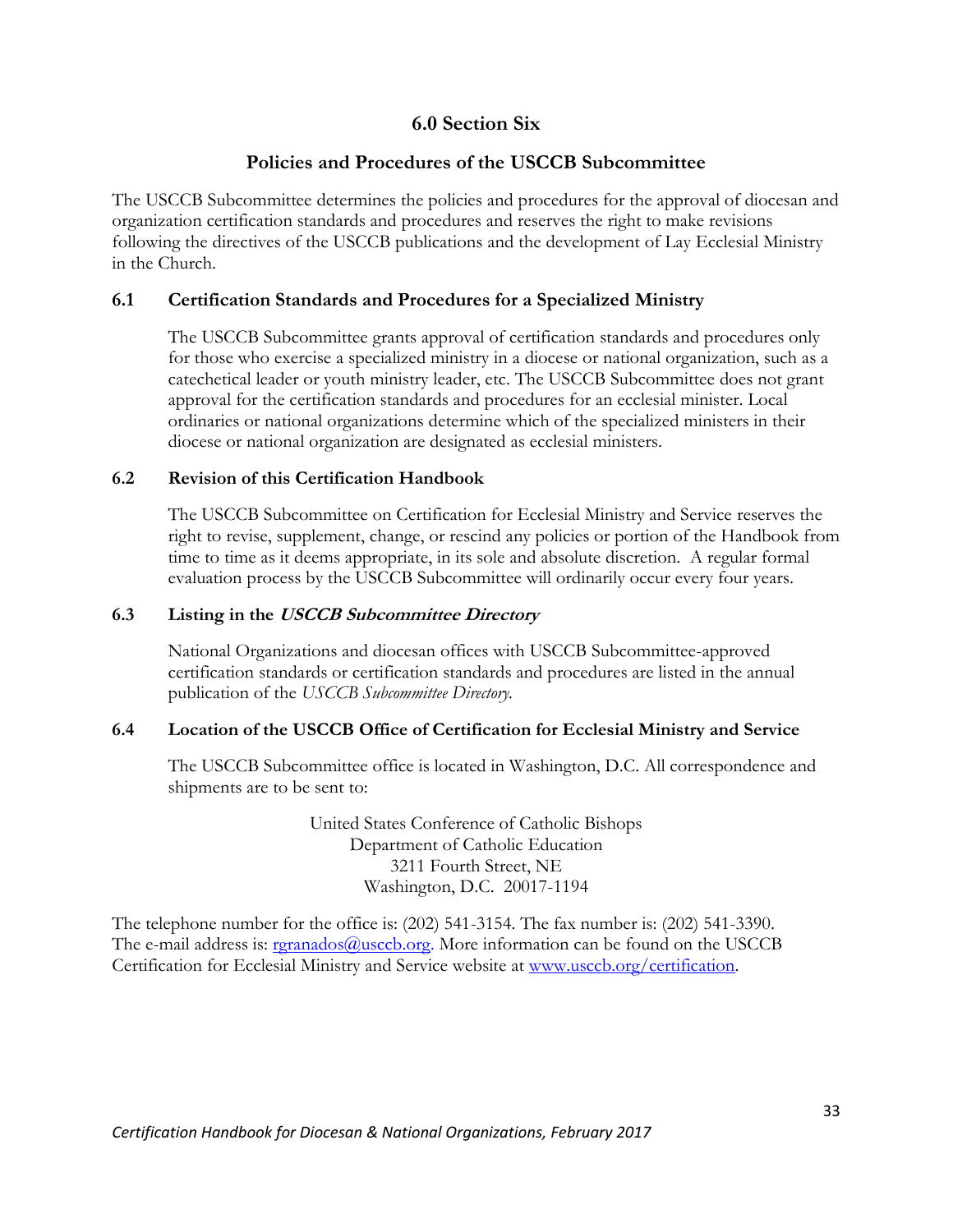## **Appendix 1 Glossary**

*This glossary contains working definitions used in USCCB publications. It is not intended to be definitive or exhaustive.* 

**accreditation:** The public status granted an institution or program by an authorized national or regional accrediting agency that assures the public the institution or program is in compliance with accreditation standards. Accreditation encourages the development of high-quality institutions and programs by reviewing an examination of mission, goals and objectives, curriculum, administration, faculty, resources, and achievements. Accreditation grants recognition to an institution or a program, thereby warranting public and professional confidence. (Note: The USCCB Subcommittee on Certification for Ecclesial Ministry and Service does not grant accreditation to formation programs, including both clinical pastoral education and ministry formation. However, it does offer consultation, upon request, to lay ministry formation programs and academic institutions for the purpose of improving the quality and effectiveness of these programs in accord with the guidance offered by *Co-Workers in the Vineyard of the Lord* and by other relevant pastoral documents of the USCCB and the universal Magisterium.)

**accreditation body:** A recognized and voluntary nongovernmental agency that administers evaluation procedures and grants accreditation. (The USCCB Subcommittee on Certification for Ecclesial Ministry and Service is not an accreditation body.)

**advisory committee:** A committee composed of members both internal and external to a program that consults regularly with the program director regarding all aspects of the program and assists in the development of the program according to agreed upon standards. Professional consultation committees function in the same manner.

**Alliance for the Certification of Lay Ecclesial Ministers (ACLEM):** The organization seeks to affirm and promote lay ecclesial ministry in parishes and dioceses throughout the United States. The Alliance is comprised of five national Catholic ministry organizations working collaboratively to produce common standards for lay ecclesial ministry and to implement and promote the certification of lay ecclesial ministers. The Alliance partners include the Federation of Diocesan Liturgical Subcommittees (FDLC), National Association for Lay Ministry (NALM), National Association of Pastoral Musicians (NPM), National Conference for Catechetical Leadership (NCCL) and National Federation for Catholic Youth Ministry (NFCYM). The USCCB Subcommittee first approved its certification standards in 2011. (See the ACLEM website at *[www.lemcertification.org](http://www.lemcertification.org/)*.)

**annual fee:** Each organization or diocese pays an annual fee. (See the link to the fee structure, which is based on the size of the organization, on the membership website.<sup>15</sup>)

**annual report:** Each organization or diocese whose standards and procedures have been approved prepares an annual report for the subcommittee. This report highlights and provides reasons for any changes in structure, procedures, process, or persons involved in certification as well as challenges faced and lessons learned. Of particular importance is information on how the process has been

<sup>15</sup> <http://usccb.site-ym.com/>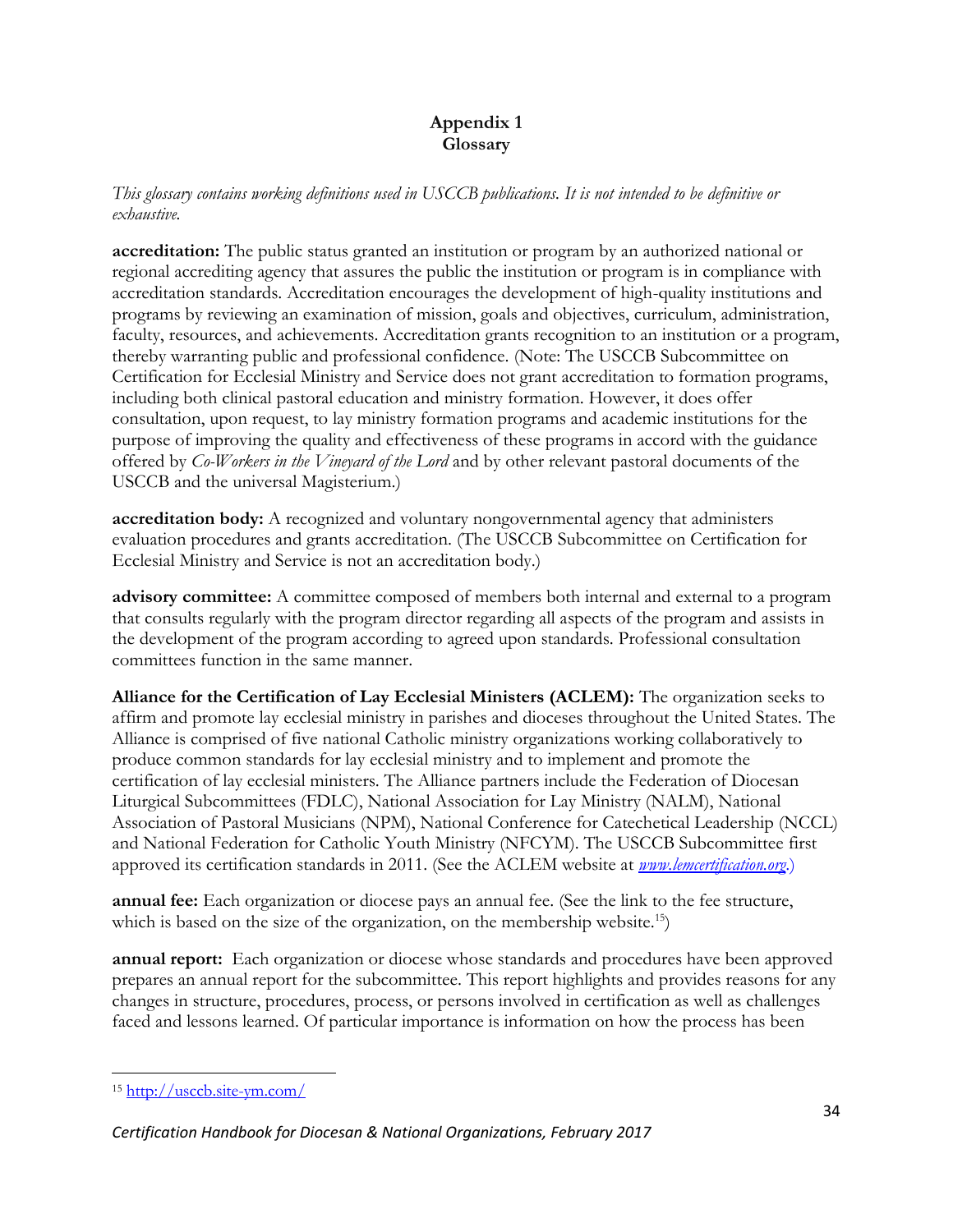enhanced to reflect the four pillars described in *Co-Workers in the Vineyard of the Lord* and how resources created by the USCCB to assist them in formation of candidates have been used.

**application:** This on-line form is part of the process of establishing a relationship with the Subcommittee. Upon contacting the USCCB Office staff stating that the arch/diocesan office or national organization is seeking approval for its certification standards and procedures from the USCCB Subcommittee, the USCCB Office staff will send the director or executive director the following information:

- A user name, password and link to the certification membership website;
- A User's Guide to the Certification Membership Website with instructions on how to register, access online forms, submit documentation, communicate and join groups; and
- A fee schedule.

Instructions on accessing and completing the application form can be found in the User's Guide. After reviewing this Certification Handbook, reviewing the User's Guide to the Certification Membership Website and creating a profile with information about the arch/diocesan office or organization and the director or executive director, the director or executive director shall complete the online application form on the membership website. The form asks for a PDF version of a letter or memo of approval from either the local ordinary or Board of Directors. The director or executive director shall also send the original copy of this letter to the USCCB Office. For more details see section 2.0 in the Certification Handbook.

**Association for Clinical Pastoral Education (ACPE):** The ACPE is a national organization of ecumenical educators and ministers who elect accreditation subcommittee members from their regions to accredit clinical pastoral education programs. Its mission is to foster experience-based theological education that combines the practice of pastoral care with qualified supervision and peergroup reflection and that is grounded in a person-centered approach to religious ministry. The ACPE Accreditation Subcommittee accredits ACPE centers, and the ACPE Certification Subcommittee certifies CPE supervisors.

**authorization:** The process by which properly prepared lay men and women are given responsibilities for ecclesial ministry by competent Church authority. This process includes the following elements: acknowledgment of the competence of an individual for a specific ministerial role (often called "certification"); appointment of an individual to a specific position (in some dioceses called "commissioning"), along with a delineation of the obligations, responsibilities, and authority of that position (and length of term, if specified); and finally an announcement of the appointment to the community that will be served by the lay ecclesial minister.<sup>16</sup>

**Catholic Campus Ministry Association (CCMA):** A professional organization whose mission is to foster the professional and theological growth of Catholic campus ministers and to promote the mission of the Church in higher education. The USCCB Subcommittee first approved its certification standards and procedures in 1992.<sup>17</sup>

<sup>16</sup> *Co-workers*, 54

<sup>17</sup> See the CCMA website at www.ccmanet.org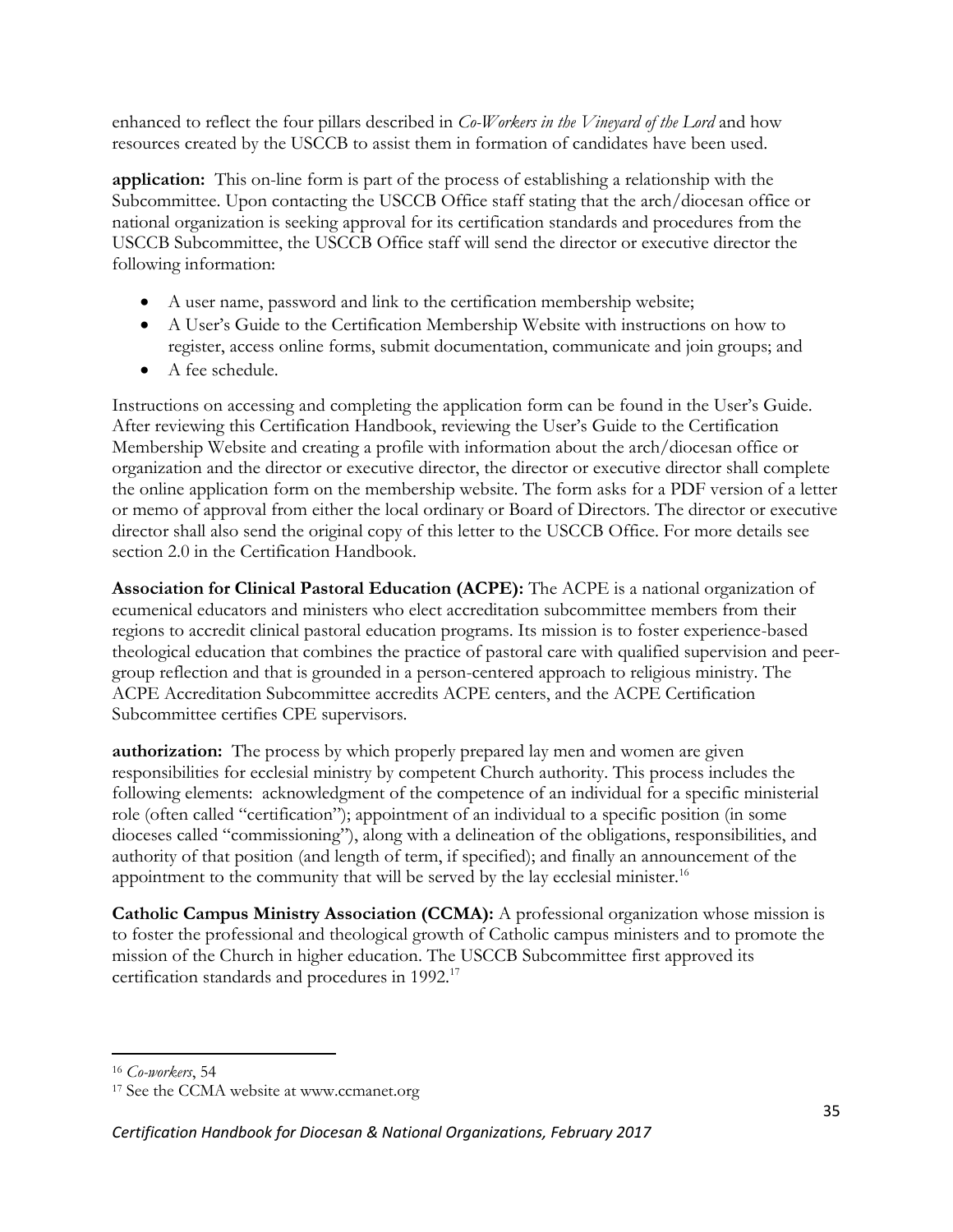**certificate:** A written statement that a participant has completed a program or course of studies through attendance, participation, and successful completion of program requirements.

**certification:** A formal process whereby a candidate's competency in a specialized ministry is evaluated and acknowledged by an authorized committee in a diocese or organization. The candidate is judged to have adequately demonstrated that he or she has met the certification standards of the diocese or organization, and the candidate is granted formal recognition for achieving certification for a stipulated period of time before renewal of certification is due.

**chaplains:** Canon Law (Canons 564-572) restricts the title "chaplain" to ordained priests. In 1997, several Congregations of the Holy See issued an Instruction, "On Certain Questions Regarding the Collaboration of the Non-Ordained Faithful in the Sacred Ministry of Priests." This Instruction was given approval by Pope John Paul II and further specified that it is unlawful for non-ordained faithful to assume the title of "chaplain." However, in the United States, hiring institutions (health care, prison, and other specialized institutions) will only employ "chaplains" who are board certified and hold this professional credential for spiritual care services. Catholic women religious and lay faithful, who have met standards approved by the United States Conference of Catholic Bishops through its Subcommittee on Certification for Ecclesial Ministry and Service and who have been endorsed by their own local bishop, are also essential representatives of the Church in most institutions today for maintaining a Catholic presence, for assuring adherence to the "Ethical and Religious Guidelines," ensuring the availability of the sacraments to Catholics, and for providing direction and comfort to physicians, staff, and family members of the sick and dying.

To retain this very important ministry and to be faithful to the letter and spirit of Canon Law and the 1997 Instruction, the National Association of Catholic Chaplains (NACC) separates out "endorsement for ministry" from the "certification by the profession." The NACC, in the name of the USCCB, previously did both.<sup>18</sup> The NACC issues a certificate for "the profession" as a legally separate 501(C) 3 no longer with the reading "and by the authority of the United States Conference of Catholic Bishops." As is theologically and canonically appropriate, the bishop of the local Church may choose to commission as "lay ecclesial health care ministers" those who have obtained the professional certification to do those things which the hiring institutions entrust to certified chaplains regardless of religion or ecclesiastical standing within a given faith. This distinction enables NACC to be faithful to Canon Law and the same time meet the requirements of institutions that employ and provide compensation only for those certified as "chaplains."

**clinical pastoral education (CPE) program:** A program of ministry formation for chaplains administered in a clinical setting under the supervision of a certified CPE supervisor. It offers students a structured system of components, including a unified curriculum, a student learning contract, participation in peer groups, and the practice of ministry in a supervised context with formal reporting of this ministry, theological reflection on ministry, a multidisciplinary approach, and an evaluation of the achievement of learning contract goals. The CPE program occurs within a specified time frame, called a CPE unit, during which participants strive for personal growth and

<sup>&</sup>lt;sup>18</sup> For a more detailed explanation see Appendix <sub>\_\_\_</sub>, for a copy of the May 7, 2004 letter of Bishop Melczek. (then Episcopal Liaison to the NACC) to the U.S. Bishops and reprinted with permission of NACC.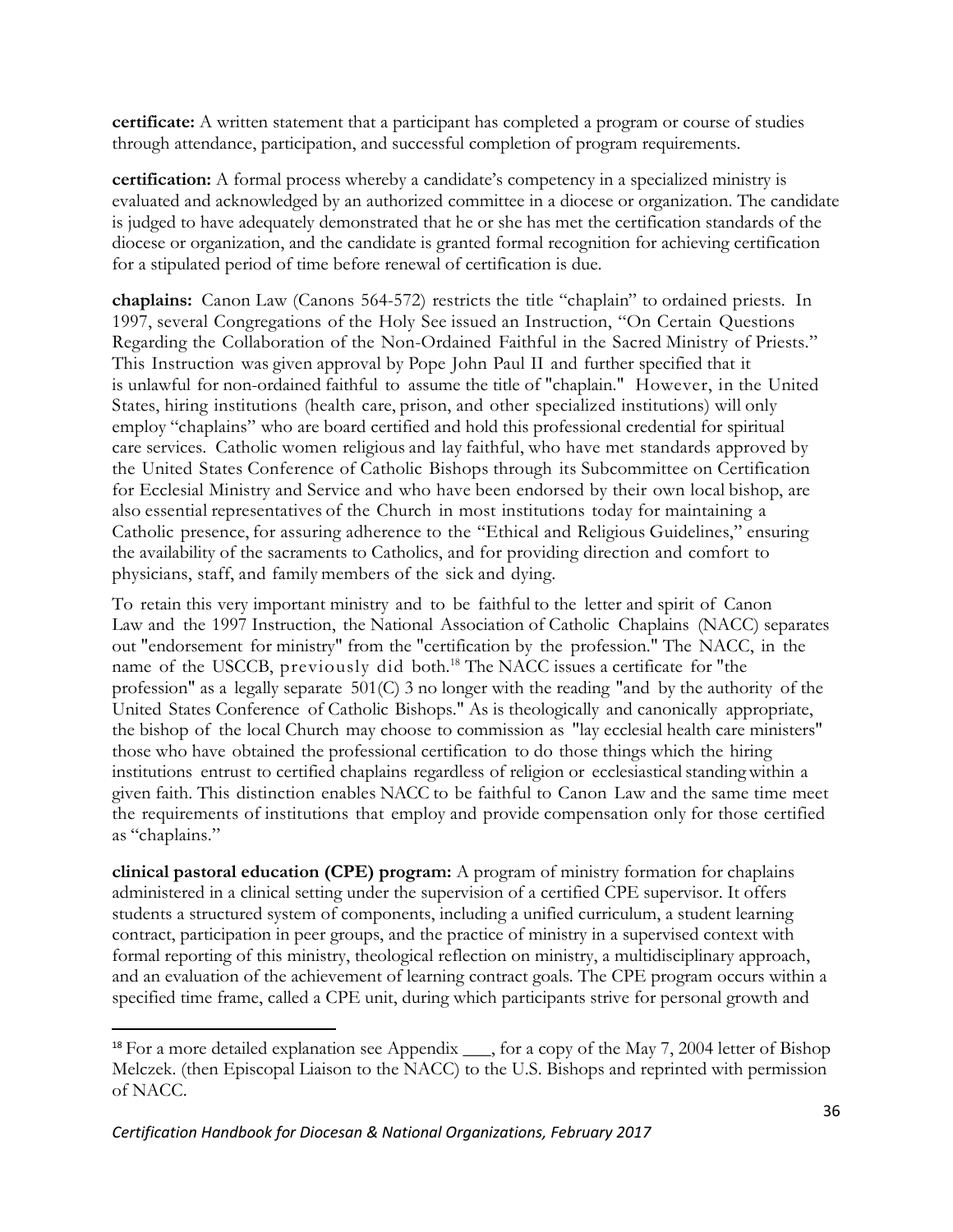professional competence as chaplains and ministers of pastoral care. The USCCB Subcommittee no longer accredits CPE programs; however, the USCCB continues to honor the approved CPE programs using Standards of the USCCB/CCA over which the National Association of Catholic Chaplains (NACC) is offering guidance.

**commendation:** Acknowledgment that an individual, group, or program deserves special recognition.

**competence:** The demonstrated and proven ability of candidates for certification to meet certification standards approved by the USCCB Subcommittee.

**competencies (core or specialized):** Knowledge, skills, abilities, attitudes, values, and/or traits required to be eligible for certification in four major areas: human, spiritual, intellectual, and pastoral. Core competencies are foundational and common to all specialized ministries. Specialized competencies are unique to a particular specialized ministry.

**competency:** The requisite attainment of a level of proficiency associated with specific knowledge, skills, abilities, attitudes, values, and/or traits for a specialized ministry.

**consultation**: A review of standards and procedures used for certification by a diocese or national organization or of programs of formation offered by dioceses or academic institutions. The purpose of such a discussion is to improve the quality and effectiveness by sharing best practices and guidance in accord with *Co-Workers in the Vineyard of the Lord* or other relevant pastoral documents, concerns and priorities of the USCCB and the universal magisterium. A request for a consultation may be made to the USCCB Office as an informal discussion, conference call, or meeting. The more formal review is a review of standards and procedures and includes a peer review and liaison visit

**Co-Workers in the Vineyard of the Lord (Co-Workers):** A resource for diocesan bishops and for all others who are responsible for guiding the development of lay ecclesial ministry in the United States. Developed by the Committee on the Laity of the United States Conference of Catholic Bishops, this document was approved by the full body of bishops at its November 2005 General Meeting. It provides a common frame of reference for ensuring that the development of lay ecclesial ministry continues in ways that are faithful to the Church's theological and doctrinal tradition and that respond to contemporary pastoral needs and situations. It suggests concepts, goals, strategies, resources, and ideas to consider. It invites local adaptation, application, and implementation to achieve consistency where possible and to encourage diversity where appropriate.

**cultural diversity:** The Subcommittee on Certification for Ecclesial Ministry and Service affirms diversity and seeks information through an annual report each year from dioceses and organizations whose standards and procedures have been approved regarding the gender, racial, ethnic, and cultural diversity of diocesan staff, committee or board members, and the general population or membership served. This information can be best collected from certified leaders or members on a voluntary basis as part of a general survey of leadership or a separate annual anonymous survey. It is important that leaders understand that they are being asked these questions with a goal of tracking efforts to better reflect the actual diversity of the Church being served.

**detailed review :** see *'review'.*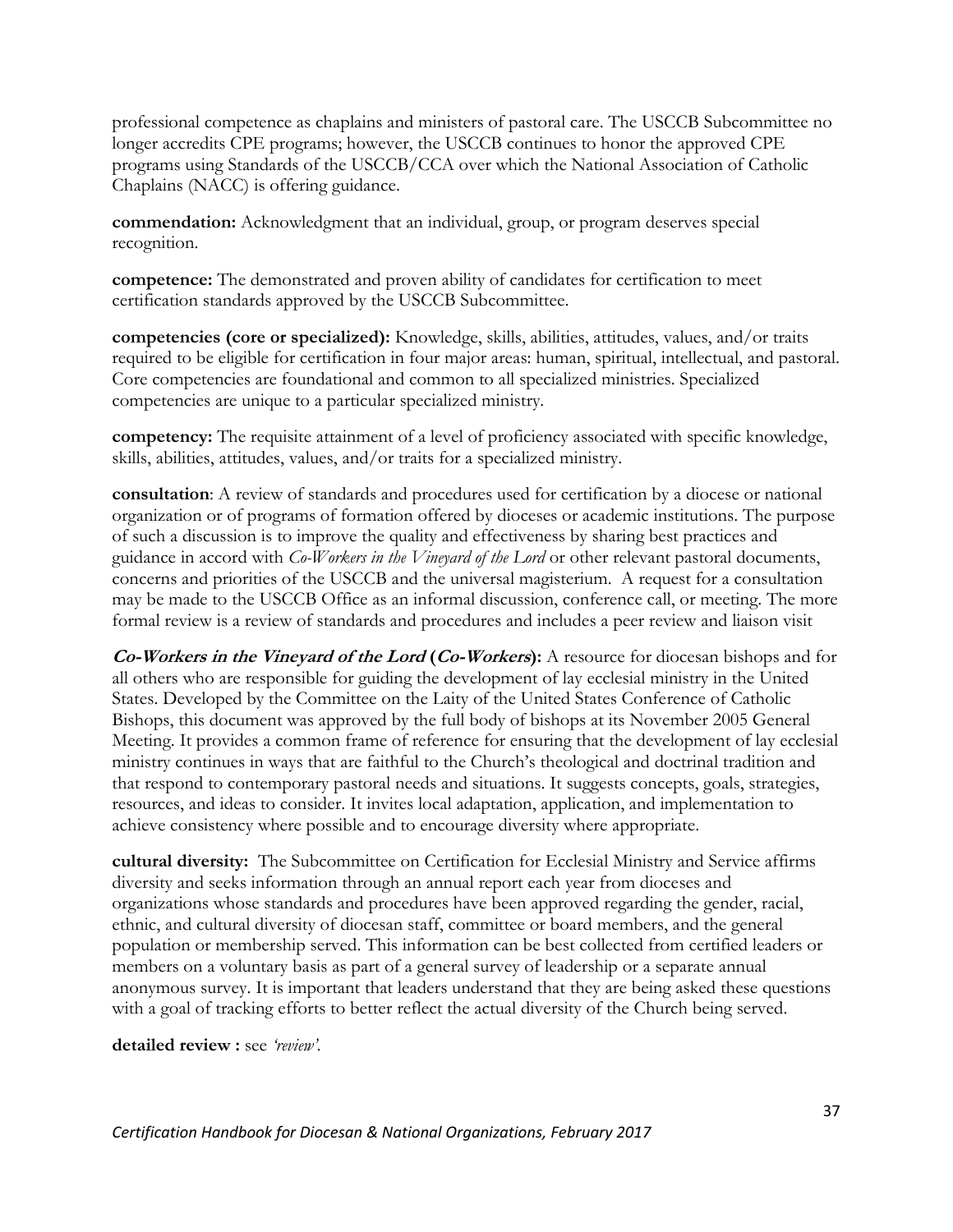**endorsement:** The formal recognition by the bishop or by the bishop's delegate in the diocese of a candidate's residence and/or place of ministry or by a candidate's major religious superior if the candidate is a member of a religious congregation. Only Catholics who are in good standing in the Church can be endorsed.<sup>19</sup>

**equivalency:** The documented and demonstrated ability to meet the diocesan requirements to be eligible for certification.

**evaluation:** A formal and planned process after an assessment for determining whether accreditation standards have been met by all components of the program, as well as recognition of the strengths and limitations of the program.

**Federation of Diocesan Liturgical Commissions (FDLC):** A national organization composed primarily of members of diocesan liturgical subcommittees, worship offices, and/or the equivalent diocesan liturgical structures. These diocesan liturgical personnel, appointed by their bishops, have responsibility for the promotion of the liturgical life of their dioceses. The organization is a partner of ACLEM. The USCCB Subcommittee first approved its certification standards and procedures in 2011. (See the FDLC website at *[www.fdlc.org](http://www.fdlc.org/)*.)

**four pillars of formation:** The four areas of formation—human, spiritual, intellectual, and pastoral—that provide a framework for the formation of deacons and priests and for lay ecclesial  $ministers<sup>20</sup>$ .

**guidelines:** Suggestions for contents, procedures, and policies in developing, maintaining, or evaluating programs.

**human formation:** One of the four pillars or areas of formation. Human formation seeks to develop the lay ecclesial minister's human qualities and character by fostering a healthy and wellbalanced personality for the sake of both personal growth and ministerial service. These qualities are critical to form wholesome relationships and necessary for the ministers to become apt instruments of God's love and compassion (*Co-workers*, 36; 34).

 $\overline{a}$ <sup>19</sup> For several decades and in growing numbers, laypeople have undertaken a wide variety of roles in Church ministries. Many of these roles presume a significant degree of preparation, formation, and professional competence. They require authorization of the hierarchy in order for the person to serve publicly in the local church. They entrust to laity responsibilities for leadership in particular areas of ministry and thereby draw certain laypersons into a close mutual collaboration with the pastoral ministry of bishops, priests, and deacons.

<sup>20</sup> See *Co-Workers* [34]; John Paul II, *On the Formation of Priests in the Circumstances of the Present Day* [*Pastores Dabo Vobis*]*, [www.vatican.va/holy\\_father/john\\_paul\\_ii/apost\\_exhortations/documents/hf\\_jp-ii\\_exh\\_25031992\\_pastores-dabo](http://www.vatican.va/holy_father/john_paul_ii/apost_exhortations/documents/hf_jp-ii_exh_25031992_pastores-dabo-vobis_en.html)[vobis\\_en.html;](http://www.vatican.va/holy_father/john_paul_ii/apost_exhortations/documents/hf_jp-ii_exh_25031992_pastores-dabo-vobis_en.html) Program of Priestly Formation,* [http://www.usccb.org/beliefs-and](http://www.usccb.org/beliefs-and-teachings/vocations/priesthood/priestly-formation/upload/ProgramforPriestlyFormation.pdf)[teachings/vocations/priesthood/priestly-formation/upload/ProgramforPriestlyFormation.pdf;](http://www.usccb.org/beliefs-and-teachings/vocations/priesthood/priestly-formation/upload/ProgramforPriestlyFormation.pdf) *Directory for the Ministry and Life of Permanent Deacons,* <http://old.usccb.org/deacon/DeaconDirectory.pdf>*;* and *National Certification Standards for Lay Ecclesial Ministers,*  [http://lemcertification.org/docs/ACLEM\\_Final\\_Standards\\_20111115.pdf.](http://lemcertification.org/docs/ACLEM_Final_Standards_20111115.pdf)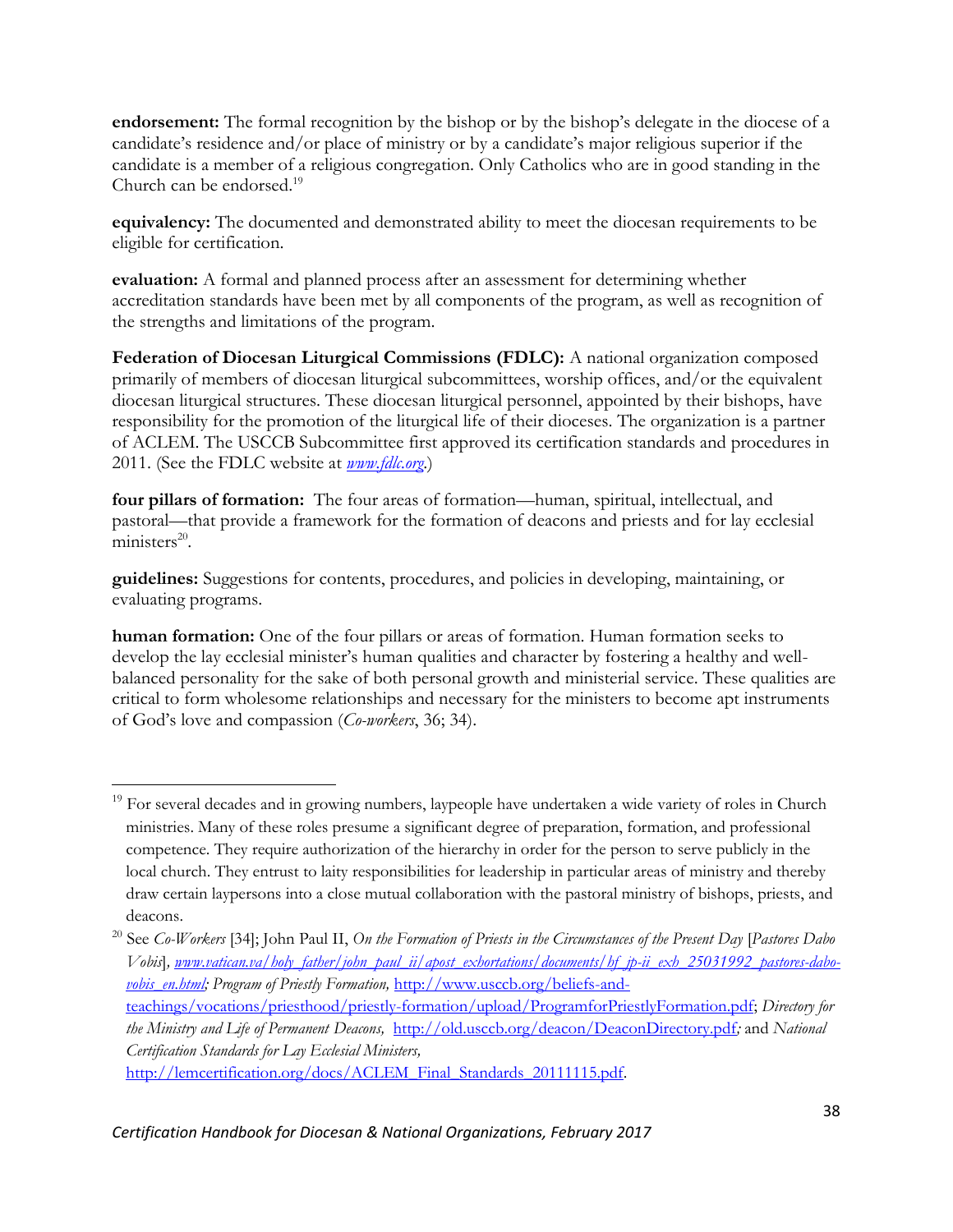**indicator:** Something that constitutes an "effective" demonstration of a particular skill. Each skill within the core skills section has a set of competency indicators. To be competent, one should demonstrate many but not necessarily all of the indicators for each competency Indicators not demonstrated represent areas for growth.

**intellectual formation:** One of the four pillars or areas of formation. Intellectual formation seeks to develop the lay ecclesial minister's adequate knowledge, understanding, and appreciation of the Catholic faith, which is rooted in God's revelation and embodied in the living tradition of the Church. It consists chiefly of study of the sacred sciences but draws also on a wider range of other disciplines: philosophy, literature and the arts, psychology, sociology, counseling, medical ethics, culture and language studies, business administration, leadership and organizational development, law, and so on. Although the sacred sciences are the main focus here, study of the other disciplines can be valuable and relevant to effective ministry in certain situations (*Co-workers*, 47).

**intercultural competency:** The goal of the USCCB Committee on Cultural Diversity in the Church for ministry leaders to increase their capacity to welcome, receive, and encourage all emerging cultural groups to assume their leadership role in the Church. The five learning modules of the guidelines on *Building Intercultural Competence for Ministers* include formation in the following  $\arccos^{21}$ :

- 1.Frame issues of diversity in terms of the Church's identity and mission to evangelize.
- 2.Seek an understanding of culture and how it works.
- 3.Develop intercultural communication skills in pastoral settings.
- 4.Expand one's knowledge of the obstacles that impede effective intercultural relations.
- 5.Foster ecclesial integration rather than assimilation in Church settings, with a spirituality of reconciliation and mission.

**justice issues:** A comprehensive concept that encompasses all aspects of justice; for example, cultural, economic, ecological, gender, political, and racial.

**lay ecclesial minister:** As described in the United States Conference of Catholic Bishops Lay Ministry Subcommittee report entitled "Lay Ecclesial Ministry: State of the Question," a lay ecclesial minister is a fully initiated lay member of the Christian faithful, including vowed religious, who responds to the empowerment and gifts of the Holy Spirit received in Baptism and Confirmation to participate in ministry; who has prepared himself or herself through a process of prayer discernment; who has received the necessary formation, education, and training to function competently within a given area of ministry; who intentionally brings personal competencies and gifts to serve in the Church's mission through a specific ministry of ecclesial leadership, and who does so with community recognition and support; who has been entrusted with a formal and public role in ministry, or upon whom an office has been conferred by competent ecclesiastical authority; who has been installed in a ministry through the authority of the bishop or his representative, perhaps using a public ritual; who commits to performing the duties of a ministry in a stable manner; and/or who is

 $\overline{a}$ <sup>21</sup> The Catholic Church's concern with diversity is not just a practical matter but something integral to the Church's very identity and mission. Proficiency in matters of culture and intercultural relations is an essential feature of the ongoing process of conversion by which the Gospel becomes life for people. For more about the guidelines for intercultural competency, the content of the training, and resources, go to www.usccb.org and search for "intercultural competency training."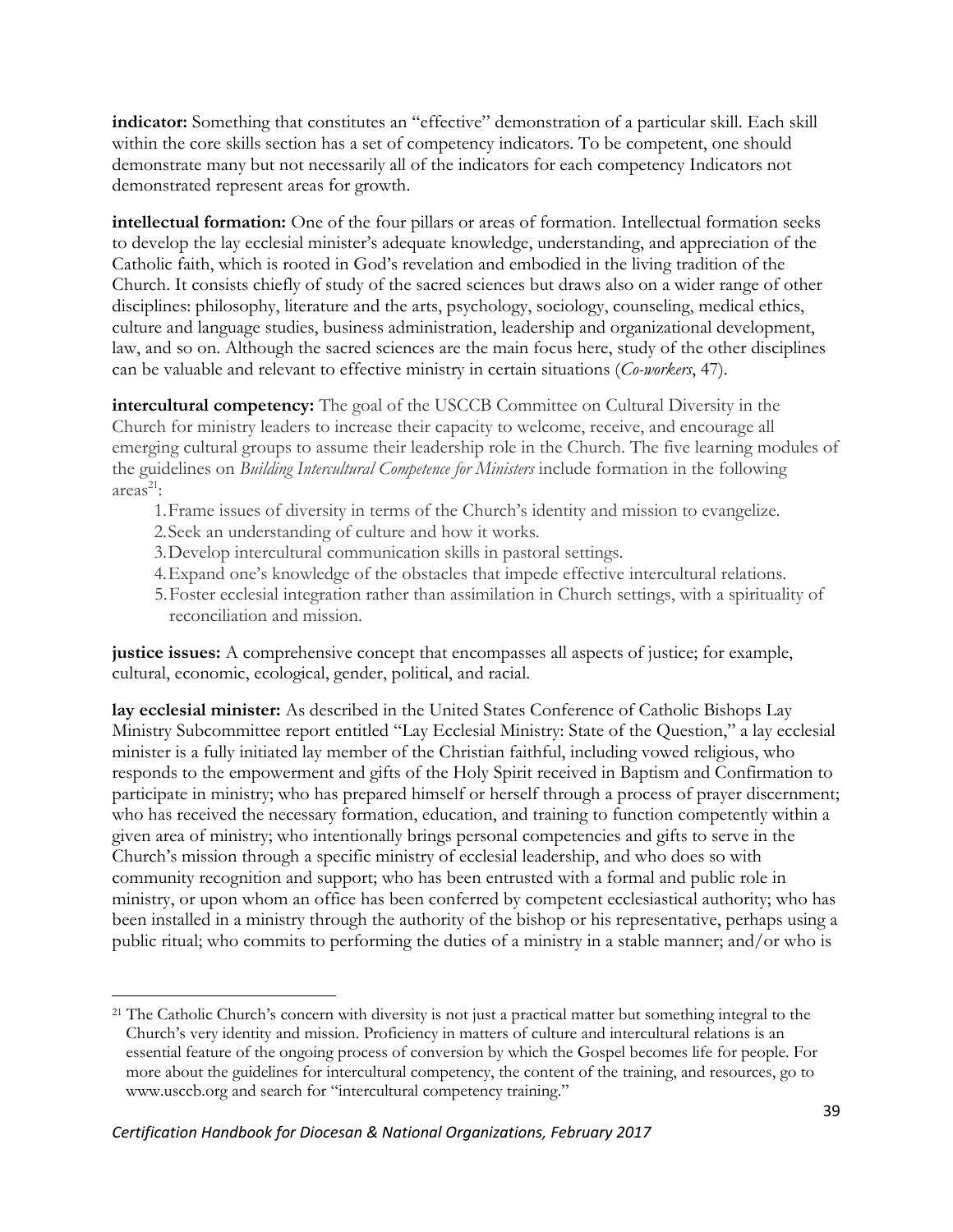a paid staff person (full-time or part-time) or a volunteer with responsibility and the necessary authority for institutional leadership in a particular area of ministry. (See also *Co-Workers*, 10)

**leadership institute:** The Diocesan Educational/Catechetical Leadership Institute, which was begun in 1997 as a five-day orientation program for new or nearly new diocesan leaders.<sup>22</sup>

**liaison visit:** An in-person evaluation and coaching of an organization or diocesan office that takes place after the USCCB Office review of documentation and before submission of the self-study report and initial documentation for review by the peer review committee. The liaison visit includes a liaison's evaluation of interviews, oral report of findings, and assistance to directors with compiling reports and documentation, suggestions for improvement, and written report, which will contribute to the overall peer review committee report to the USCCB Subcommittee in the initial approval review process.

**limitation:** A statement in a self-study or a report of a site liaison that indicates that an organization or diocesan office needs to address a standard, criterion, guideline, process, policy, or procedure to improve the program.

**ministerial priesthood:** The ministerial or hierarchical priesthood of bishops and priests and the common priesthood of all the faithful participate, "each in its own proper way, in the one priesthood of Christ." While being "ordered one to another," they differ in essence. <sup>23</sup> While the common priesthood of the faithful is exercised by the unfolding of baptismal grace—a life of faith, hope, and charity, a life according to the Spirit—the ministerial priesthood is at the service of the common priesthood. It is directed at the unfolding of the baptismal grace of all Christians. It is a mission of service in the likeness of Jesus who came to serve and not be served. The ministerial priesthood is a privileged means by which Christ unceasingly builds up and leads his Church in prolonging his mission throughout time. For this reason, it is transmitted by its own sacrament, the Sacrament of Holy Orders.<sup>24</sup>

The characteristics that differentiate the ministerial priesthood of bishops and priests from the common priesthood of the faithful may be summarized in the following fashion: (1) the ministerial priesthood is rooted in the apostolic succession and vested with the faculty and the responsibility of

 $\overline{\phantom{a}}$ 

<sup>&</sup>lt;sup>22</sup> Although originally meant for catechetical and Catholic school leadership, these institutes were made available online for free to the general public in 2010. Many of the topics covered would be helpful for anyone in a leadership role. For more on what is in each track, go to [www.usccb.org/beliefs-and](http://www.usccb.org/beliefs-and-teachings/how-we-teach/catechesis/leadership-institute/)[teachings/how-we-teach/catechesis/leadership-institute/](http://www.usccb.org/beliefs-and-teachings/how-we-teach/catechesis/leadership-institute/) . The USCCB Subcommittee asks each organization or diocesan office whose standards and procedures for certification are approved to report on how the leadership institute has been used to assist with initial or ongoing formation.

<sup>23</sup> See Pius XII, On the Sacred Liturgy [Mediator Dei], no.43, [www.vatican.va/holy\\_father/pius\\_xii/encyclicals/documents/hf\\_p-xii\\_enc\\_20111947\\_mediator](http://www.vatican.va/holy_father/pius_xii/encyclicals/documents/hf_p-xii_enc_20111947_mediator-dei_en.htmland)dei en.htmland ; and Second Vatican Council, Dogmatic Constitution on the Church [Lumen Gentium], no. 10, in Vatican Council II: Volume 1: The Conciliar and Post Conciliar Documents, ed. Austin Flannery [Northport, NY: Costello Publishing, 1996].

<sup>24</sup> See Catechism of the Catholic Church, 2nd ed. [Washington, DC: Libreria Editrice Vaticana—United States Conference of Catholic Bishops, 2000], nos. 1542, 1547.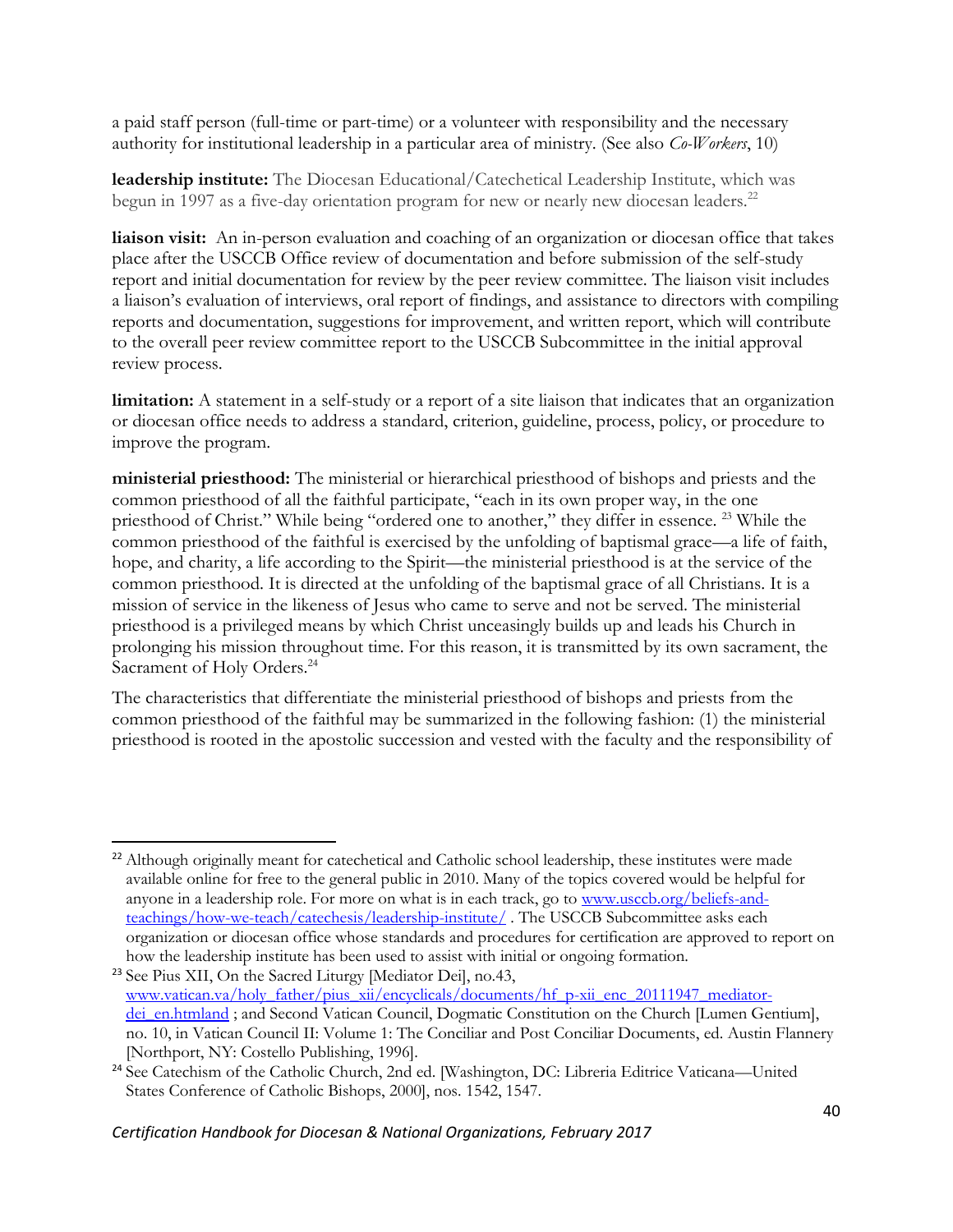acting in the person of Christ, the Head and the Shepherd<sup>25</sup> and  $(2)$  it is a priesthood that renders its sacred ministers servants of Christ and of the Church by means of authoritative proclamation of the Word of God, the administration of the sacraments, and the pastoral direction of the faithful. In other words, the ministerial priesthood continues the mission received by the Apostles from Christ. For these reasons, the path of formation for seminarians is categorically distinct from that of candidates for lay ecclesial ministry. In the same way, the lay ecclesial minister necessitates a program of formation proper to his or her form of ministry or service in the Church.

**ministry formation program:** A program to assist the participants with understanding their gifts, call, role, and mission in the Church and in the world, and with developing skills to respond to the call. Components of a program include a mission, goals, and objectives based on the perspectives of the Vatican II and post-conciliar documents, and the needs of the local Church; a curriculum based on the program's mission and its goals and objectives that integrate the four pillars of *Co-Workers in the Vineyard of the Lord*—human, spiritual, intellectual, and pastoral—formation; a program director who administers the program; instructional faculty who assist in the formation process; and sufficient resources for the program to operate according to its mission.

**National Association of Catholic Chaplains (NACC):** The NACC, as a national association of certified Catholic chaplains and CPE supervisors, aspires to be the forum for dialogue between the Catholic Church and chaplaincy in responding to new realities and the initiation of continual renewal and transformation of the practice of chaplaincy. (See the NACC website at [www.nacc.org.](http://www.nacc.org/))

**National Association for Lay Ministry (NALM):** A professional organization that supports, educates, and advocates for lay ministers and promotes the development of lay ministry in the Catholic Church. The organization is a partner of ACLEM. The USCCB Subcommittee approved its certification standards in 2011. (See the NALM website at [www.nalm.org.](http://www.nalm.org/))

**National Conference of Catechetical Leadership (NCCL):** A professional organization for catechetical leaders that provides networking, resources, and training opportunities for its members and those engaged in catechetical ministry. The organization is a partner of ACLEM. The USCCB Subcommittee approved its certification standards in 2011. (See the NCCL website at *[www.nccl.org](http://www.nccl.org/)*.)

**National Federation for Catholic Youth Ministry (NFCYM):** An organization of diocesan, regional, and national structures encompassing the United States and its territories that strives to raise awareness of and foster the ongoing development of ministry to, with, by, and for youth. The organization is a partner of ACLEM. The USCCB Subcommittee first approved its certification standards in 2011. (See the NFCYM website at [www.nfcym.org.](http://www.nfcym.org/))

**National Association of Pastoral Musicians (NPM):** A membership organization composed primarily of musicians, musician-liturgists, clergy, and other leaders of prayer. NPM is devoted to serving the life and mission of the Church by fostering the art of musical liturgy in Catholic worshiping communities. The organization is a partner of ACLEM. The USCCB Subcommittee approved standards and procedures in 2011. (See the NPM website at *[www.npm.org](http://www.npm.org/)*.)

<sup>&</sup>lt;sup>25</sup> Pope John Paul II, On the Formation of Priests in the Circumstances of the Present Day [Pastores Dabo Vobis], no. 4, [www.vatican.va/holy\\_father/john\\_paul\\_ii/apost\\_exhortations/documents/hf\\_jp](http://www.vatican.va/holy_father/john_paul_ii/apost_exhortations/documents/hf_jp-ii_exh_25031992_pastores-dabo-vobis_en.html)ii exh 25031992 pastores-dabo-vobis en.html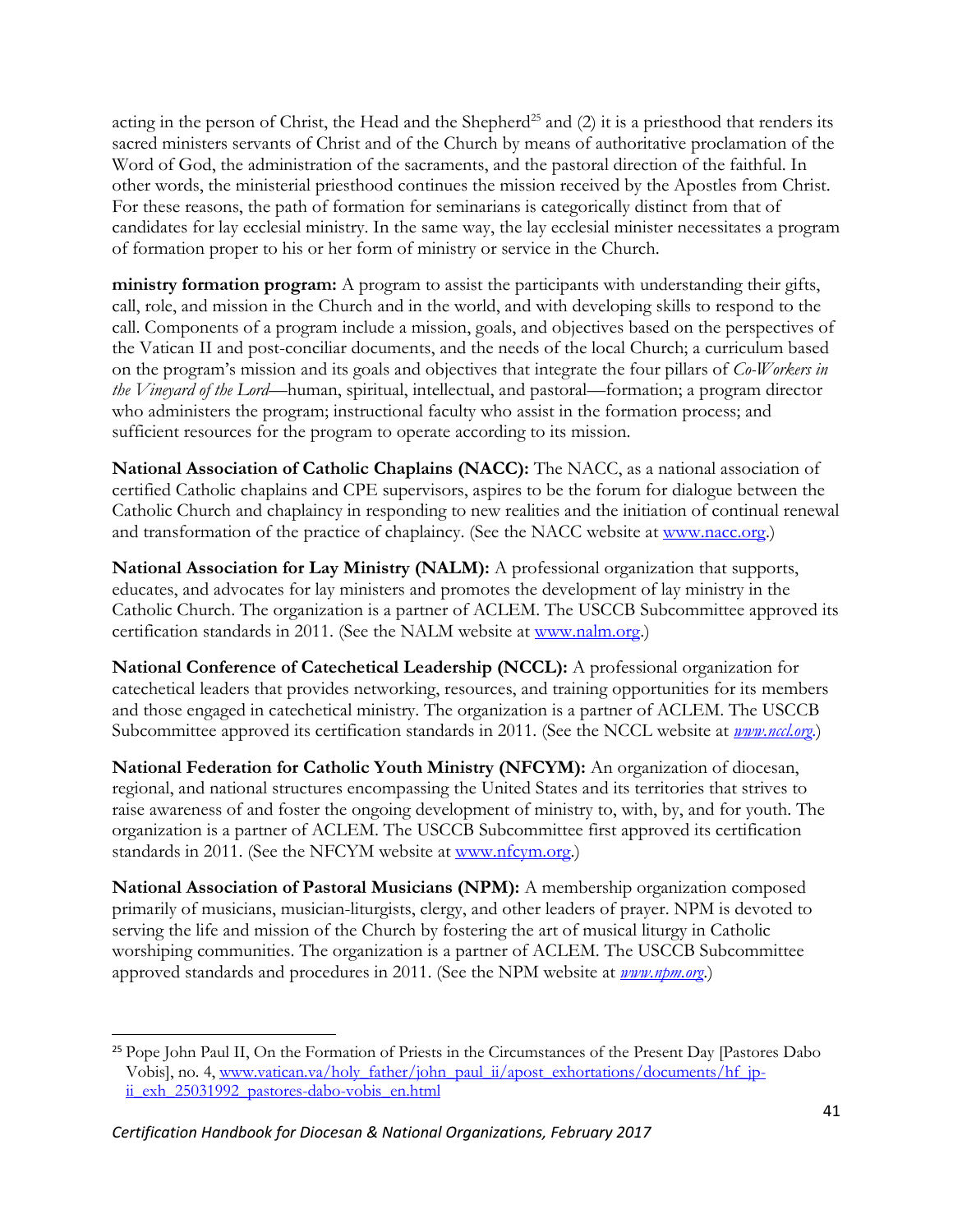**ongoing formation:** The ongoing program of academic studies, days of reflection or retreat, lectures, readings, workshops, and other activities that enhances the competencies of specialized ministers. Ongoing formation is often understood as continuing education. This formation should integrate a candidate's self-evaluation and growth plan for each of the four pillars of *Co-Workers in the Vineyard of the Lord*: human, spiritual, intellectual, and pastoral.

**organization:** A national professional organization of specialized ecclesial ministers or an organizational structure in a region or state Catholic conference that submits certification standards or certification standards and procedures to the USCCB Subcommittee for approval.

**pastoral formation:** One of the four pillars or areas of formation. Pastoral formation cultivates the knowledge, attitudes, and skills that directly pertain to effective functioning in the ministry setting and that also pertain to pastoral administration that supports direct ministry (*Co-workers*, 47).

**peer review committee:** An essential part of the approval process. The members are named by the chair of the USCCB Subcommittee and include at least one bishop member, office staff person, consultant, and/or advisor of the office from a similar organization or diocese. For more details, see *peer review process*.

**peer review process:** A process guided by the peer review committee that involves a liaison visit by one member of the peer review committee followed by a detailed review of the self-study report and documentation submitted to the peer review committee by the diocese or organization seeking approval for its standards and procedures. After documentation is reviewed, an online presentation/meeting is arranged for a representative of the organization or diocese to answer any questions from the peer review committee. Upon completion of that presentation, the peer review committee members vote to recommend approval or not. At the next meeting of the USCCB Subcommittee, the peer review committee's recommendation would be discussed and a final decision made. The decision would then be communicated to the organization or diocese after the meeting with any recommendations or additional requests.

**periodic review cycle:** A period of seven years during which an organization or diocesan office strives to fulfill the recommendations of the last periodic review and to respond to changing needs of the local Church and participants.

**policy:** A set of rules and/or directions in a designated area congruent with standards, procedures, and guidelines by which decisions are made.

**procedure:** A set of mandatory steps to be followed in a regular and defined order for the accomplishment of a designated purpose.

**follow up report:** A report sent to the USCCB Subcommittee that is written by a director and certification commission/committee after receiving notification of the USCCB Subcommittee decision and recommendations.. It states when and how recommendations in the site review report will be integrated into the program based on a detailed multi-year plan with clear goals, objectives and timeline.

**recommendation:** An advisory course of action for improvement included in a peer review committee report and/or USCCB Subcommittee notification of decision letter.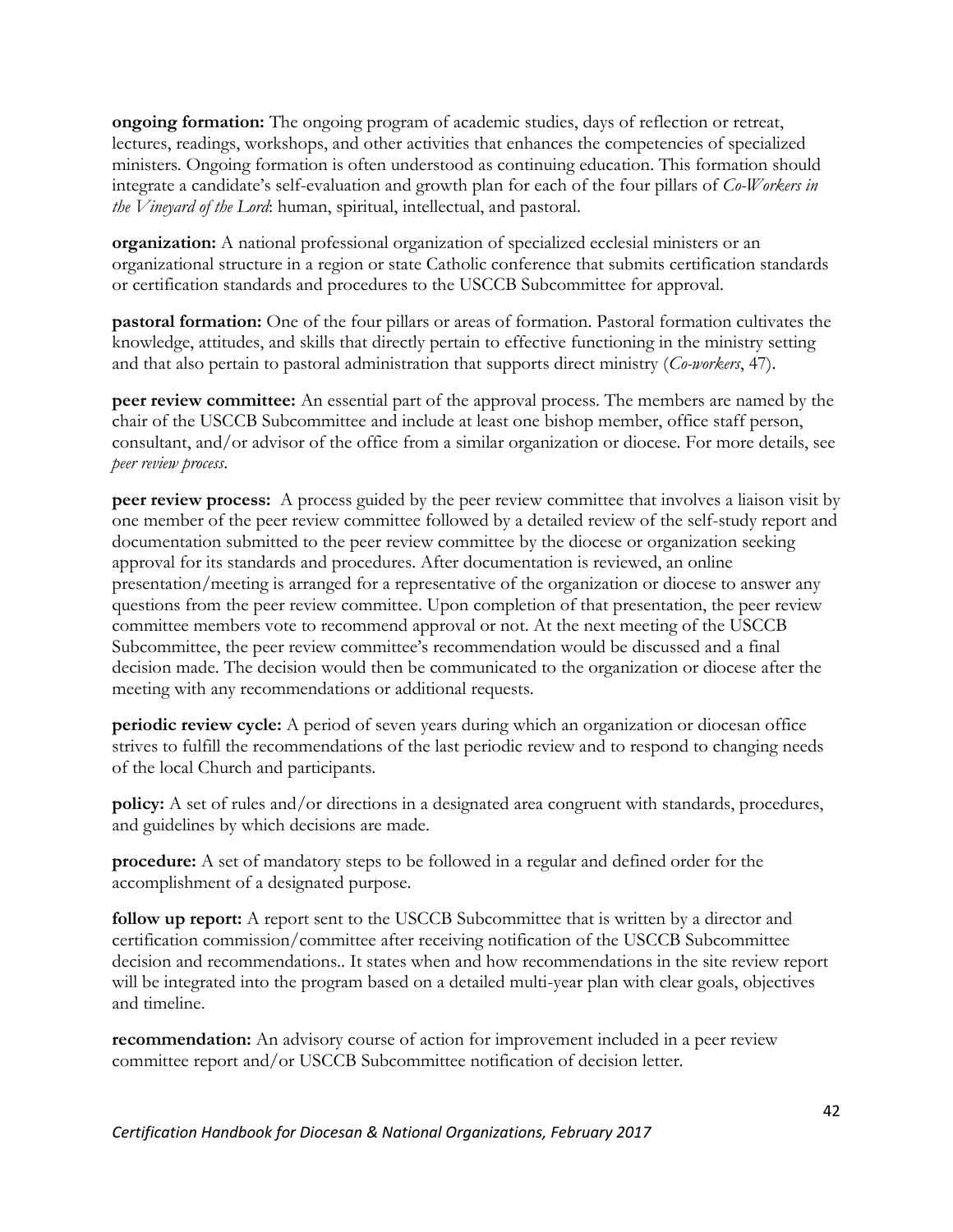**renewal of certification:** A process through which candidates certified by the diocese or organization demonstrates their commitment to maintain and enhance the competencies called for by certification standards and requirements. Renewal of certification takes place after a period of time designated by the organization or diocesan office.

**report of a site liaison:** The written report of a site liaison to the director and peer review committee that states the site liaison's findings regarding the program's process of self-study review, compliance with standards, affirmation of strengths, recognition of limitations, and recommendations to improve the program, which will contribute to the overall report of the peer review committee.

**review:** The formal process of assessment or examination of all components of an organization or diocesan office to recognize strengths and limitation and to evaluate whether the organization or office is in compliance with USCCB Subcommittee recommendations. Also referred to as a '*detailed review'*.

**role of bishop:** Entrusted with the pastoral care of all within his diocese, the diocesan bishop oversees all catechetical (CIC, c. 386), liturgical (c. 387), and apostolic works (c. 394) carried out in the diocese, and he enjoys the authority necessary to meet these responsibilities (c. 381). (See also *Co-Workers*, 55.) Those certified for ecclesial ministry and service seek the endorsement or authorization by the bishop in the diocese they serve because they as individuals and their professional organizations acknowledge the relationship of all ministries to the bishop and therefore seek to be known by him or his delegate and to be acknowledged to be in full communion with him and approved to serve in their role. Certification procedures assess the competence of ecclesial ministers and should not be confused with any form of authorization for ministry, which is the province of the local bishop.

**self-study process:** A period of time within which an organization or diocesan office director and a certification commission/committee carefully examine all the components of the office for compliance with USCCB Subcommittee standards, recommendations, policies, and procedures; identify the strengths and limitations; and make recommendations for improving quality.

**self-study report:** A report written by an organization or diocesan office director and certification commission/committee stating the results of the self-study process and the office's compliance with USCCB Subcommittee recommendations. The report also includes a description of the strengths, limitations, noncompliance with standards, and recommendations to improve or change the office.

**site liaison:** A reviewer appointed by the USCCB Subcommittee who meets established criteria and travels to the site of an organization or diocesan office to interview and coach those involved in the certification process and with developing the report to the peer review committee in order to make recommendations to improve any discrepancies between what is found in the report submitted to the USCCB Office and what is observed in the review of the site.

**spiritual formation:** One of the four pillars or areas of formation. Spiritual formation aims to arouse and animate the hunger for holiness, desire for union with the Father through Christ in the Spirit, daily growing in love of God and neighbor in life and ministry, and the practices of prayer and spirituality that foster these attitudes and dispositions. It promotes and strengthens that fundamental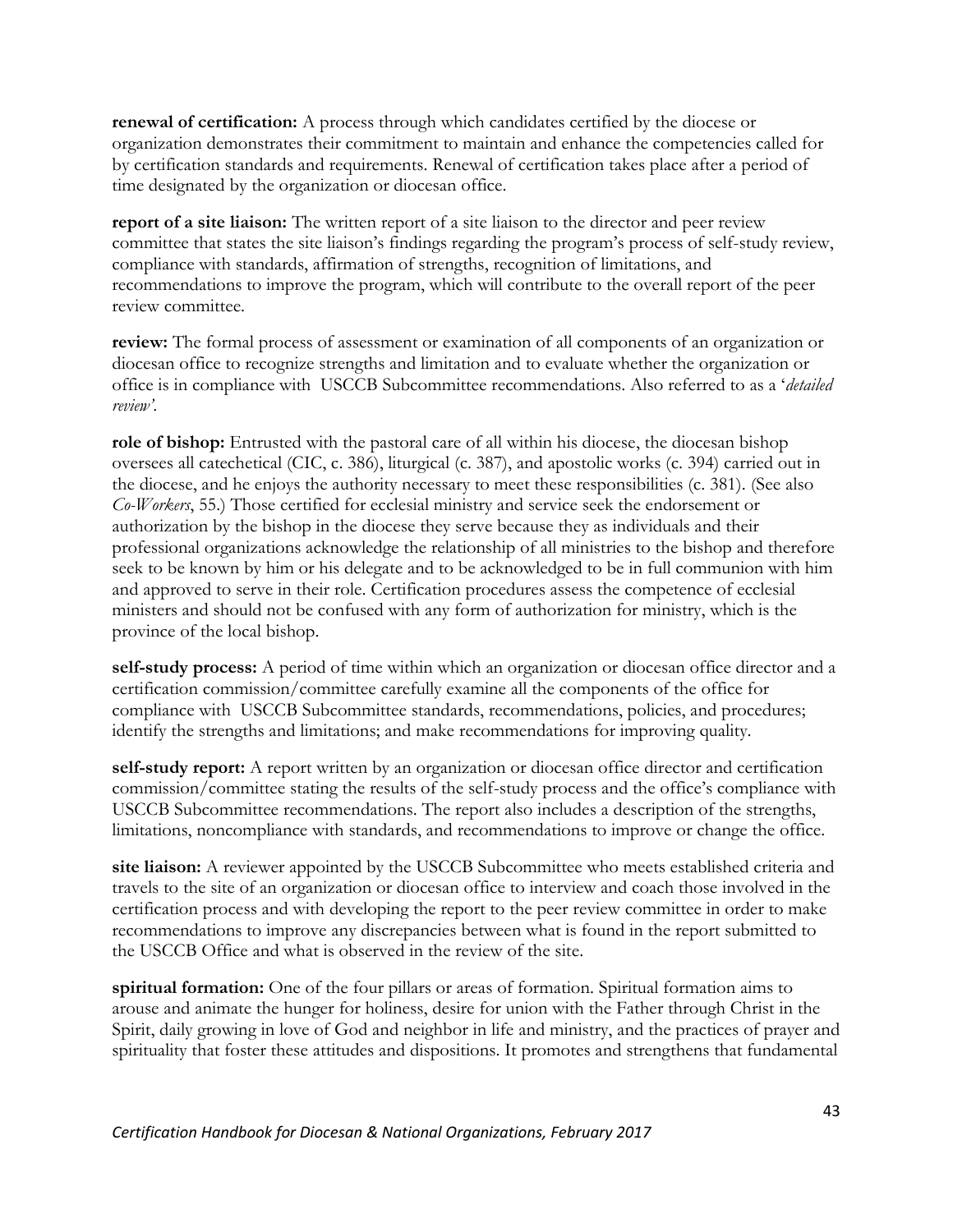conversion that places God, and not oneself, at the center of one's life. Openness to this ongoing conversion is a prerequisite for fruitful spiritual formation. (See *Co-workers*, 38.)

**sponsor:** The authority that partially or totally finances a ministry formation program so that it can operate.

**standards:** Criteria established by which the competence of ministers is assessed and evaluated for certification. Each of the four pillars of formation—human, spiritual, intellectual, and pastoral—is to be addressed in development of these criteria. (See *Co-Workers*, 34.)

statement of approval: A statement given to dioceses and organizations whose standards and procedures for certification have been approved. The statement lists their name, the name of the role or roles approved the year they were approved, and the year their approval ends.

**USCCB Subcommittee:** The term used for the United States Conference of Catholic Bishops Subcommittee on Certification for Ecclesial Ministry and Service. The USCCB Subcommittee has a mandate from the United States Conference of Catholic Bishops to establish, review, and approve standards and procedures to be used on a voluntary basis by dioceses and national organizations for the certification of ecclesial ministers. It also offers consultative services aimed at improving the quality of lay ministry formation programs that are sponsored by dioceses and academic institutions.

**USCCB Subcommittee-approved**: A phrase that refers to the approval of certification standards or approval of the certification standards and procedures for certifying specialized ecclesial ministers by dioceses and organizations. This indicates that the subcommittee has been asked on a voluntary basis to review the materials submitted and has discerned that they embody the concerns and priorities of the bishops of the United States, and if followed, they will help to ensure that those certified, according to his or her status in the Church, are humanly and spiritually mature, wellprepared through education and formation, possess professional competence and pastoral skills, and adhere to the authentic teaching of the Church. (The subcommittee's approval is guided by each of the four pillars of formation outlined in current national and universal church documents such as *Pastores Dabo Vobis* and *Co-Workers in the Vineyard.*)